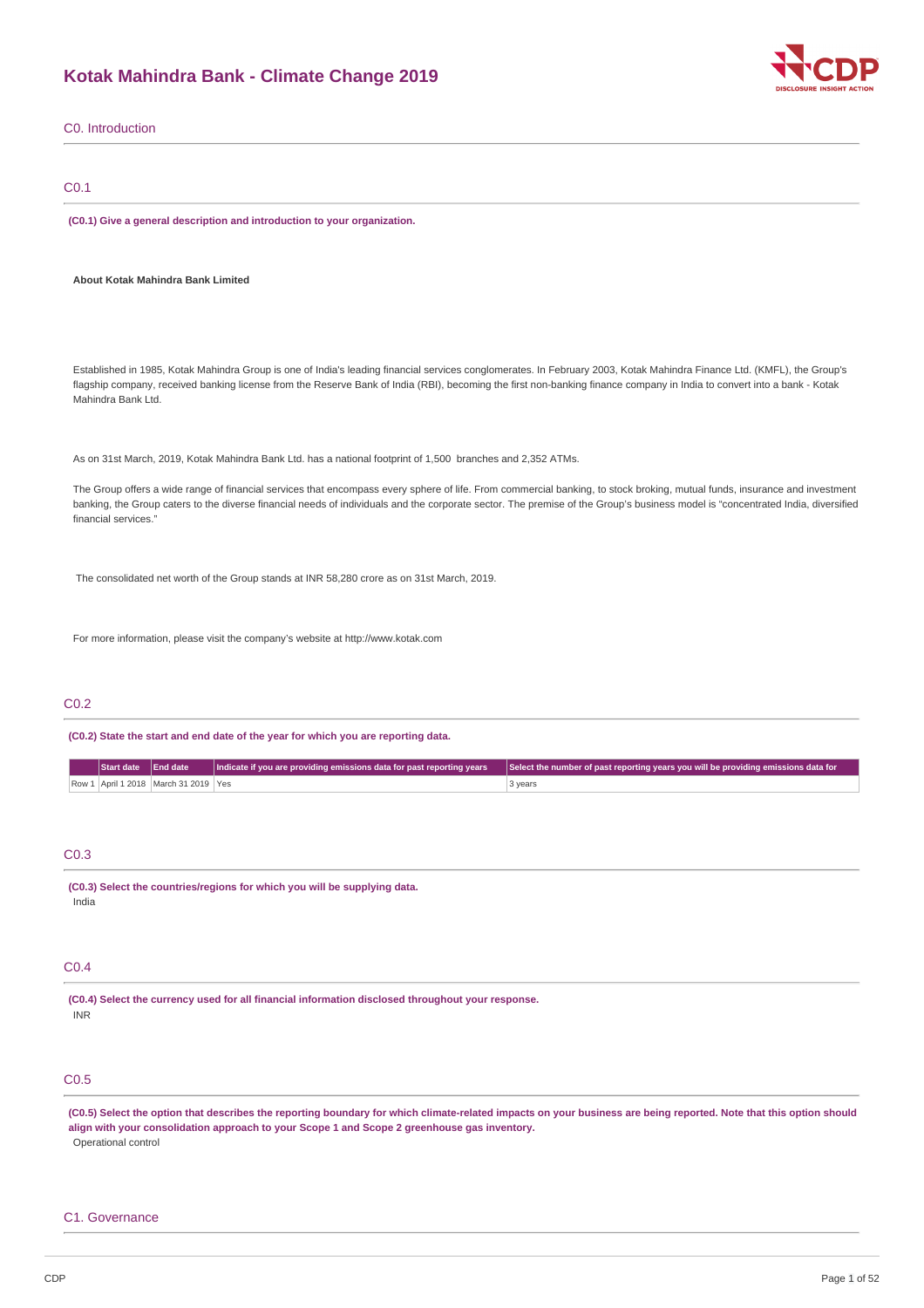### **(C1.1) Is there board-level oversight of climate-related issues within your organization?** Yes

# C1.1a

### (C1.1a) Identify the position(s) (do not include any names) of the individual(s) on the board with responsibility for climate-related issues.

|               | Position of Please explain                                                                                                                                                                                        |
|---------------|-------------------------------------------------------------------------------------------------------------------------------------------------------------------------------------------------------------------|
| individual(s) |                                                                                                                                                                                                                   |
| Other.        | The Bank has established a Board level Corporate Social Responsibility (CSR) committee in FY 2014-15. The CSR Committee comprises three directors of which one is an independent director and                     |
| please        | wo whole time directors. The CSR Committee is responsible for reviewing the company's strategy, policies and practices, ensuring the CSR activities are aligned to the Bank's CSR agenda and                      |
| specify       | policy. The CSR Committee also oversees the implementation of the Business Responsibility (BR) principles whilst simultaneously carrying forward the Bank's CSR agenda. The committee abides by                   |
|               | Chairman of the highest standards of governance and comprises of three senior executives and is chaired by a full-time director. The individual reporting to the committee is a senior executive appointed as the |
| the CSR       | Head of Business Responsibility and CSR. Kotak's Environmental, Social and Governance (ESG) performance, which covers GHG emissions as well, is reviewed by the CSR Committee.                                    |
| Committee)    |                                                                                                                                                                                                                   |

### C1.1b

### **(C1.1b) Provide further details on the board's oversight of climate-related issues.**

| Frequency<br>with which<br>climate-<br>into which<br>related<br>climate-<br>issues are a related issues<br>scheduled<br>aqenda item                                                  | <b>Governance</b><br>mechanisms<br>are integrated                                                                                                                                         | Please explain                                                                                                                                                                                                                                                                                                                                                                                                                                                                                                                                                                                                                                                                                                                                                                                                                                                                                                                                                                                                                                  |
|--------------------------------------------------------------------------------------------------------------------------------------------------------------------------------------|-------------------------------------------------------------------------------------------------------------------------------------------------------------------------------------------|-------------------------------------------------------------------------------------------------------------------------------------------------------------------------------------------------------------------------------------------------------------------------------------------------------------------------------------------------------------------------------------------------------------------------------------------------------------------------------------------------------------------------------------------------------------------------------------------------------------------------------------------------------------------------------------------------------------------------------------------------------------------------------------------------------------------------------------------------------------------------------------------------------------------------------------------------------------------------------------------------------------------------------------------------|
| Scheduled-<br>quiding<br>some<br>meetings<br>strategy<br>quiding risk<br>policies<br>budgets<br>Monitoring<br>and<br>objectives<br>Overseeing<br>acquisitions<br>and<br>divestitures | Reviewing and<br>quiding major<br>plans of action<br>Reviewing and<br>management<br>Reviewing and<br>quiding annual<br>implementation<br>performance of<br>major capital<br>expenditures, | Reviewing and The Board periodically reviews the GHG emissions generated from its corporate offices and engages with the management members regarding measures for reduction of the Bank's<br>carbon footprint. The Chairman oversees the Bank's Business Responsibility activities on an annual basis and presents the company's Business Responsibility Report which also<br>includes the Bank's disclosures on Climate Change related information. Kotak's Enterprise wide Risk Management ("ERM") framework aligns risk and capital management to<br>business strategy. The ERM is designed to identify potential events that may affect the bank, manage risks to be within its risk appetite and to create sustainable stakeholder value.<br>The ERM framework is supported by Chief Executive Officer ("CEO") and the Group Chief Risk Officer ("CRO") by implementing risk management and risk culture across the<br>organization. ERM comprises of sound management of a broad range of inter-related risks, including climate change. |

# C1.2

**(C1.2) Provide the highest management-level position(s) or committee(s) with responsibility for climate-related issues.**

| Name of the position(s) and/or committee(s)                                                                                                  | Responsibility | <b>Frequency of reporting to the board on climate-related issues</b> |
|----------------------------------------------------------------------------------------------------------------------------------------------|----------------|----------------------------------------------------------------------|
| Other, please specify (CCO & Head-CR &CSR Kotak Mahindra Group) Both assessing and managing climate-related risks and opportunities Annually |                |                                                                      |

# C1.2a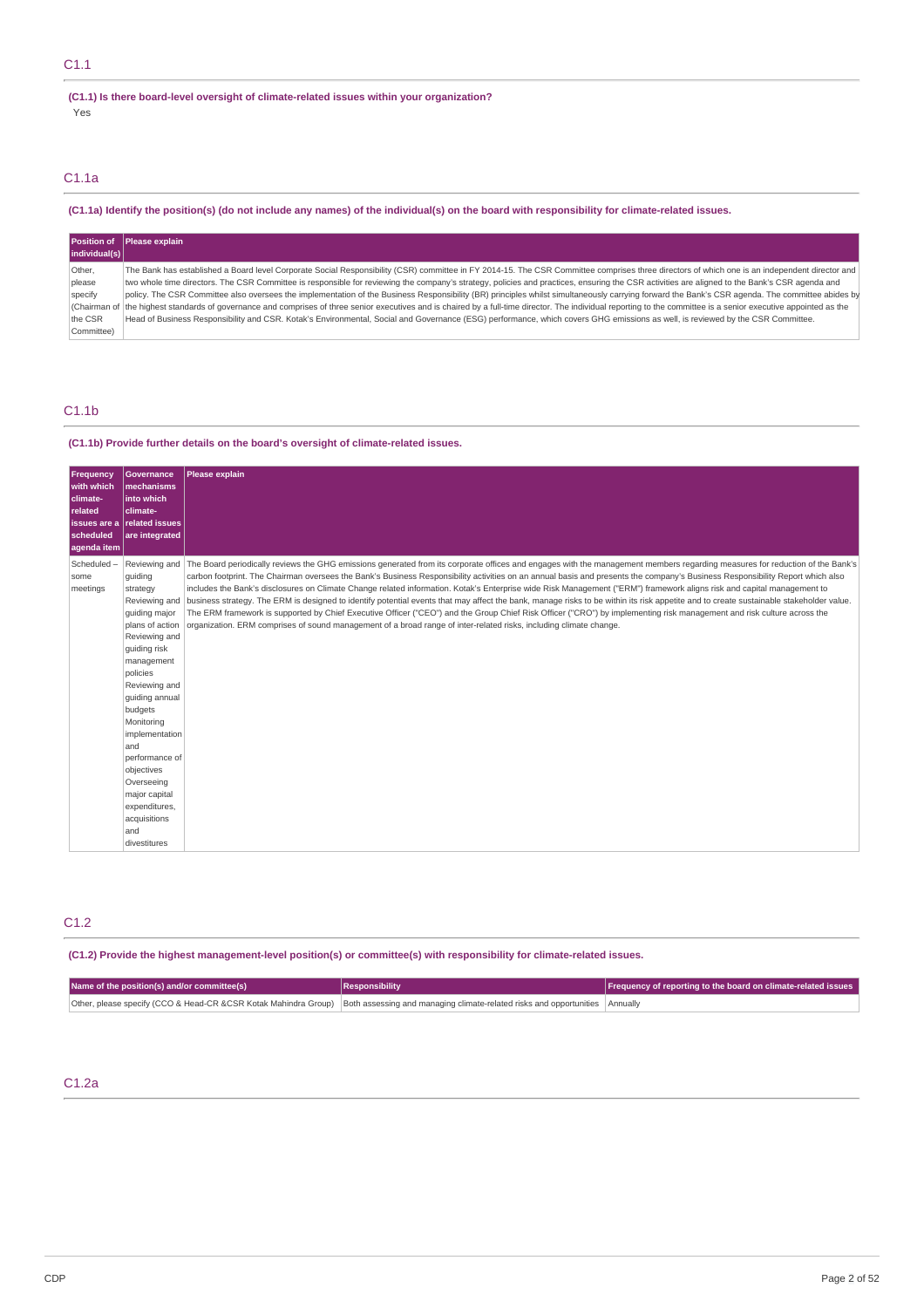(C1.2a) Describe where in the organizational structure this/these position(s) and/or committees lie, what their associated responsibilities are, and how climate**related issues are monitored (do not include the names of individuals).**

The Bank's climate related issues are monitored by the Chief Communication Officer and Head-Corporate Responsibility & CSR, Kotak Mahindra Group. . This senior level executive (Head – BR and CSR) heading the Business Responsibility and Corporate Social Responsibility function, reports to the Bank's Board CSR Committee. The individual entrusted with this responsibility has more than three decades of experience spanning Banking, Business Journalism, PR, Corporate Communications, CSR, Environmental Social Governance (ESG) practice, and triple bottom-line reporting.

The overall management responsibilities have been developed to ensure that the Bank's ESG practices are embedded as integral components of business functions and are incorporated into the group's operational systems and processes. The team working with the Head BR and CSR also looks into matters of reducing emissions, supporting community outreach and implementing the Group's flagship corporate social responsibility programmes, and advancing environmental stewardship by introducing new programmes and initiatives in the areas of renewable energy, energy conservation through digitalisation, optimum resource utilisation and waste management. Kotak's strategy for managing environmental performance revolves around three broad categories:

1. Leveraging digital banking solutions

2. Green infrastructure and associated initiatives

3. Environmental impacts of investment activities

### C1.3

(C1.3) Do you provide incentives for the management of climate-related issues, including the attainment of targets? No

#### C2. Risks and opportunities

### C2.1

**(C2.1) Describe what your organization considers to be short-, medium- and long-term horizons.**

|             | From (years) | To (years) | <b>Comment</b> |
|-------------|--------------|------------|----------------|
| Short-term  |              |            |                |
| Medium-term |              |            |                |
| Long-term   |              | 10         |                |

#### C2.2

(C2.2) Select the option that best describes how your organization's processes for identifying, assessing, and managing climate-related issues are integrated into **your overall risk management.**

Integrated into multi-disciplinary company-wide risk identification, assessment, and management processes

### C2.2a

(C2.2a) Select the options that best describe your organization's frequency and time horizon for identifying and assessing climate-related risks.

| l of                                              | <b>Frequency How far into the</b><br>future are risks<br>  monitoring   considered? | <b>Comment</b>                                                                                                                                                                                                                                                                                                                                                                                         |
|---------------------------------------------------|-------------------------------------------------------------------------------------|--------------------------------------------------------------------------------------------------------------------------------------------------------------------------------------------------------------------------------------------------------------------------------------------------------------------------------------------------------------------------------------------------------|
| Row Six-monthly >6 years<br>or more<br>frequently |                                                                                     | The Bank understands that managing risk is key to the financial services industry and imperative for a sustained business growth and profitability. The Enterprise wide<br>Risk Management framework aides the bank to identify risks that may arise due to unintended consequences of internal actions or external events. Climate related issues<br>are managed under the operational risk category. |

### C2.2b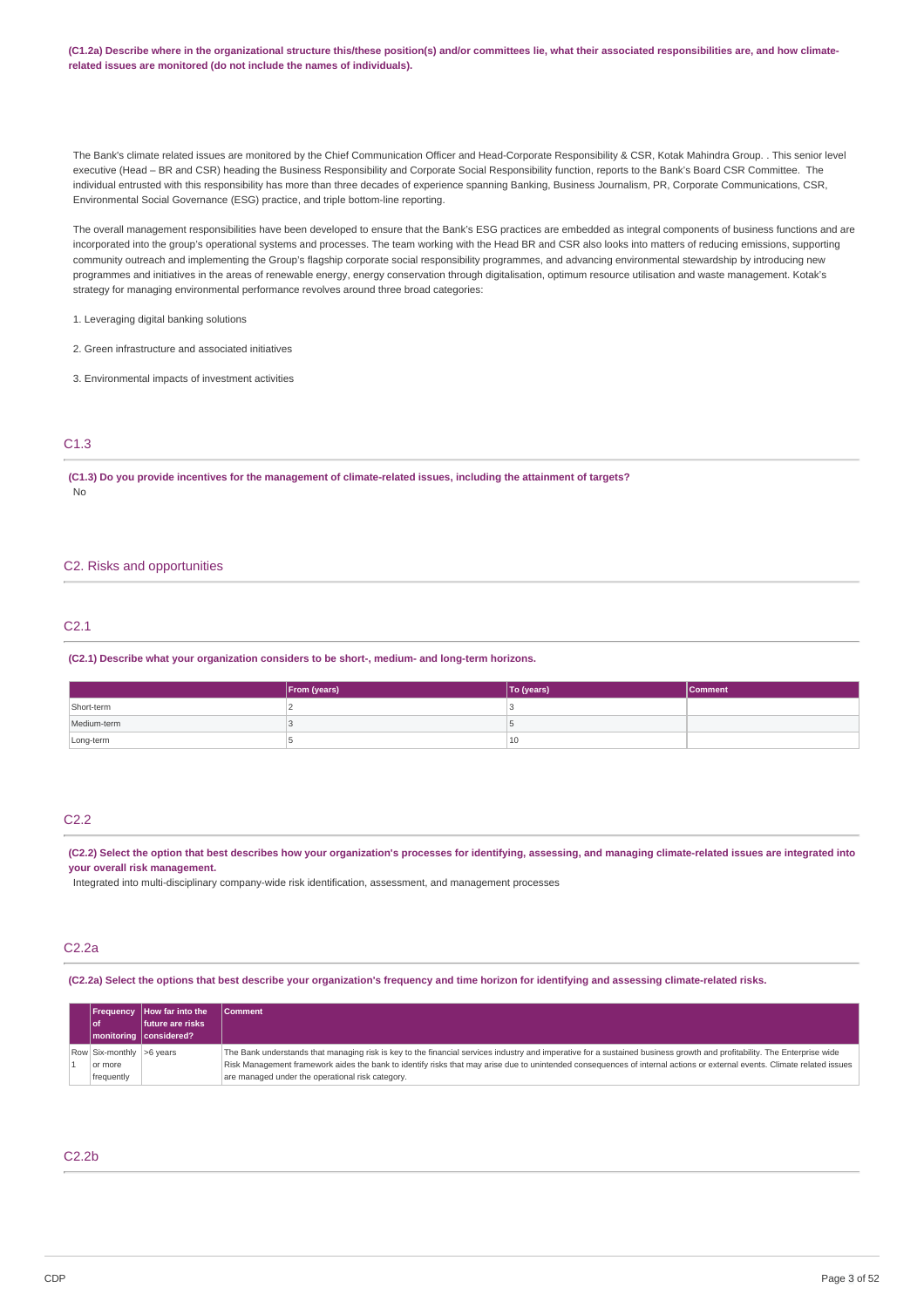The Kotak group has a comprehensive Operational Risk Management (ORM) Framework which clearly defines the objectives, strategy and governance structure. The framework is supported by policies and processes to effectively manage risk. The framework and policies provide the Bank a structured and controlled approach to identify, assess and monitor operational risk exposure, design appropriate mitigation strategies, and provide timely and effective reporting to Risk Committee and the Board.

Climate related risks are evaluated and managed under the operational risk category. Kotak's Business Continuity Plan (BCP), elaborates on the mitigation plans for inherent risks such as natural disasters and calamities, with the intent of ensuring continuity of operations and minimal disruption to customer services. These plans are periodically reviewed and tested to ensure their effectiveness to mitigate unpredicted risks. Moreover, Business Impact Analysis (BIA) is carried out at each facility to manage risks related to climate change.

Additionally, The Bank uses a credit rating model for obtaining the internal credit rating of each corporate borrower. The model is all encompassing with respect to economic, environmental and social risk parameters covering polluting industries, labor union harmony etc.

### C2.2c

#### **(C2.2c) Which of the following risk types are considered in your organization's climate-related risk assessments?**

|                        | &<br>inclusion                  | Relevance Please explain                                                                                                                                                                                                                                                                                                                                                                                                                                                                                                                                                                                                                                                                                                                                                                                                                                                                                                                                                                                                                                                                                                                                                                                                                                                                                                                                                                                                                                                                                                                                                                                                 |
|------------------------|---------------------------------|--------------------------------------------------------------------------------------------------------------------------------------------------------------------------------------------------------------------------------------------------------------------------------------------------------------------------------------------------------------------------------------------------------------------------------------------------------------------------------------------------------------------------------------------------------------------------------------------------------------------------------------------------------------------------------------------------------------------------------------------------------------------------------------------------------------------------------------------------------------------------------------------------------------------------------------------------------------------------------------------------------------------------------------------------------------------------------------------------------------------------------------------------------------------------------------------------------------------------------------------------------------------------------------------------------------------------------------------------------------------------------------------------------------------------------------------------------------------------------------------------------------------------------------------------------------------------------------------------------------------------|
| Current<br>regulation  | Relevant,<br>always<br>included | Some of the Bank's lending activities could include lending to sectors which may be prone to the risks posed by climate change related regulations. This includes regulations around<br>renewable purchase obligations, energy efficiency, e-waste management etc. The country's commitment to the growth of renewable energy as well as the reduction of per capita emissions<br>also presents risks to various sectors where the Bank may have an exposure.                                                                                                                                                                                                                                                                                                                                                                                                                                                                                                                                                                                                                                                                                                                                                                                                                                                                                                                                                                                                                                                                                                                                                            |
| Emerging<br>regulation | Relevant.<br>always<br>included | Complex requlatory environment, including those related to Climate Change and GHG emissions targets can have a direct impact on Kotak's business. Non-compliance to statutory<br>requlations can affect Kotak's overall financial performance and reputation. The Bank's risk, legal and compliance team ensures that Kotak strictly meets the requirements of all<br>regulations. Additionally, stringent climate regulation can also create significant pressure on a number of sectors to which the Bank lends. This can lead to a risk of increase in NPAs.<br>Having said this, Kotak has one of the lowest NPAs in the Indian banking industry and is well respected for its governance and risk management practices.                                                                                                                                                                                                                                                                                                                                                                                                                                                                                                                                                                                                                                                                                                                                                                                                                                                                                             |
| Technology             | Relevant,<br>always<br>included | Amid the rapid digitalisaation of India's financial sector, Kotak has readied itself for disruption by undertaking game-changing digital Initiatives. Every department is inspired by the spiraling<br>benefits of state-of-the-art technologies, which are leveraged to deliver superior customer experience, drive business efficiency and assist business collaborations. New technology helps<br>in development of innovative digital products and services for the client and in turn helps reduce the overall carbon footprint.                                                                                                                                                                                                                                                                                                                                                                                                                                                                                                                                                                                                                                                                                                                                                                                                                                                                                                                                                                                                                                                                                    |
| Legal                  | Relevant,<br>always<br>included | In the current Indian Banking industry, there are no obligations pertaining to climate change w.r.t. any regulator or other stakeholder groups. Thereby, there is no material risk of litigation<br>related to climate change.                                                                                                                                                                                                                                                                                                                                                                                                                                                                                                                                                                                                                                                                                                                                                                                                                                                                                                                                                                                                                                                                                                                                                                                                                                                                                                                                                                                           |
| Market                 | Not<br>evaluated                | In the current scenario we do not perceive climate related aspects to influence customer decision when it comes to financial products and services. Thereby, we do not perceive any<br>material market risk pertaining to climate change.                                                                                                                                                                                                                                                                                                                                                                                                                                                                                                                                                                                                                                                                                                                                                                                                                                                                                                                                                                                                                                                                                                                                                                                                                                                                                                                                                                                |
| Reputation             | Relevant,<br>always<br>included | Trust is the foundation for the banking industry and is critical to building a strong customer franchise. Reputation risk is the risk of current or prospective loss arising from stakeholder's<br>adverse experience while dealing with the institution or which resulted in an adverse perception / loss of Trust on the institution. Failing to incorporate Climate change and other associated<br>risks into the Bank's operation and take the necessary mitigation action plans can also contribute to negative publicity being associated with our Group. Additionally, failure to identify<br>climate risks in the bank's credit profile and investment portfolio can lead to increased risk of NPAs which can further impact the Group's reputation.                                                                                                                                                                                                                                                                                                                                                                                                                                                                                                                                                                                                                                                                                                                                                                                                                                                             |
| Acute<br>physical      | Relevant.<br>always<br>included | The Bank has established a robust and resilient Business Continuity Management (BCM) program and framework that proactively identifies and mitigates risks that can cause disruption<br>as well as minimizes the impact during such disruption and ensure continuity of its key products and services at an acceptable level while meeting the expectation of stakeholders within<br>the prevailing legal and regulatory framework. This includes all types of physical risks as well. The primary objective of the BCM is to manage any incident effectively and efficiently to<br>minimize the impact on the assets and resources such as people, infrastructure, data and other supporting assets. It also safeguards reputation of the Bank at all times by providing<br>continuity and consistency of critical products & services to the expectations of the stakeholders at predefined levels. The overall Bank's BCM process operative ownership will be with the<br>Business Continuity Co-ordinator. There are Zonal Action Teams (ZAT) in place to enforce implementation and maintenance of BCMS within business verticals of their respective zones.<br>The Regional Action Team (RAT) who are have roles similar to the roles of ZAT, but at regional level. The proper functioning of the BCM framework is tested out annually. Simulations for<br>specific tests are sometimes also carried out quarterly and bi-annually. These tests are done to primarily ensure that the framework is continuously aligned to the objectives and policies of<br>the BCM and its components and current and complete. |
| Chronic<br>physical    | Relevant,<br>always<br>included | Globally the mean annual temperature has increased. Unusual and unprecedented spells of hot weather are expected to occur far more frequently and cover larger areas. Under the 4°C<br>warming, urban areas across the country are rapidly becoming "heat-islands" due to which urban planners will need to adopt measures to counteract this effect. Un-predictable<br>precipitation patterns have also been witnessed. Some regions across India are experiencing a shortage of rainfall and longer periods of drought. Other regions are experiencing heavy<br>rainfall leading to unprecedented flooding. Due to the change in weather patterns, the overall availability of fresh ground water is reducing rapidly. Cities like Bangalore and Chennai are<br>already facing socio-economic crises due to the lack of fresh water for consumption. Further, With India close to the equator, the sub-continent will be susceptible to much higher rises in<br>sea levels than higher latitudes. Sea-level rise and storm surges would lead to saltwater intrusion in the coastal areas, impacting agriculture, degrading groundwater quality, contaminating<br>drinking water As Kotak has large corporate offices and branches across India, including coastal regions, its infrastructure and people will be severely impacted by the increase in heat<br>waves, heavy rainfall, flooding, rising sea levels and lack of fresh water. Building codes and emergency evacuation plans will therefore need to be enforced to ensure that the office<br>infrastructures and its employees are not at risk.             |
| Upstream               | Relevant,<br>always<br>included | the bank is not dependent on wholesale markets - neither on the liabilities side nor on the assets side, and is not exposed to any significant contagion risk from the financial sector -<br>neither on the liabilities nor on the assets side.                                                                                                                                                                                                                                                                                                                                                                                                                                                                                                                                                                                                                                                                                                                                                                                                                                                                                                                                                                                                                                                                                                                                                                                                                                                                                                                                                                          |
| Downstream Relevant,   | always<br>included              | Our credit appraisal formats are standardized to ensure that there is an all-round coverage of risks with nothing left unaddressed. Our term loan proposal (loan application form), has a<br>section that seeks detailed information on environmental and social risk management practices & processes of the borrower. The current state of the business and the business-<br>prospects including environmental social governance risk management related disclosures are extensively scrutinised while assessing the term loan proposal.                                                                                                                                                                                                                                                                                                                                                                                                                                                                                                                                                                                                                                                                                                                                                                                                                                                                                                                                                                                                                                                                               |

C2.2d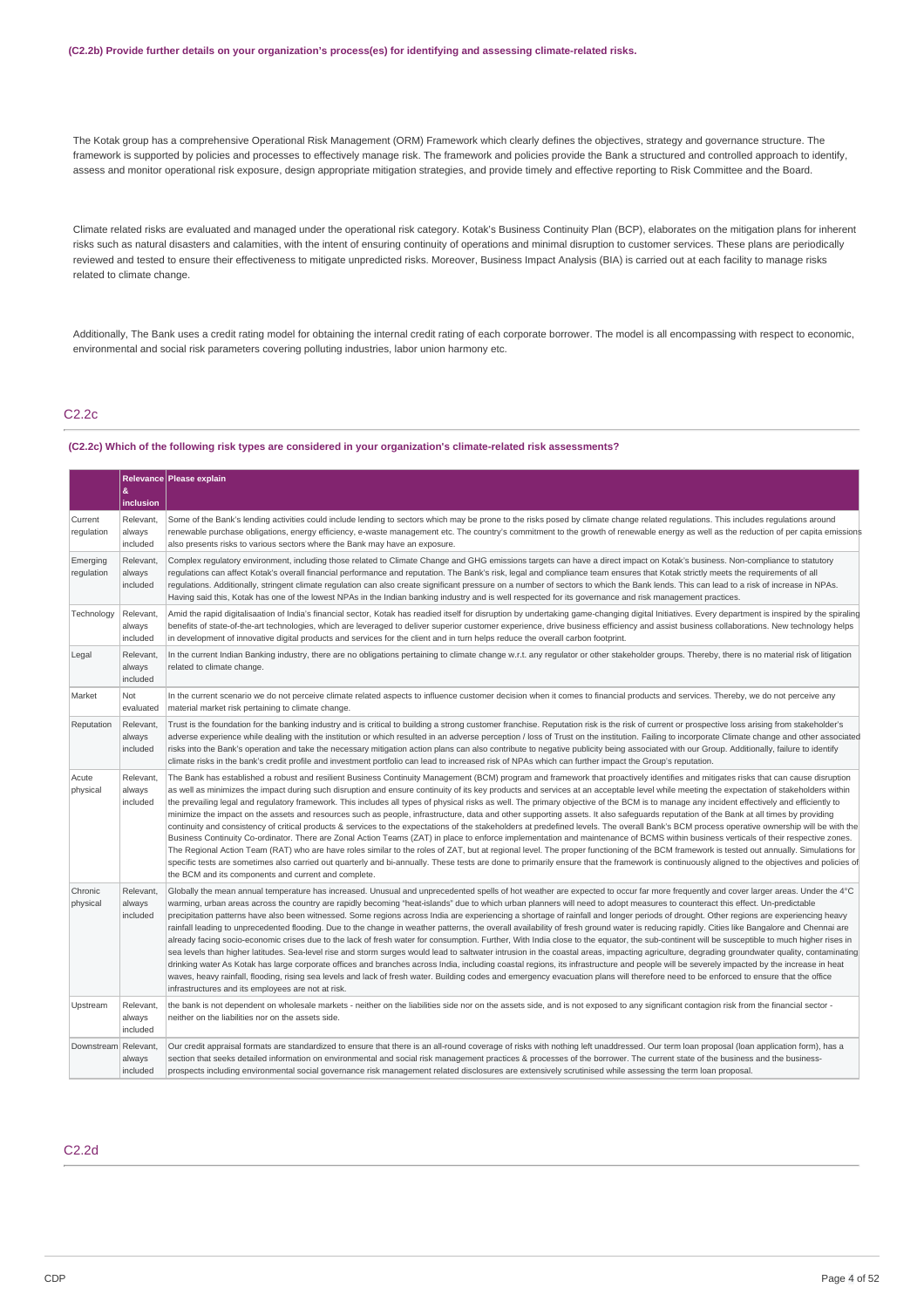#### **(C2.2d) Describe your process(es) for managing climate-related risks and opportunities.**

Kotak integrates Environment, Social and Governance (ESG) practices in its business operations and strategy. It considers the impact of a wide range of sustainability issues including climate related risks, enabling the Bank to be more conscious about the risks and opportunities.

Our Operational Risk Management (ORM) Framework provides us a structure to identify and prioritize risks in order of importance and relevance. Business Impact Analysis (BIA) is performed to highlight the risk on business verticals across the organization and its subsidiaries. BIA helps in assessing the magnitude of the impact and is a key component of our business continuity plan. The magnitude of impact of business translates into prioritization of the risk and mitigation measures. There are 30 processes identified as critical for business continuity.

Example: Climate Change risks directly contribute to the Bank's credit risk as Kotak provides loans to individuals and small and medium corporates working in the agricultural sector. Since climate change adversely affects crop growth patterns and crop yield, the ability of the individual and corporates to pay back the loan may be at risk. To reduce the risk of default, Kotak is strengthening its internal loan disbursement and monitoring process whilst simultaneously helping its clients invest in energy and water efficient farming technologies and support sustainable farming practices that can help mitigate the impacts of climate change.

#### C2.3

(C2.3) Have you identified any inherent climate-related risks with the potential to have a substantive financial or strategic impact on your business? Yes

### C2.3a

(C2.3a) Provide details of risks identified with the potential to have a substantive financial or strategic impact on your business.

#### **Identifier**

The Bank has not yet estimated the cost of management for emissions reporting.

Kotak has been proactive in reporting voluntarily on its emissions. In addition to publishing a business responsibility report, it is also in the process of developing an 'Integrated Report'. The bank is also establishing a comprehensive measurement, reporting and verification mechanism to report emissions as well as expand the scope and boundary of its reporting parameters.

<Not Applicable>

<Not Applicable>

<Not Applicable>

No, we do not have this figure

Low

Very likely

Medium-term

Although currently emissions reporting is not a mandatory obligation in India, we foresee it to become compulsory in the near future. India has voluntarily committed to reduce its GHG emissions intensity by 30-35%20% by 2030 as per India's Nationally Determined Contributions (NDCs) as per Paris Agreement, 2015. This may result in some form of voluntary or mandatory emissions disclosure in India- potentially extending the obligations to financial institutions Increased operating costs (e.g., higher compliance costs, increased insurance premiums)

Policy and legal: Enhanced emissions-reporting obligations

Transition risk Direct operations Risk 1

#### **Where in the value chain does the risk driver occur?**

The Bank has not yet estimated the cost of management for emissions reporting.

Kotak has been proactive in reporting voluntarily on its emissions. In addition to publishing a business responsibility report, it is also in the process of developing an 'Integrated Report'. The bank is also establishing a comprehensive measurement, reporting and verification mechanism to report emissions as well as expand the scope and boundary of its reporting parameters.

<Not Applicable> <Not Applicable> <Not Applicable> No, we do not have this figure Low Very likely Medium-term

Although currently emissions reporting is not a mandatory obligation in India, we foresee it to become compulsory in the near future. India has voluntarily committed to reduce its GHG emissions intensity by 30-35%20% by 2030 as per India's Nationally Determined Contributions (NDCs) as per Paris Agreement, 2015. This may result in some form of voluntary or mandatory emissions disclosure in India- potentially extending the obligations to financial institutions Increased operating costs (e.g., higher compliance costs, increased insurance premiums)

Policy and legal: Enhanced emissions-reporting obligations

Transition risk

Direct operations

### **Risk type**

The Bank has not yet estimated the cost of management for emissions reporting.

Kotak has been proactive in reporting voluntarily on its emissions. In addition to publishing a business responsibility report, it is also in the process of developing an 'Integrated Report'. The bank is also establishing a comprehensive measurement, reporting and verification mechanism to report emissions as well as expand the scope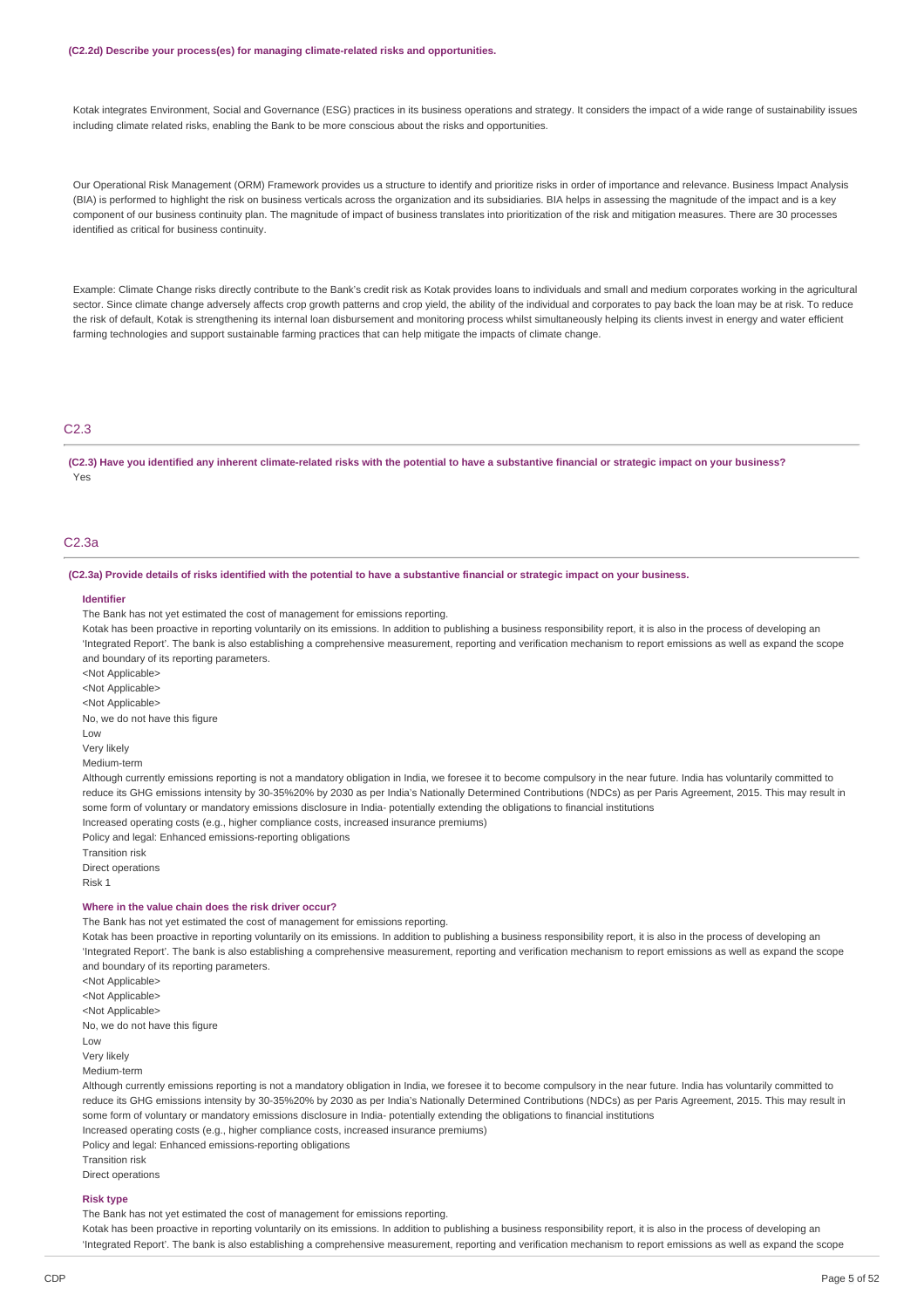| and boundary of its reporting parameters.                 |
|-----------------------------------------------------------|
| <not applicable=""></not>                                 |
| <not applicable=""></not>                                 |
| <not applicable=""></not>                                 |
| No, we do not have this figure                            |
| Low                                                       |
| Very likely                                               |
| Medium-term                                               |
| Although currently emissions reporting is not a mandatory |

obligation in India, we foresee it to become compulsory in the near future. India has voluntarily committed to reduce its GHG emissions intensity by 30-35%20% by 2030 as per India's Nationally Determined Contributions (NDCs) as per Paris Agreement, 2015. This may result in some form of voluntary or mandatory emissions disclosure in India- potentially extending the obligations to financial institutions

Increased operating costs (e.g., higher compliance costs, increased insurance premiums)

Policy and legal: Enhanced emissions-reporting obligations Transition risk

### **Primary climate-related risk driver**

The Bank has not yet estimated the cost of management for emissions reporting.

Kotak has been proactive in reporting voluntarily on its emissions. In addition to publishing a business responsibility report, it is also in the process of developing an 'Integrated Report'. The bank is also establishing a comprehensive measurement, reporting and verification mechanism to report emissions as well as expand the scope and boundary of its reporting parameters.

<Not Applicable> <Not Applicable> <Not Applicable> No, we do not have this figure Low Very likely Medium-term

Although currently emissions reporting is not a mandatory obligation in India, we foresee it to become compulsory in the near future. India has voluntarily committed to reduce its GHG emissions intensity by 30-35%20% by 2030 as per India's Nationally Determined Contributions (NDCs) as per Paris Agreement, 2015. This may result in some form of voluntary or mandatory emissions disclosure in India- potentially extending the obligations to financial institutions Increased operating costs (e.g., higher compliance costs, increased insurance premiums) Policy and legal: Enhanced emissions-reporting obligations

#### **Type of financial impact**

The Bank has not yet estimated the cost of management for emissions reporting.

Kotak has been proactive in reporting voluntarily on its emissions. In addition to publishing a business responsibility report, it is also in the process of developing an 'Integrated Report'. The bank is also establishing a comprehensive measurement, reporting and verification mechanism to report emissions as well as expand the scope and boundary of its reporting parameters.

<Not Applicable> <Not Applicable> <Not Applicable> No, we do not have this figure  $\overline{L}$   $\Omega M$ Very likely Medium-term

Although currently emissions reporting is not a mandatory obligation in India, we foresee it to become compulsory in the near future. India has voluntarily committed to reduce its GHG emissions intensity by 30-35%20% by 2030 as per India's Nationally Determined Contributions (NDCs) as per Paris Agreement, 2015. This may result in some form of voluntary or mandatory emissions disclosure in India- potentially extending the obligations to financial institutions Increased operating costs (e.g., higher compliance costs, increased insurance premiums)

#### **Company- specific description**

The Bank has not yet estimated the cost of management for emissions reporting.

Kotak has been proactive in reporting voluntarily on its emissions. In addition to publishing a business responsibility report, it is also in the process of developing an 'Integrated Report'. The bank is also establishing a comprehensive measurement, reporting and verification mechanism to report emissions as well as expand the scope and boundary of its reporting parameters.

<Not Applicable> <Not Applicable> <Not Applicable> No, we do not have this figure Low Very likely Medium-term

Although currently emissions reporting is not a mandatory obligation in India, we foresee it to become compulsory in the near future. India has voluntarily committed to reduce its GHG emissions intensity by 30-35%20% by 2030 as per India's Nationally Determined Contributions (NDCs) as per Paris Agreement, 2015. This may result in some form of voluntary or mandatory emissions disclosure in India- potentially extending the obligations to financial institutions

#### **Time horizon**

The Bank has not yet estimated the cost of management for emissions reporting.

Kotak has been proactive in reporting voluntarily on its emissions. In addition to publishing a business responsibility report, it is also in the process of developing an 'Integrated Report'. The bank is also establishing a comprehensive measurement, reporting and verification mechanism to report emissions as well as expand the scope and boundary of its reporting parameters.

<Not Applicable> <Not Applicable> <Not Applicable> No, we do not have this figure Low Very likely Medium-term

#### **Likelihood**

The Bank has not yet estimated the cost of management for emissions reporting.

Kotak has been proactive in reporting voluntarily on its emissions. In addition to publishing a business responsibility report, it is also in the process of developing an 'Integrated Report'. The bank is also establishing a comprehensive measurement, reporting and verification mechanism to report emissions as well as expand the scope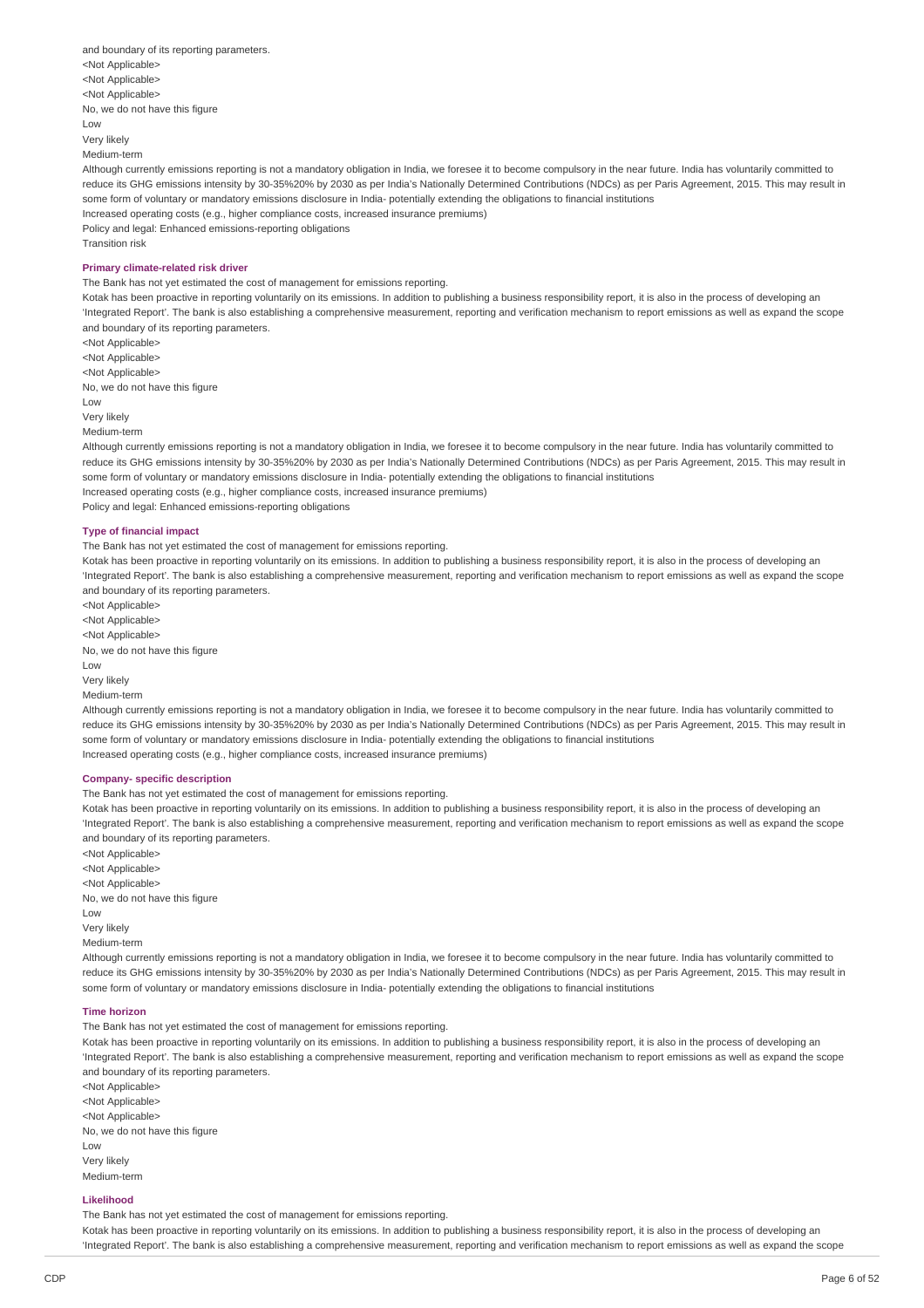and boundary of its reporting parameters. <Not Applicable> <Not Applicable> <Not Applicable> No, we do not have this figure Low Very likely

#### **Magnitude of impact**

The Bank has not yet estimated the cost of management for emissions reporting.

Kotak has been proactive in reporting voluntarily on its emissions. In addition to publishing a business responsibility report, it is also in the process of developing an 'Integrated Report'. The bank is also establishing a comprehensive measurement, reporting and verification mechanism to report emissions as well as expand the scope and boundary of its reporting parameters.

<Not Applicable> <Not Applicable> <Not Applicable> No, we do not have this figure Low

#### **Are you able to provide a potential financial impact figure?**

The Bank has not yet estimated the cost of management for emissions reporting.

Kotak has been proactive in reporting voluntarily on its emissions. In addition to publishing a business responsibility report, it is also in the process of developing an 'Integrated Report'. The bank is also establishing a comprehensive measurement, reporting and verification mechanism to report emissions as well as expand the scope and boundary of its reporting parameters.

<Not Applicable> <Not Applicable>

<Not Applicable>

No, we do not have this figure

### **Potential financial impact figure (currency)**

#### The Bank has not yet estimated the cost of management for emissions reporting.

Kotak has been proactive in reporting voluntarily on its emissions. In addition to publishing a business responsibility report, it is also in the process of developing an 'Integrated Report'. The bank is also establishing a comprehensive measurement, reporting and verification mechanism to report emissions as well as expand the scope and boundary of its reporting parameters.

<Not Applicable>

<Not Applicable>

<Not Applicable>

### **Potential financial impact figure – minimum (currency)**

The Bank has not yet estimated the cost of management for emissions reporting.

Kotak has been proactive in reporting voluntarily on its emissions. In addition to publishing a business responsibility report, it is also in the process of developing an 'Integrated Report'. The bank is also establishing a comprehensive measurement, reporting and verification mechanism to report emissions as well as expand the scope and boundary of its reporting parameters. <Not Applicable>

<Not Applicable>

#### **Potential financial impact figure – maximum (currency)**

The Bank has not yet estimated the cost of management for emissions reporting.

Kotak has been proactive in reporting voluntarily on its emissions. In addition to publishing a business responsibility report, it is also in the process of developing an 'Integrated Report'. The bank is also establishing a comprehensive measurement, reporting and verification mechanism to report emissions as well as expand the scope and boundary of its reporting parameters. <Not Applicable>

#### **Explanation of financial impact figure**

The Bank has not yet estimated the cost of management for emissions reporting.

Kotak has been proactive in reporting voluntarily on its emissions. In addition to publishing a business responsibility report, it is also in the process of developing an 'Integrated Report'. The bank is also establishing a comprehensive measurement, reporting and verification mechanism to report emissions as well as expand the scope and boundary of its reporting parameters.

#### **Management method**

The Bank has not yet estimated the cost of management for emissions reporting.

Kotak has been proactive in reporting voluntarily on its emissions. In addition to publishing a business responsibility report, it is also in the process of developing an 'Integrated Report'. The bank is also establishing a comprehensive measurement, reporting and verification mechanism to report emissions as well as expand the scope and boundary of its reporting parameters.

#### **Cost of management**

The Bank has not yet estimated the cost of management for emissions reporting.

#### **Comment**

The Bank has not yet estimated the cost of management for emissions reporting.

### **Identifier**

The Bank has not yet estimated cost of management for fuel/energy taxes and regulations

The Bank has taken various energy efficiency measures to reduce its energy intensity in primary areas of energy consumption like consolidating and greening the Data Centers, using energy efficient air conditioning and lighting, server virtualization, open access power supply, etc. Two of Kotak's offices in Mumbai and Bangalore are LEED certified.

Fuel/Energy taxes can be directly proportional to an organization's carbon footprint. If Kotak's GHG emissions are substantial and not controlled, the taxed paid for the same can reduce the Bank's profit margin

<Not Applicable> <Not Applicable> <Not Applicable> No, we do not have this figure Medium Likely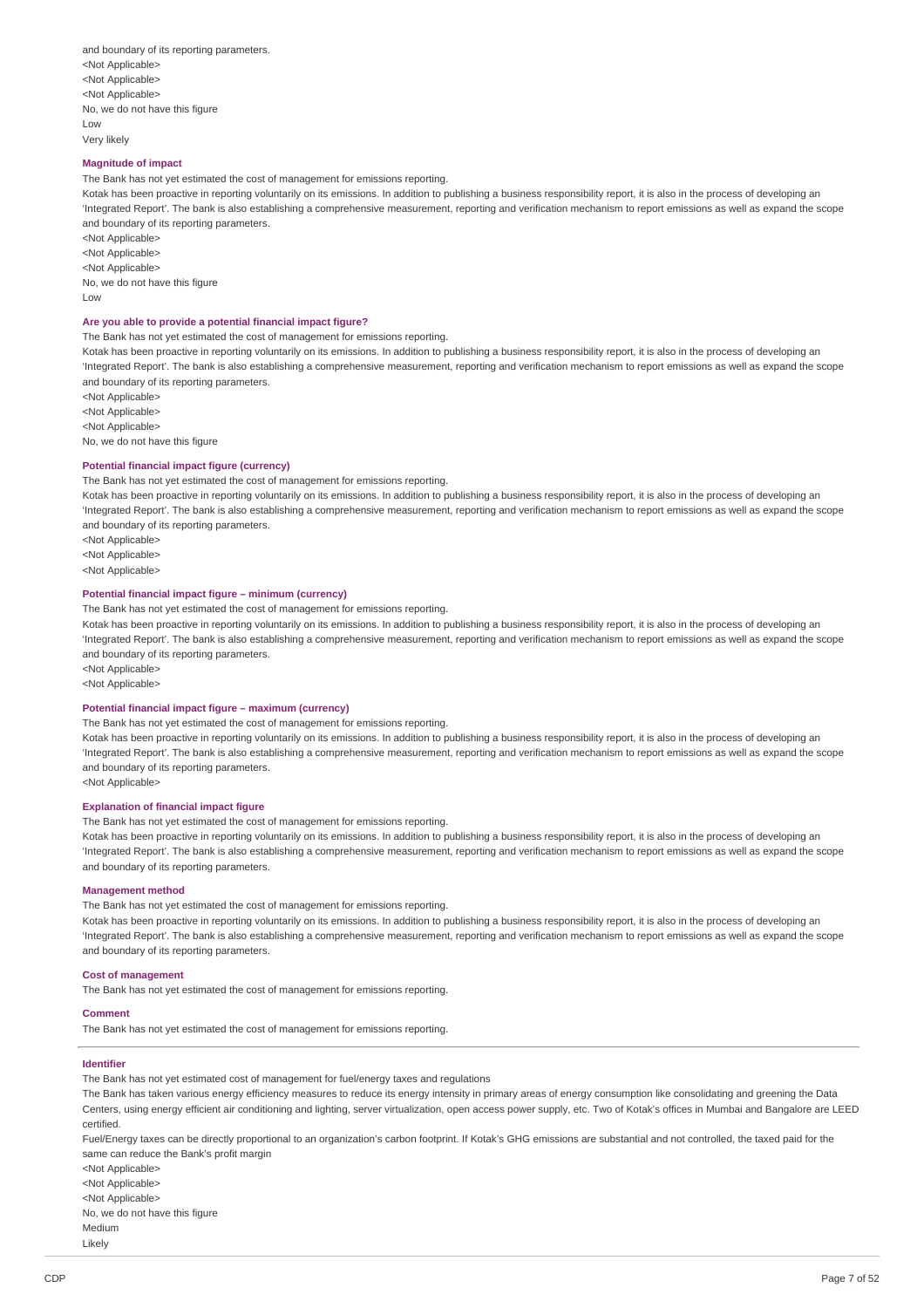#### Medium-term

There is a rising energy security issue related to the availability and affordability of fuels like coal, natural gas and diesel. This may lead to additional taxes and regulations on fuels and energy leading to an impact on operational costs of the Bank.

Costs to adopt/deploy new practices and processes Technology: Costs to transition to lower emissions technology

Transition risk Direct operations Risk 2

### **Where in the value chain does the risk driver occur?**

The Bank has not yet estimated cost of management for fuel/energy taxes and regulations

The Bank has taken various energy efficiency measures to reduce its energy intensity in primary areas of energy consumption like consolidating and greening the Data Centers, using energy efficient air conditioning and lighting, server virtualization, open access power supply, etc. Two of Kotak's offices in Mumbai and Bangalore are LEED certified.

Fuel/Energy taxes can be directly proportional to an organization's carbon footprint. If Kotak's GHG emissions are substantial and not controlled, the taxed paid for the same can reduce the Bank's profit margin

<Not Applicable> <Not Applicable> <Not Applicable> No, we do not have this figure Medium Likely Medium-term

There is a rising energy security issue related to the availability and affordability of fuels like coal, natural gas and diesel. This may lead to additional taxes and regulations on fuels and energy leading to an impact on operational costs of the Bank.

Costs to adopt/deploy new practices and processes

Technology: Costs to transition to lower emissions technology

Transition risk

Direct operations

#### **Risk type**

The Bank has not yet estimated cost of management for fuel/energy taxes and regulations

The Bank has taken various energy efficiency measures to reduce its energy intensity in primary areas of energy consumption like consolidating and greening the Data Centers, using energy efficient air conditioning and lighting, server virtualization, open access power supply, etc. Two of Kotak's offices in Mumbai and Bangalore are LEED certified.

Fuel/Energy taxes can be directly proportional to an organization's carbon footprint. If Kotak's GHG emissions are substantial and not controlled, the taxed paid for the same can reduce the Bank's profit margin

<Not Applicable>

<Not Applicable>

<Not Applicable>

No, we do not have this figure

Medium

Likely

Medium-term

There is a rising energy security issue related to the availability and affordability of fuels like coal, natural gas and diesel. This may lead to additional taxes and regulations on fuels and energy leading to an impact on operational costs of the Bank.

Costs to adopt/deploy new practices and processes

Technology: Costs to transition to lower emissions technology Transition risk

#### **Primary climate-related risk driver**

The Bank has not yet estimated cost of management for fuel/energy taxes and regulations

The Bank has taken various energy efficiency measures to reduce its energy intensity in primary areas of energy consumption like consolidating and greening the Data Centers, using energy efficient air conditioning and lighting, server virtualization, open access power supply, etc. Two of Kotak's offices in Mumbai and Bangalore are LEED certified.

Fuel/Energy taxes can be directly proportional to an organization's carbon footprint. If Kotak's GHG emissions are substantial and not controlled, the taxed paid for the same can reduce the Bank's profit margin

<Not Applicable> <Not Applicable> <Not Applicable> No, we do not have this figure Medium Likely Medium-term There is a rising energy security issue related to the availability and affordability of fuels like coal, natural gas and diesel. This may lead to additional taxes and regulations on fuels and energy leading to an impact on operational costs of the Bank.

Costs to adopt/deploy new practices and processes

Technology: Costs to transition to lower emissions technology

#### **Type of financial impact**

The Bank has not yet estimated cost of management for fuel/energy taxes and regulations

The Bank has taken various energy efficiency measures to reduce its energy intensity in primary areas of energy consumption like consolidating and greening the Data Centers, using energy efficient air conditioning and lighting, server virtualization, open access power supply, etc. Two of Kotak's offices in Mumbai and Bangalore are LEED certified.

Fuel/Energy taxes can be directly proportional to an organization's carbon footprint. If Kotak's GHG emissions are substantial and not controlled, the taxed paid for the same can reduce the Bank's profit margin

<Not Applicable> <Not Applicable> <Not Applicable> No, we do not have this figure Medium Likely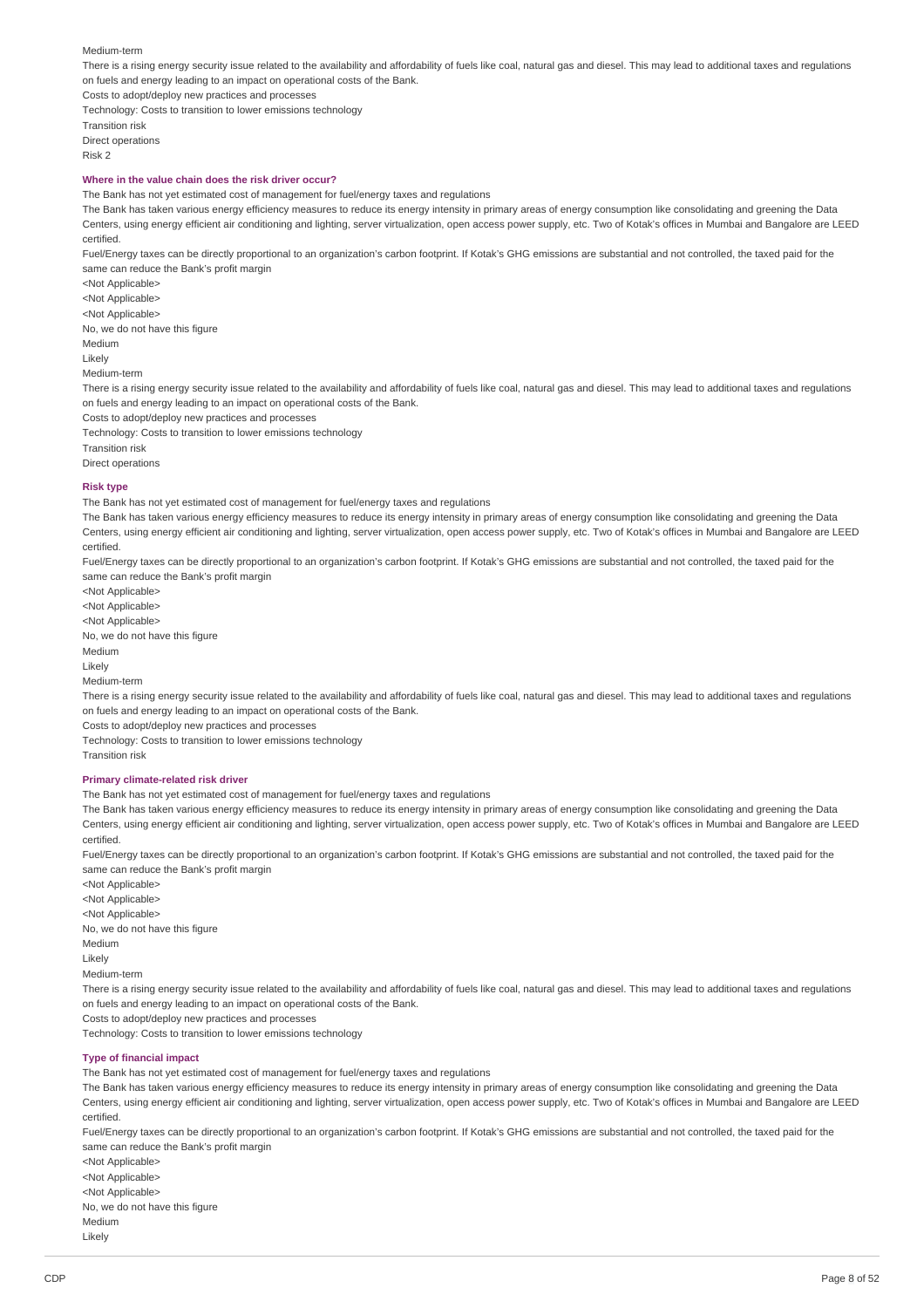#### Medium-term

There is a rising energy security issue related to the availability and affordability of fuels like coal, natural gas and diesel. This may lead to additional taxes and regulations on fuels and energy leading to an impact on operational costs of the Bank.

Costs to adopt/deploy new practices and processes

### **Company- specific description**

The Bank has not yet estimated cost of management for fuel/energy taxes and regulations

The Bank has taken various energy efficiency measures to reduce its energy intensity in primary areas of energy consumption like consolidating and greening the Data Centers, using energy efficient air conditioning and lighting, server virtualization, open access power supply, etc. Two of Kotak's offices in Mumbai and Bangalore are LEED certified.

Fuel/Energy taxes can be directly proportional to an organization's carbon footprint. If Kotak's GHG emissions are substantial and not controlled, the taxed paid for the same can reduce the Bank's profit margin

<Not Applicable> <Not Applicable> <Not Applicable> No, we do not have this figure Medium Likely Medium-term

There is a rising energy security issue related to the availability and affordability of fuels like coal, natural gas and diesel. This may lead to additional taxes and regulations on fuels and energy leading to an impact on operational costs of the Bank.

#### **Time horizon**

The Bank has not yet estimated cost of management for fuel/energy taxes and regulations

The Bank has taken various energy efficiency measures to reduce its energy intensity in primary areas of energy consumption like consolidating and greening the Data Centers, using energy efficient air conditioning and lighting, server virtualization, open access power supply, etc. Two of Kotak's offices in Mumbai and Bangalore are LEED certified.

Fuel/Energy taxes can be directly proportional to an organization's carbon footprint. If Kotak's GHG emissions are substantial and not controlled, the taxed paid for the same can reduce the Bank's profit margin

<Not Applicable> <Not Applicable> <Not Applicable> No, we do not have this figure Medium Likely Medium-term

#### **Likelihood**

The Bank has not yet estimated cost of management for fuel/energy taxes and regulations

The Bank has taken various energy efficiency measures to reduce its energy intensity in primary areas of energy consumption like consolidating and greening the Data Centers, using energy efficient air conditioning and lighting, server virtualization, open access power supply, etc. Two of Kotak's offices in Mumbai and Bangalore are LEED certified.

Fuel/Energy taxes can be directly proportional to an organization's carbon footprint. If Kotak's GHG emissions are substantial and not controlled, the taxed paid for the same can reduce the Bank's profit margin

<Not Applicable> <Not Applicable> <Not Applicable> No, we do not have this figure Medium Likely

### **Magnitude of impact**

The Bank has not yet estimated cost of management for fuel/energy taxes and regulations

The Bank has taken various energy efficiency measures to reduce its energy intensity in primary areas of energy consumption like consolidating and greening the Data Centers, using energy efficient air conditioning and lighting, server virtualization, open access power supply, etc. Two of Kotak's offices in Mumbai and Bangalore are LEED certified.

Fuel/Energy taxes can be directly proportional to an organization's carbon footprint. If Kotak's GHG emissions are substantial and not controlled, the taxed paid for the same can reduce the Bank's profit margin

<Not Applicable> <Not Applicable> <Not Applicable> No, we do not have this figure

Medium

### **Are you able to provide a potential financial impact figure?**

The Bank has not yet estimated cost of management for fuel/energy taxes and regulations

The Bank has taken various energy efficiency measures to reduce its energy intensity in primary areas of energy consumption like consolidating and greening the Data Centers, using energy efficient air conditioning and lighting, server virtualization, open access power supply, etc. Two of Kotak's offices in Mumbai and Bangalore are LEED certified.

Fuel/Energy taxes can be directly proportional to an organization's carbon footprint. If Kotak's GHG emissions are substantial and not controlled, the taxed paid for the same can reduce the Bank's profit margin

<Not Applicable>

<Not Applicable>

<Not Applicable>

No, we do not have this figure

### **Potential financial impact figure (currency)**

The Bank has not yet estimated cost of management for fuel/energy taxes and regulations

The Bank has taken various energy efficiency measures to reduce its energy intensity in primary areas of energy consumption like consolidating and greening the Data Centers, using energy efficient air conditioning and lighting, server virtualization, open access power supply, etc. Two of Kotak's offices in Mumbai and Bangalore are LEED certified.

Fuel/Energy taxes can be directly proportional to an organization's carbon footprint. If Kotak's GHG emissions are substantial and not controlled, the taxed paid for the same can reduce the Bank's profit margin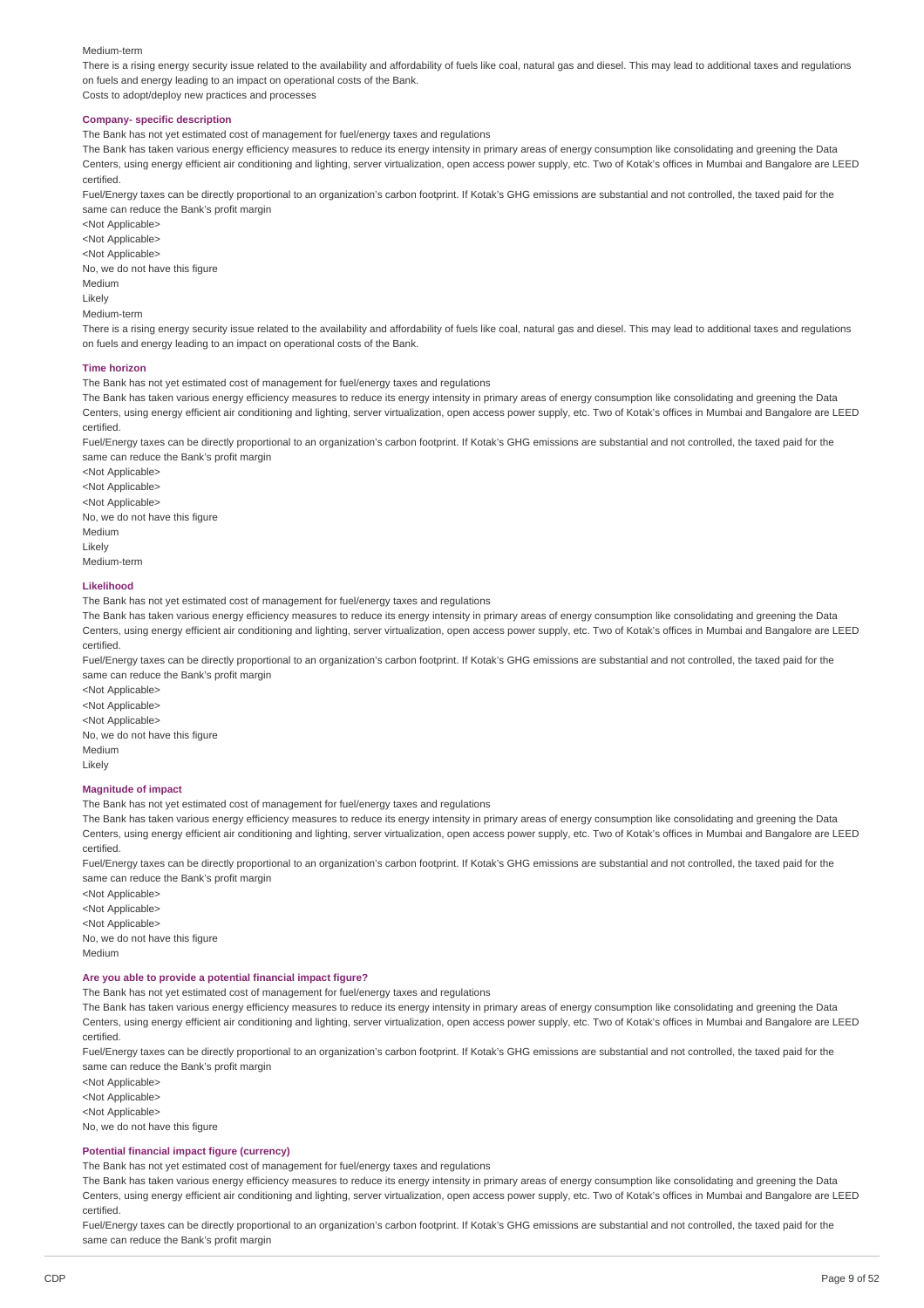#### **Potential financial impact figure – minimum (currency)**

The Bank has not yet estimated cost of management for fuel/energy taxes and regulations

The Bank has taken various energy efficiency measures to reduce its energy intensity in primary areas of energy consumption like consolidating and greening the Data Centers, using energy efficient air conditioning and lighting, server virtualization, open access power supply, etc. Two of Kotak's offices in Mumbai and Bangalore are LEED certified.

Fuel/Energy taxes can be directly proportional to an organization's carbon footprint. If Kotak's GHG emissions are substantial and not controlled, the taxed paid for the same can reduce the Bank's profit margin

<Not Applicable>

<Not Applicable>

### **Potential financial impact figure – maximum (currency)**

The Bank has not yet estimated cost of management for fuel/energy taxes and regulations

The Bank has taken various energy efficiency measures to reduce its energy intensity in primary areas of energy consumption like consolidating and greening the Data Centers, using energy efficient air conditioning and lighting, server virtualization, open access power supply, etc. Two of Kotak's offices in Mumbai and Bangalore are LEED certified.

Fuel/Energy taxes can be directly proportional to an organization's carbon footprint. If Kotak's GHG emissions are substantial and not controlled, the taxed paid for the same can reduce the Bank's profit margin

<Not Applicable>

#### **Explanation of financial impact figure**

The Bank has not yet estimated cost of management for fuel/energy taxes and regulations

The Bank has taken various energy efficiency measures to reduce its energy intensity in primary areas of energy consumption like consolidating and greening the Data Centers, using energy efficient air conditioning and lighting, server virtualization, open access power supply, etc. Two of Kotak's offices in Mumbai and Bangalore are LEED certified.

Fuel/Energy taxes can be directly proportional to an organization's carbon footprint. If Kotak's GHG emissions are substantial and not controlled, the taxed paid for the same can reduce the Bank's profit margin

#### **Management method**

The Bank has not yet estimated cost of management for fuel/energy taxes and regulations

The Bank has taken various energy efficiency measures to reduce its energy intensity in primary areas of energy consumption like consolidating and greening the Data Centers, using energy efficient air conditioning and lighting, server virtualization, open access power supply, etc. Two of Kotak's offices in Mumbai and Bangalore are LEED certified.

#### **Cost of management**

The Bank has not yet estimated cost of management for fuel/energy taxes and regulations

#### **Comment**

The Bank has not yet estimated cost of management for fuel/energy taxes and regulations

#### **Identifier**

The Bank has not yet estimated cost of management for emissions reporting. The Bank is taking proactive measures to voluntarily report on emissions and is exploring possibilities to establish a comprehensive MRV mechanism for emissions reporting. The financial implications will be primarily related to setting up monitoring, reporting and verification (MRV) mechanism for emissions reporting. <Not Applicable> <Not Applicable> <Not Applicable> No, we do not have this figure Low Likely Medium-term The 2015 climate talks in Paris have led countries to take domestic actions taken towards long-tern emissions reductions, forcing carbon-intensive sectors to fund reductions projects. Increased operating costs (e.g., higher compliance costs, increased insurance premiums) Policy and legal: Mandates on and regulation of existing products and services Transition risk Direct operations Risk 3

### **Where in the value chain does the risk driver occur?**

The Bank has not yet estimated cost of management for emissions reporting.

The Bank is taking proactive measures to voluntarily report on emissions and is exploring possibilities to establish a comprehensive MRV mechanism for emissions reporting.

The financial implications will be primarily related to setting up monitoring, reporting and verification (MRV) mechanism for emissions reporting.

<Not Applicable> <Not Applicable> <Not Applicable> No, we do not have this figure Low Likely Medium-term The 2015 climate talks in Paris have led countries to take domestic actions taken towards long-tern emissions reductions, forcing carbon-intensive sectors to fund reductions projects. Increased operating costs (e.g., higher compliance costs, increased insurance premiums) Policy and legal: Mandates on and regulation of existing products and services

Transition risk

Direct operations

# **Risk type**

The Bank has not yet estimated cost of management for emissions reporting.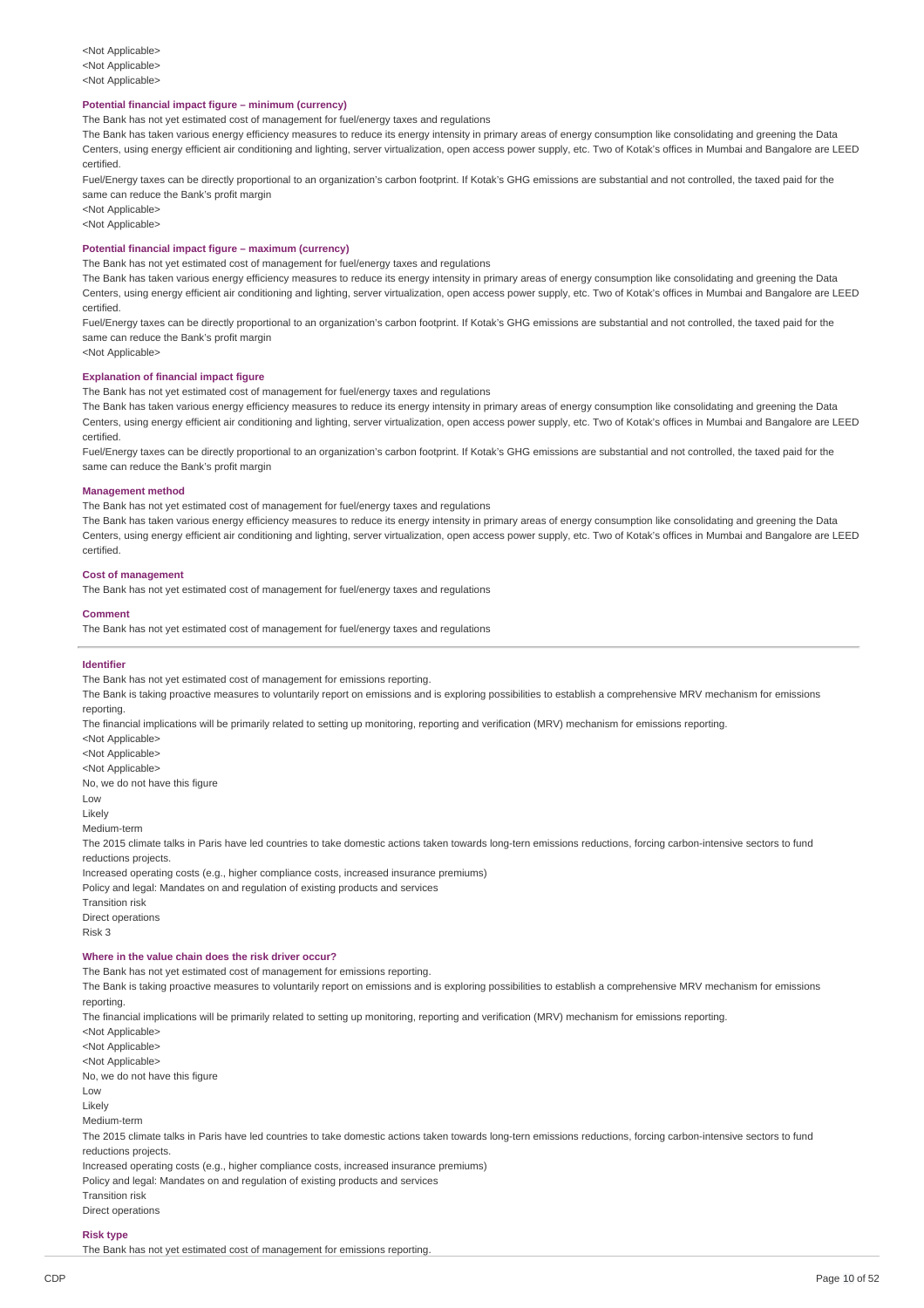The Bank is taking proactive measures to voluntarily report on emissions and is exploring possibilities to establish a comprehensive MRV mechanism for emissions reporting. The financial implications will be primarily related to setting up monitoring, reporting and verification (MRV) mechanism for emissions reporting. <Not Applicable> <Not Applicable> <Not Applicable> No, we do not have this figure Low Likely Medium-term The 2015 climate talks in Paris have led countries to take domestic actions taken towards long-tern emissions reductions, forcing carbon-intensive sectors to fund reductions projects. Increased operating costs (e.g., higher compliance costs, increased insurance premiums) Policy and legal: Mandates on and regulation of existing products and services Transition risk **Primary climate-related risk driver** The Bank has not yet estimated cost of management for emissions reporting. The Bank is taking proactive measures to voluntarily report on emissions and is exploring possibilities to establish a comprehensive MRV mechanism for emissions reporting. The financial implications will be primarily related to setting up monitoring, reporting and verification (MRV) mechanism for emissions reporting. <Not Applicable> <Not Applicable> <Not Applicable> No, we do not have this figure Low Likely Medium-term The 2015 climate talks in Paris have led countries to take domestic actions taken towards long-tern emissions reductions, forcing carbon-intensive sectors to fund reductions projects. Increased operating costs (e.g., higher compliance costs, increased insurance premiums) Policy and legal: Mandates on and regulation of existing products and services

#### **Type of financial impact**

The Bank has not yet estimated cost of management for emissions reporting.

The Bank is taking proactive measures to voluntarily report on emissions and is exploring possibilities to establish a comprehensive MRV mechanism for emissions reporting.

The financial implications will be primarily related to setting up monitoring, reporting and verification (MRV) mechanism for emissions reporting.

<Not Applicable> <Not Applicable> <Not Applicable> No, we do not have this figure Low Likely Medium-term The 2015 climate talks in Paris have led countries to take domestic actions taken towards long-tern emissions reductions, forcing carbon-intensive sectors to fund reductions projects. Increased operating costs (e.g., higher compliance costs, increased insurance premiums) **Company- specific description** The Bank has not yet estimated cost of management for emissions reporting.

The Bank is taking proactive measures to voluntarily report on emissions and is exploring possibilities to establish a comprehensive MRV mechanism for emissions reporting. The financial implications will be primarily related to setting up monitoring, reporting and verification (MRV) mechanism for emissions reporting.

<Not Applicable> <Not Applicable> <Not Applicable> No, we do not have this figure Low Likely Medium-term The 2015 climate talks in Paris have led countries to take domestic actions taken towards long-tern emissions reductions, forcing carbon-intensive sectors to fund reductions projects. **Time horizon** The Bank has not yet estimated cost of management for emissions reporting.

The Bank is taking proactive measures to voluntarily report on emissions and is exploring possibilities to establish a comprehensive MRV mechanism for emissions reporting.

The financial implications will be primarily related to setting up monitoring, reporting and verification (MRV) mechanism for emissions reporting.

<Not Applicable> <Not Applicable> <Not Applicable> No, we do not have this figure Low Likely Medium-term

#### **Likelihood**

The Bank has not yet estimated cost of management for emissions reporting.

The Bank is taking proactive measures to voluntarily report on emissions and is exploring possibilities to establish a comprehensive MRV mechanism for emissions reporting.

The financial implications will be primarily related to setting up monitoring, reporting and verification (MRV) mechanism for emissions reporting. <Not Applicable>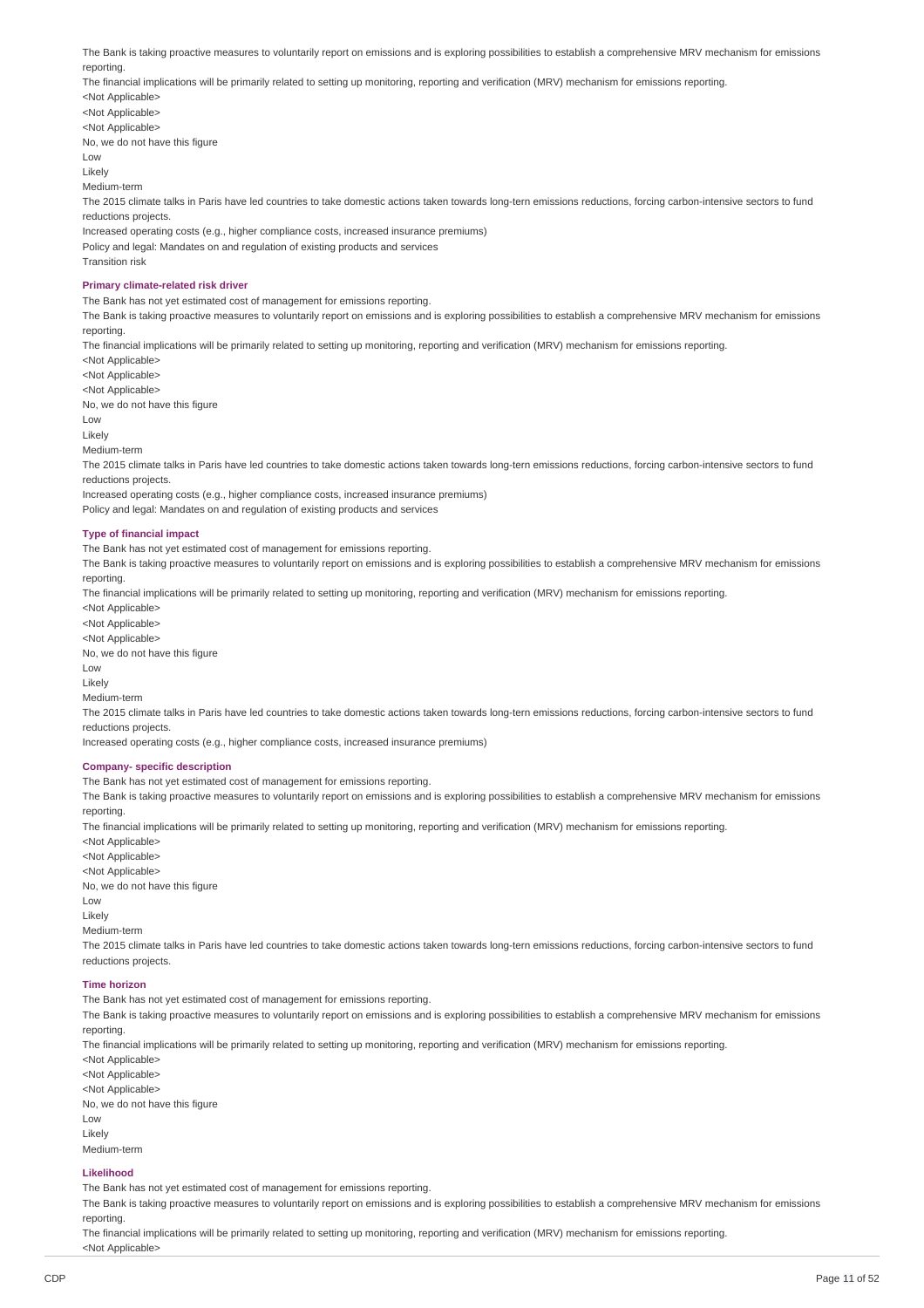<Not Applicable> <Not Applicable> No, we do not have this figure Low Likely

#### **Magnitude of impact**

The Bank has not yet estimated cost of management for emissions reporting.

The Bank is taking proactive measures to voluntarily report on emissions and is exploring possibilities to establish a comprehensive MRV mechanism for emissions reporting.

The financial implications will be primarily related to setting up monitoring, reporting and verification (MRV) mechanism for emissions reporting.

<Not Applicable> <Not Applicable> <Not Applicable> No, we do not have this figure

 $\overline{L}$  OW

#### **Are you able to provide a potential financial impact figure?**

The Bank has not yet estimated cost of management for emissions reporting.

The Bank is taking proactive measures to voluntarily report on emissions and is exploring possibilities to establish a comprehensive MRV mechanism for emissions reporting.

The financial implications will be primarily related to setting up monitoring, reporting and verification (MRV) mechanism for emissions reporting.

<Not Applicable>

<Not Applicable>

<Not Applicable>

No, we do not have this figure

### **Potential financial impact figure (currency)**

The Bank has not yet estimated cost of management for emissions reporting.

The Bank is taking proactive measures to voluntarily report on emissions and is exploring possibilities to establish a comprehensive MRV mechanism for emissions reporting.

The financial implications will be primarily related to setting up monitoring, reporting and verification (MRV) mechanism for emissions reporting.

- <Not Applicable>
- <Not Applicable>

<Not Applicable>

#### **Potential financial impact figure – minimum (currency)**

The Bank has not yet estimated cost of management for emissions reporting.

The Bank is taking proactive measures to voluntarily report on emissions and is exploring possibilities to establish a comprehensive MRV mechanism for emissions reporting.

The financial implications will be primarily related to setting up monitoring, reporting and verification (MRV) mechanism for emissions reporting. <Not Applicable>

<Not Applicable>

#### **Potential financial impact figure – maximum (currency)**

The Bank has not yet estimated cost of management for emissions reporting.

The Bank is taking proactive measures to voluntarily report on emissions and is exploring possibilities to establish a comprehensive MRV mechanism for emissions reporting.

The financial implications will be primarily related to setting up monitoring, reporting and verification (MRV) mechanism for emissions reporting. <Not Applicable>

#### **Explanation of financial impact figure**

The Bank has not yet estimated cost of management for emissions reporting.

The Bank is taking proactive measures to voluntarily report on emissions and is exploring possibilities to establish a comprehensive MRV mechanism for emissions reporting.

The financial implications will be primarily related to setting up monitoring, reporting and verification (MRV) mechanism for emissions reporting.

#### **Management method**

The Bank has not yet estimated cost of management for emissions reporting.

The Bank is taking proactive measures to voluntarily report on emissions and is exploring possibilities to establish a comprehensive MRV mechanism for emissions reporting.

#### **Cost of management**

The Bank has not yet estimated cost of management for emissions reporting.

#### **Comment**

The Bank has not yet estimated cost of management for emissions reporting.

#### **Identifier**

The Bank is in the process of estimating cost of management for change in precipitation and droughts.

The credit risk for the bank is being continually assessed through its credit portfolio to understand the credit risk. However, currently there is no risk assessment specific to climate change

The financial implications could be related to increased delinquency ratio of Bank's agriculture and allied sector loans and loss for business opportunities in these sectors <Not Applicable>

<Not Applicable>

<Not Applicable>

No, we do not have this figure

Medium-high

Likely

Unknown

Unpredictable changes caused by global warming are causing calamities like extreme precipitation and droughts which have an adverse effect on sectors like agriculture and healthcare. This in turn creates vulnerability for banks in terms of credit risks associated with such sectors. Kotak has a large Agribusiness division which is divided into three main verticals: • Small scale credit line is made available for crop cultivation and to finance a tractor • Medium scale credit line is made available to individuals partnerships and propriety customers who focus on advanced agricultural activities • Large scale credit line is made available to organisations that focus on primary and and proportions that focus on primary and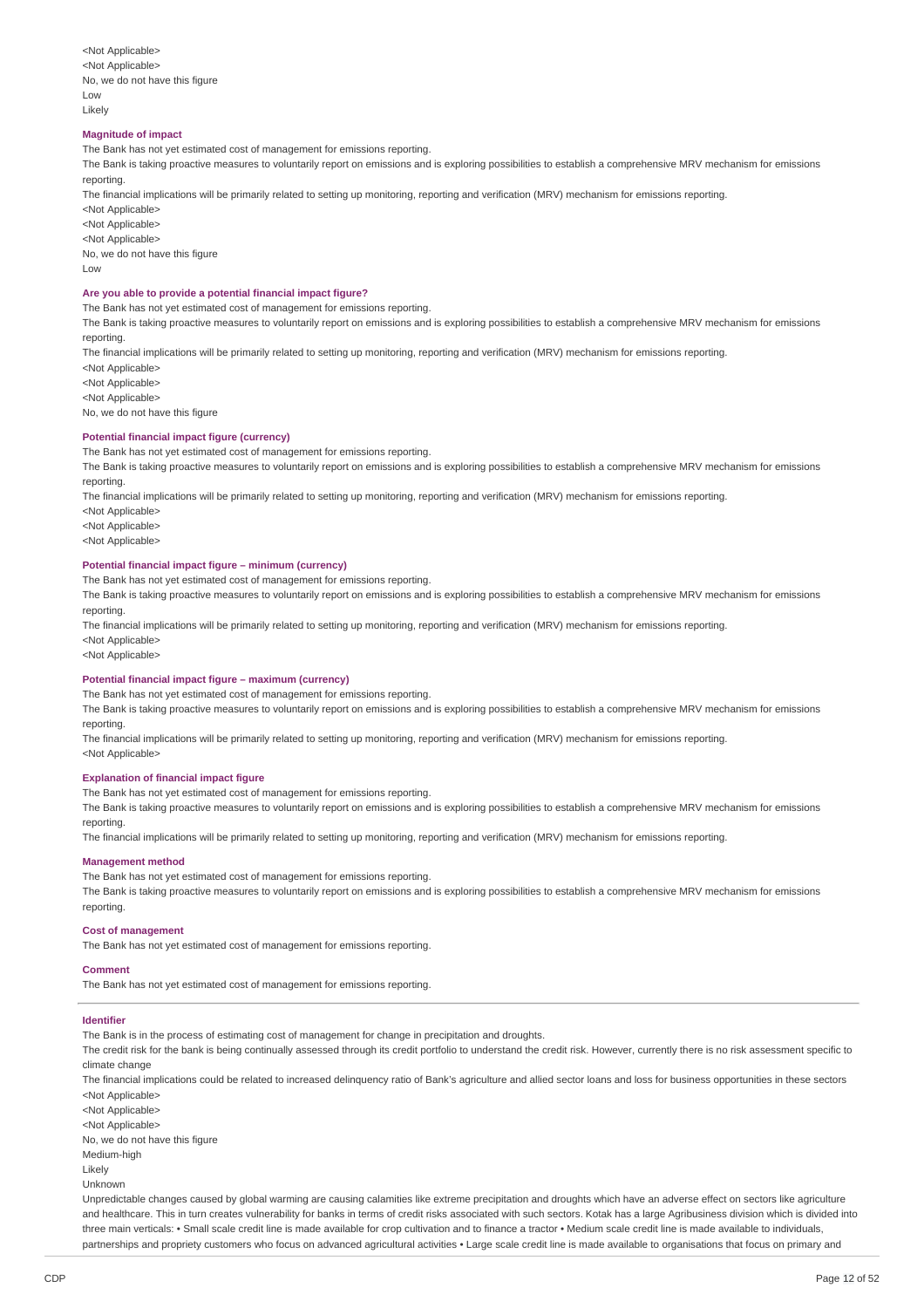secondary agro processing under Agri Corporate Reduced revenue from decreased demand for goods/services Chronic: Changes in precipitation patterns and extreme variability in weather patterns Physical risk Direct operations Risk 4

### **Where in the value chain does the risk driver occur?**

The Bank is in the process of estimating cost of management for change in precipitation and droughts.

The credit risk for the bank is being continually assessed through its credit portfolio to understand the credit risk. However, currently there is no risk assessment specific to climate change

The financial implications could be related to increased delinquency ratio of Bank's agriculture and allied sector loans and loss for business opportunities in these sectors <Not Applicable>

<Not Applicable>

<Not Applicable> No, we do not have this figure

Medium-high

Likely

Unknown

Unpredictable changes caused by global warming are causing calamities like extreme precipitation and droughts which have an adverse effect on sectors like agriculture and healthcare. This in turn creates vulnerability for banks in terms of credit risks associated with such sectors. Kotak has a large Agribusiness division which is divided into three main verticals: • Small scale credit line is made available for crop cultivation and to finance a tractor • Medium scale credit line is made available to individuals, partnerships and propriety customers who focus on advanced agricultural activities • Large scale credit line is made available to organisations that focus on primary and secondary agro processing under Agri Corporate

Reduced revenue from decreased demand for goods/services

Chronic: Changes in precipitation patterns and extreme variability in weather patterns

Physical risk

Direct operations

### **Risk type**

The Bank is in the process of estimating cost of management for change in precipitation and droughts.

The credit risk for the bank is being continually assessed through its credit portfolio to understand the credit risk. However, currently there is no risk assessment specific to climate change

The financial implications could be related to increased delinquency ratio of Bank's agriculture and allied sector loans and loss for business opportunities in these sectors <Not Applicable>

<Not Applicable> <Not Applicable> No, we do not have this figure Medium-high Likely

Unknown

Unpredictable changes caused by global warming are causing calamities like extreme precipitation and droughts which have an adverse effect on sectors like agriculture and healthcare. This in turn creates vulnerability for banks in terms of credit risks associated with such sectors. Kotak has a large Agribusiness division which is divided into three main verticals: • Small scale credit line is made available for crop cultivation and to finance a tractor • Medium scale credit line is made available to individuals partnerships and propriety customers who focus on advanced agricultural activities • Large scale credit line is made available to organisations that focus on primary and secondary agro processing under Agri Corporate

Reduced revenue from decreased demand for goods/services

Chronic: Changes in precipitation patterns and extreme variability in weather patterns

Physical risk

#### **Primary climate-related risk driver**

The Bank is in the process of estimating cost of management for change in precipitation and droughts.

The credit risk for the bank is being continually assessed through its credit portfolio to understand the credit risk. However, currently there is no risk assessment specific to climate change

The financial implications could be related to increased delinquency ratio of Bank's agriculture and allied sector loans and loss for business opportunities in these sectors <Not Applicable>

- <Not Applicable> <Not Applicable> No, we do not have this figure
- Medium-high

Likely

Unknown

Unpredictable changes caused by global warming are causing calamities like extreme precipitation and droughts which have an adverse effect on sectors like agriculture and healthcare. This in turn creates vulnerability for banks in terms of credit risks associated with such sectors. Kotak has a large Agribusiness division which is divided into three main verticals: • Small scale credit line is made available for crop cultivation and to finance a tractor • Medium scale credit line is made available to individuals, partnerships and propriety customers who focus on advanced agricultural activities • Large scale credit line is made available to organisations that focus on primary and secondary agro processing under Agri Corporate

Reduced revenue from decreased demand for goods/services

Chronic: Changes in precipitation patterns and extreme variability in weather patterns

#### **Type of financial impact**

The Bank is in the process of estimating cost of management for change in precipitation and droughts.

The credit risk for the bank is being continually assessed through its credit portfolio to understand the credit risk. However, currently there is no risk assessment specific to climate change

The financial implications could be related to increased delinquency ratio of Bank's agriculture and allied sector loans and loss for business opportunities in these sectors <Not Applicable>

<Not Applicable> <Not Applicable> No, we do not have this figure Medium-high Likely Unknown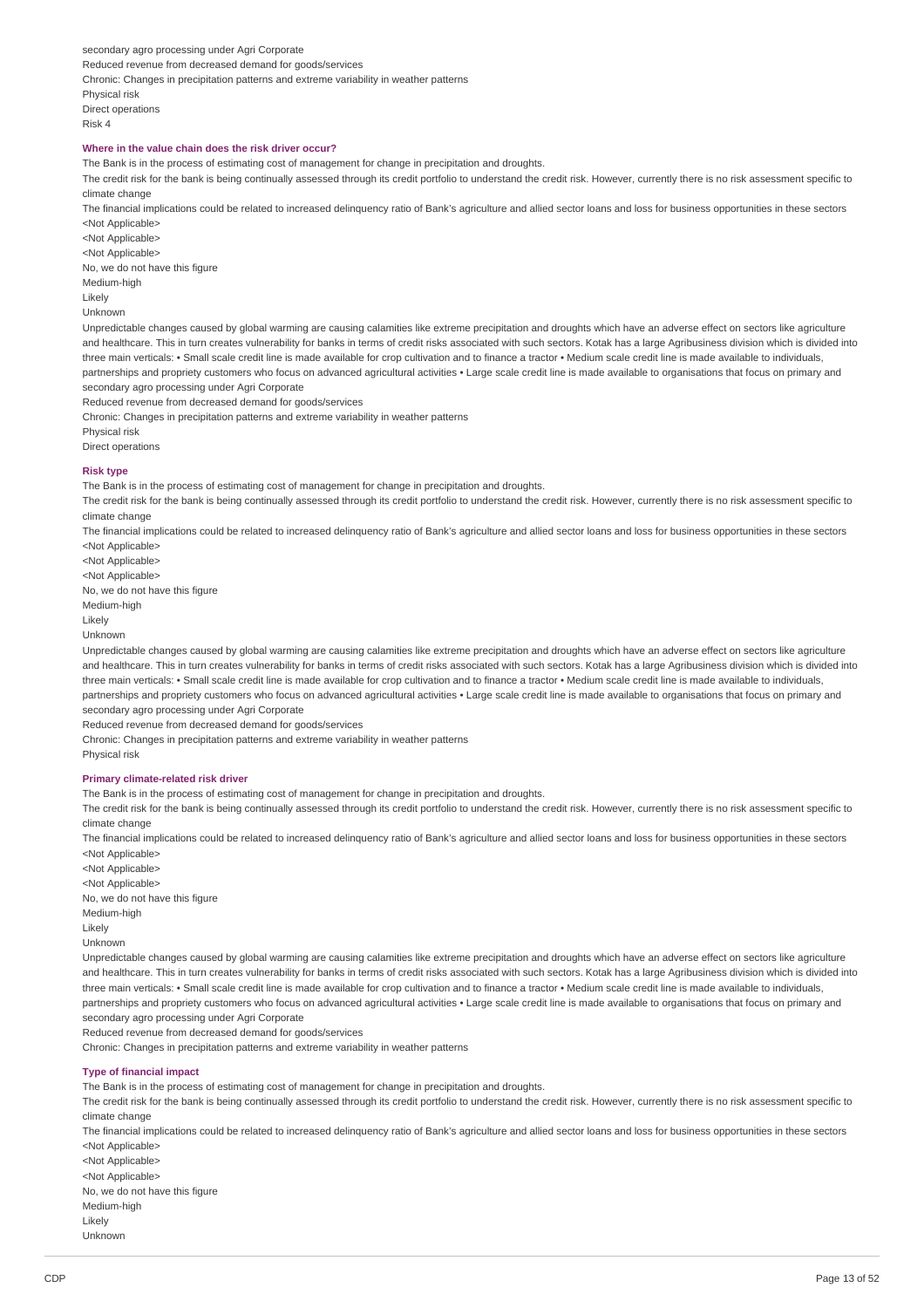Unpredictable changes caused by global warming are causing calamities like extreme precipitation and droughts which have an adverse effect on sectors like agriculture and healthcare. This in turn creates vulnerability for banks in terms of credit risks associated with such sectors. Kotak has a large Agribusiness division which is divided into three main verticals: • Small scale credit line is made available for crop cultivation and to finance a tractor • Medium scale credit line is made available to individuals, partnerships and propriety customers who focus on advanced agricultural activities • Large scale credit line is made available to organisations that focus on primary and secondary agro processing under Agri Corporate

Reduced revenue from decreased demand for goods/services

#### **Company- specific description**

The Bank is in the process of estimating cost of management for change in precipitation and droughts.

The credit risk for the bank is being continually assessed through its credit portfolio to understand the credit risk. However, currently there is no risk assessment specific to climate change

The financial implications could be related to increased delinquency ratio of Bank's agriculture and allied sector loans and loss for business opportunities in these sectors <Not Applicable>

<Not Applicable> <Not Applicable> No, we do not have this figure Medium-high Likely

Unknown

Unpredictable changes caused by global warming are causing calamities like extreme precipitation and droughts which have an adverse effect on sectors like agriculture and healthcare. This in turn creates vulnerability for banks in terms of credit risks associated with such sectors. Kotak has a large Agribusiness division which is divided into three main verticals: • Small scale credit line is made available for crop cultivation and to finance a tractor • Medium scale credit line is made available to individuals, partnerships and propriety customers who focus on advanced agricultural activities • Large scale credit line is made available to organisations that focus on primary and secondary agro processing under Agri Corporate

#### **Time horizon**

The Bank is in the process of estimating cost of management for change in precipitation and droughts.

The credit risk for the bank is being continually assessed through its credit portfolio to understand the credit risk. However, currently there is no risk assessment specific to climate change

The financial implications could be related to increased delinquency ratio of Bank's agriculture and allied sector loans and loss for business opportunities in these sectors <Not Applicable>

<Not Applicable> <Not Applicable> No, we do not have this figure Medium-high Likely Unknown

#### **Likelihood**

The Bank is in the process of estimating cost of management for change in precipitation and droughts.

The credit risk for the bank is being continually assessed through its credit portfolio to understand the credit risk. However, currently there is no risk assessment specific to climate change

The financial implications could be related to increased delinquency ratio of Bank's agriculture and allied sector loans and loss for business opportunities in these sectors <Not Applicable>

<Not Applicable> <Not Applicable> No, we do not have this figure Medium-high Likely

#### **Magnitude of impact**

The Bank is in the process of estimating cost of management for change in precipitation and droughts.

The credit risk for the bank is being continually assessed through its credit portfolio to understand the credit risk. However, currently there is no risk assessment specific to climate change

The financial implications could be related to increased delinquency ratio of Bank's agriculture and allied sector loans and loss for business opportunities in these sectors <Not Applicable>

<Not Applicable> <Not Applicable> No, we do not have this figure Medium-high

#### **Are you able to provide a potential financial impact figure?**

The Bank is in the process of estimating cost of management for change in precipitation and droughts.

The credit risk for the bank is being continually assessed through its credit portfolio to understand the credit risk. However, currently there is no risk assessment specific to climate change

The financial implications could be related to increased delinquency ratio of Bank's agriculture and allied sector loans and loss for business opportunities in these sectors <Not Applicable>

<Not Applicable> <Not Applicable>

### No, we do not have this figure

### **Potential financial impact figure (currency)**

The Bank is in the process of estimating cost of management for change in precipitation and droughts.

The credit risk for the bank is being continually assessed through its credit portfolio to understand the credit risk. However, currently there is no risk assessment specific to climate change

The financial implications could be related to increased delinquency ratio of Bank's agriculture and allied sector loans and loss for business opportunities in these sectors <Not Applicable>

<Not Applicable> <Not Applicable>

### **Potential financial impact figure – minimum (currency)**

The Bank is in the process of estimating cost of management for change in precipitation and droughts.

The credit risk for the bank is being continually assessed through its credit portfolio to understand the credit risk. However, currently there is no risk assessment specific to climate change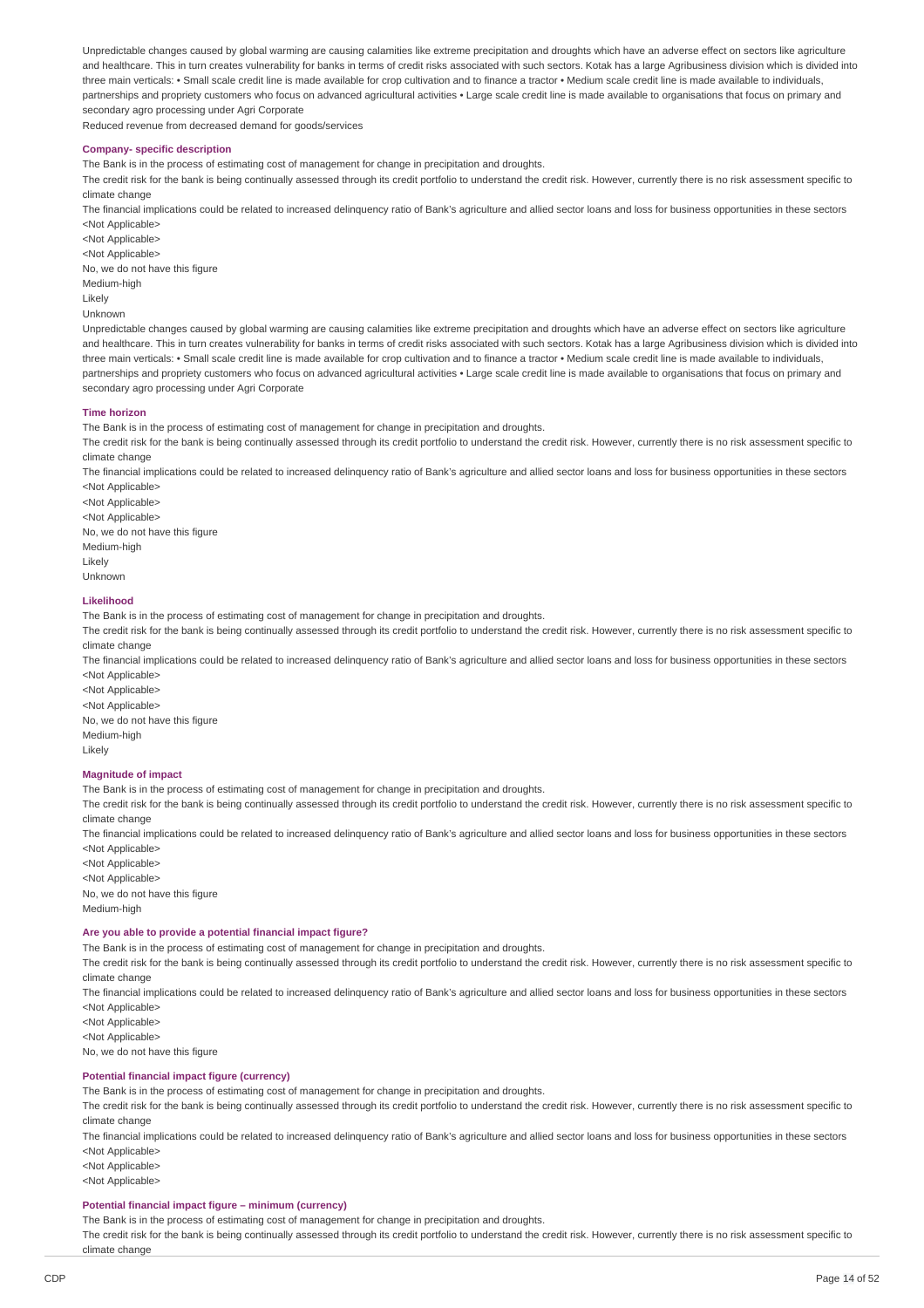The financial implications could be related to increased delinquency ratio of Bank's agriculture and allied sector loans and loss for business opportunities in these sectors <Not Applicable>

### <Not Applicable>

#### **Potential financial impact figure – maximum (currency)**

The Bank is in the process of estimating cost of management for change in precipitation and droughts.

The credit risk for the bank is being continually assessed through its credit portfolio to understand the credit risk. However, currently there is no risk assessment specific to climate change

The financial implications could be related to increased delinquency ratio of Bank's agriculture and allied sector loans and loss for business opportunities in these sectors <Not Applicable>

#### **Explanation of financial impact figure**

The Bank is in the process of estimating cost of management for change in precipitation and droughts.

The credit risk for the bank is being continually assessed through its credit portfolio to understand the credit risk. However, currently there is no risk assessment specific to climate change

The financial implications could be related to increased delinquency ratio of Bank's agriculture and allied sector loans and loss for business opportunities in these sectors

#### **Management method**

The Bank is in the process of estimating cost of management for change in precipitation and droughts.

The credit risk for the bank is being continually assessed through its credit portfolio to understand the credit risk. However, currently there is no risk assessment specific to climate change

#### **Cost of management**

The Bank is in the process of estimating cost of management for change in precipitation and droughts.

#### **Comment**

The Bank is in the process of estimating cost of management for change in precipitation and droughts.

#### **Identifier**

The Bank has not yet estimated cost of management for Reputation related risks identified.

The Bank has adopted Policy Statement on Environment to express its commitment towards sound environmental management. The Bank also discloses on Business Responsibility initiatives through Business Responsibility Report and emissions reporting through CDP.

The financial implications could be related to diminished brand value and low confidence of environmentally and social responsible investors.

<Not Applicable> <Not Applicable> <Not Applicable> Please select Medium-high Likely Medium-term The Bank is aware of reputational risks that arises from an organisation's non-commitment to the cause of climate change mitigation and adaptation, and the indirect reputational risks that a financial organisation can be exposed to should it get involved in lending to environmentally sensitive projects which may have significant public opposition.

Reduction in capital availability Reputation: Other Transition risk Direct operations Risk 5

#### **Where in the value chain does the risk driver occur?**

The Bank has not yet estimated cost of management for Reputation related risks identified.

The Bank has adopted Policy Statement on Environment to express its commitment towards sound environmental management. The Bank also discloses on Business Responsibility initiatives through Business Responsibility Report and emissions reporting through CDP.

The financial implications could be related to diminished brand value and low confidence of environmentally and social responsible investors.

<Not Applicable> <Not Applicable> <Not Applicable> Please select Medium-high Likely Medium-term The Bank is aware of reputational risks that arises from an organisation's non-commitment to the cause of climate change mitigation and adaptation, and the indirect reputational risks that a financial organisation can be exposed to should it get involved in lending to environmentally sensitive projects which may have significant public opposition. Reduction in capital availability Reputation: Other Transition risk

Direct operations

### **Risk type**

The Bank has not yet estimated cost of management for Reputation related risks identified.

The Bank has adopted Policy Statement on Environment to express its commitment towards sound environmental management. The Bank also discloses on Business Responsibility initiatives through Business Responsibility Report and emissions reporting through CDP.

The financial implications could be related to diminished brand value and low confidence of environmentally and social responsible investors.

<Not Applicable> <Not Applicable> <Not Applicable> Please select Medium-high Likely Medium-term

The Bank is aware of reputational risks that arises from an organisation's non-commitment to the cause of climate change mitigation and adaptation, and the indirect reputational risks that a financial organisation can be exposed to should it get involved in lending to environmentally sensitive projects which may have significant public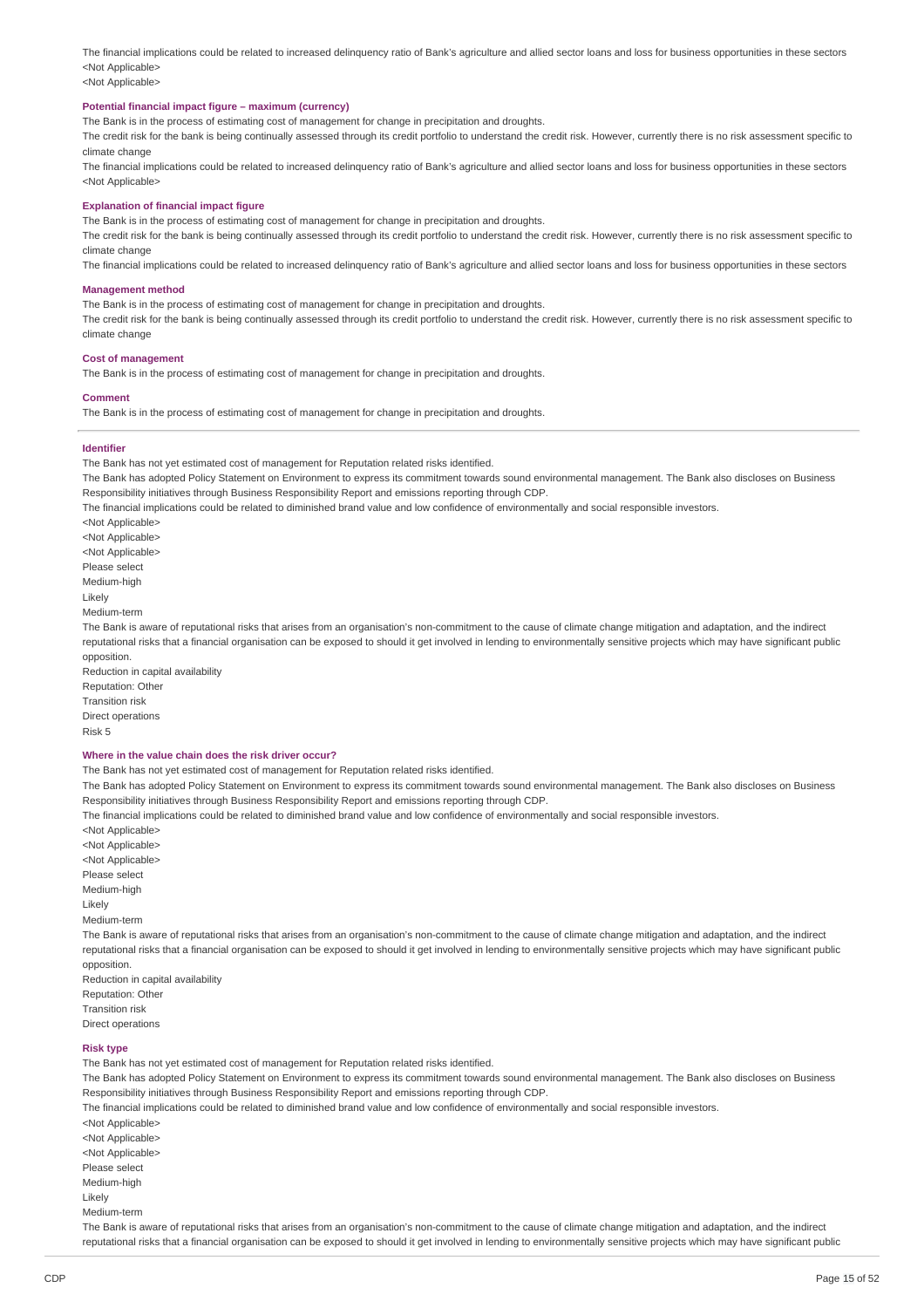opposition Reduction in capital availability Reputation: Other Transition risk

### **Primary climate-related risk driver**

The Bank has not yet estimated cost of management for Reputation related risks identified.

The Bank has adopted Policy Statement on Environment to express its commitment towards sound environmental management. The Bank also discloses on Business Responsibility initiatives through Business Responsibility Report and emissions reporting through CDP.

The financial implications could be related to diminished brand value and low confidence of environmentally and social responsible investors.

<Not Applicable> <Not Applicable> <Not Applicable> Please select Medium-high Likely

Medium-term

The Bank is aware of reputational risks that arises from an organisation's non-commitment to the cause of climate change mitigation and adaptation, and the indirect reputational risks that a financial organisation can be exposed to should it get involved in lending to environmentally sensitive projects which may have significant public opposition.

Reduction in capital availability Reputation: Other

#### **Type of financial impact**

The Bank has not yet estimated cost of management for Reputation related risks identified.

The Bank has adopted Policy Statement on Environment to express its commitment towards sound environmental management. The Bank also discloses on Business Responsibility initiatives through Business Responsibility Report and emissions reporting through CDP.

The financial implications could be related to diminished brand value and low confidence of environmentally and social responsible investors.

<Not Applicable> <Not Applicable> <Not Applicable> Please select Medium-high Likely Medium-term The Bank is aware of reputational risks that arises from an organisation's non-commitment to the cause of climate change mitigation and adaptation, and the indirect reputational risks that a financial organisation can be exposed to should it get involved in lending to environmentally sensitive projects which may have significant public opposition.

Reduction in capital availability

#### **Company- specific description**

The Bank has not yet estimated cost of management for Reputation related risks identified.

The Bank has adopted Policy Statement on Environment to express its commitment towards sound environmental management. The Bank also discloses on Business Responsibility initiatives through Business Responsibility Report and emissions reporting through CDP.

The financial implications could be related to diminished brand value and low confidence of environmentally and social responsible investors.

<Not Applicable> <Not Applicable> <Not Applicable> Please select Medium-high Likely Medium-term

The Bank is aware of reputational risks that arises from an organisation's non-commitment to the cause of climate change mitigation and adaptation, and the indirect reputational risks that a financial organisation can be exposed to should it get involved in lending to environmentally sensitive projects which may have significant public opposition.

#### **Time horizon**

The Bank has not yet estimated cost of management for Reputation related risks identified.

The Bank has adopted Policy Statement on Environment to express its commitment towards sound environmental management. The Bank also discloses on Business Responsibility initiatives through Business Responsibility Report and emissions reporting through CDP.

The financial implications could be related to diminished brand value and low confidence of environmentally and social responsible investors.

<Not Applicable> <Not Applicable> <Not Applicable> Please select Medium-high Likely Medium-term

### **Likelihood**

The Bank has not yet estimated cost of management for Reputation related risks identified.

The Bank has adopted Policy Statement on Environment to express its commitment towards sound environmental management. The Bank also discloses on Business Responsibility initiatives through Business Responsibility Report and emissions reporting through CDP.

The financial implications could be related to diminished brand value and low confidence of environmentally and social responsible investors.

<Not Applicable> <Not Applicable> <Not Applicable> Please select Medium-high Likely

#### **Magnitude of impact**

The Bank has not yet estimated cost of management for Reputation related risks identified.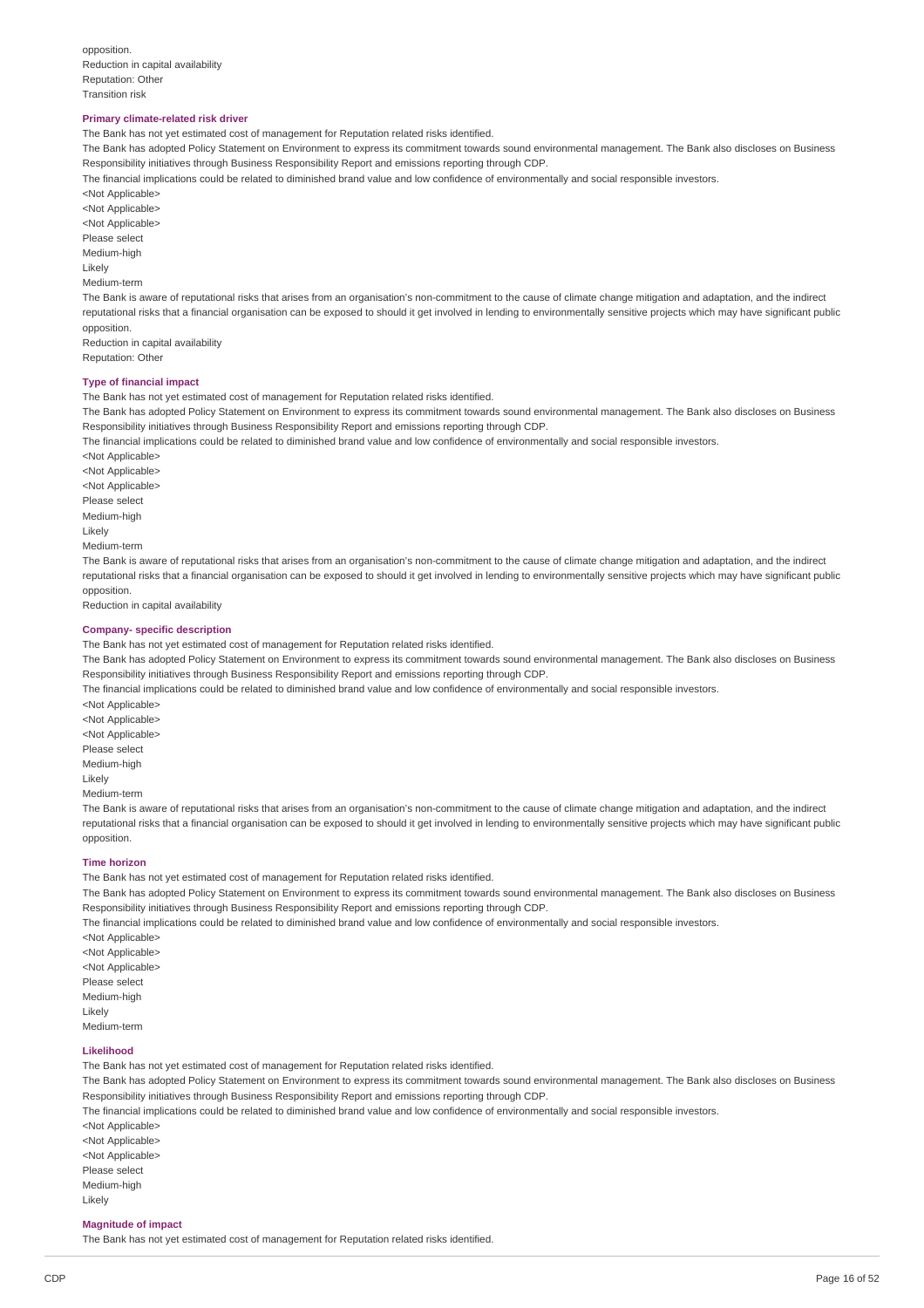The Bank has adopted Policy Statement on Environment to express its commitment towards sound environmental management. The Bank also discloses on Business Responsibility initiatives through Business Responsibility Report and emissions reporting through CDP.

The financial implications could be related to diminished brand value and low confidence of environmentally and social responsible investors.

<Not Applicable>

<Not Applicable> <Not Applicable> Please select Medium-high

### **Are you able to provide a potential financial impact figure?**

The Bank has not yet estimated cost of management for Reputation related risks identified.

The Bank has adopted Policy Statement on Environment to express its commitment towards sound environmental management. The Bank also discloses on Business Responsibility initiatives through Business Responsibility Report and emissions reporting through CDP.

The financial implications could be related to diminished brand value and low confidence of environmentally and social responsible investors.

<Not Applicable>

<Not Applicable>

<Not Applicable>

Please select

### **Potential financial impact figure (currency)**

The Bank has not yet estimated cost of management for Reputation related risks identified.

The Bank has adopted Policy Statement on Environment to express its commitment towards sound environmental management. The Bank also discloses on Business Responsibility initiatives through Business Responsibility Report and emissions reporting through CDP.

The financial implications could be related to diminished brand value and low confidence of environmentally and social responsible investors.

<Not Applicable>

<Not Applicable>

<Not Applicable>

#### **Potential financial impact figure – minimum (currency)**

The Bank has not yet estimated cost of management for Reputation related risks identified.

The Bank has adopted Policy Statement on Environment to express its commitment towards sound environmental management. The Bank also discloses on Business Responsibility initiatives through Business Responsibility Report and emissions reporting through CDP.

The financial implications could be related to diminished brand value and low confidence of environmentally and social responsible investors.

<Not Applicable>

<Not Applicable>

#### **Potential financial impact figure – maximum (currency)**

The Bank has not yet estimated cost of management for Reputation related risks identified. The Bank has adopted Policy Statement on Environment to express its commitment towards sound environmental management. The Bank also discloses on Business Responsibility initiatives through Business Responsibility Report and emissions reporting through CDP. The financial implications could be related to diminished brand value and low confidence of environmentally and social responsible investors. <Not Applicable>

#### **Explanation of financial impact figure**

The Bank has not yet estimated cost of management for Reputation related risks identified.

The Bank has adopted Policy Statement on Environment to express its commitment towards sound environmental management. The Bank also discloses on Business Responsibility initiatives through Business Responsibility Report and emissions reporting through CDP.

The financial implications could be related to diminished brand value and low confidence of environmentally and social responsible investors.

### **Management method**

The Bank has not yet estimated cost of management for Reputation related risks identified.

The Bank has adopted Policy Statement on Environment to express its commitment towards sound environmental management. The Bank also discloses on Business Responsibility initiatives through Business Responsibility Report and emissions reporting through CDP.

#### **Cost of management**

The Bank has not yet estimated cost of management for Reputation related risks identified.

#### **Comment**

The Bank has not yet estimated cost of management for Reputation related risks identified.

# C2.4

(C2.4) Have you identified any climate-related opportunities with the potential to have a substantive financial or strategic impact on your business? Yes

### C2.4a

(C2.4a) Provide details of opportunities identified with the potential to have a substantive financial or strategic impact on your business.

#### **Identifier**

More likely than not

No additional costs of management might be required

Although there is no separate segregation of such business opportunities to be pursued under climate change agenda, the Bank lends to all viable borrowers. The financial implications would be related to increased lending portfolio and resultant business opportunities to lend to clients in adopting new technologies. <Not Applicable> <Not Applicable> <Not Applicable> No, we do not have this figure Medium-low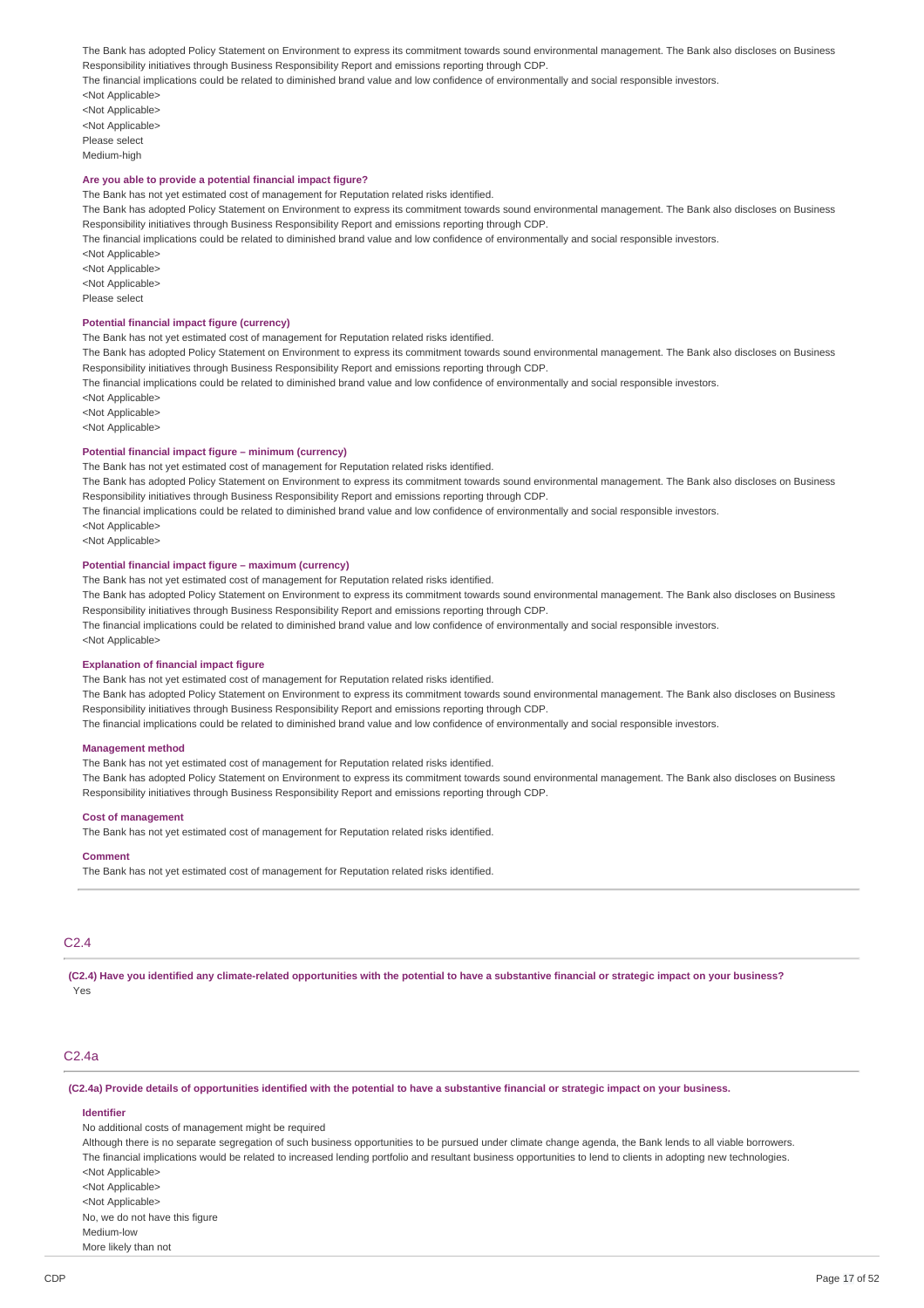Short-term

New product efficiency regulations and standards may require companies to adopt new technologies and implement new projects. This provides the Bank a business opportunity to lend to such projects. Better competitive position to reflect shifting consumer preferences, resulting in increased revenues Ability to diversify business activities Products and services Direct operations Opp1 **Where in the value chain does the opportunity occur?**

No additional costs of management might be required

Although there is no separate segregation of such business opportunities to be pursued under climate change agenda, the Bank lends to all viable borrowers. The financial implications would be related to increased lending portfolio and resultant business opportunities to lend to clients in adopting new technologies. <Not Applicable>

<Not Applicable> <Not Applicable> No, we do not have this figure Medium-low More likely than not Short-term New product efficiency regulations and standards may require companies to adopt new technologies and implement new projects. This provides the Bank a business opportunity to lend to such projects. Better competitive position to reflect shifting consumer preferences, resulting in increased revenues Ability to diversify business activities Products and services

Direct operations

#### **Opportunity type**

No additional costs of management might be required

Although there is no separate segregation of such business opportunities to be pursued under climate change agenda, the Bank lends to all viable borrowers. The financial implications would be related to increased lending portfolio and resultant business opportunities to lend to clients in adopting new technologies. <Not Applicable> <Not Applicable> <Not Applicable> No, we do not have this figure Medium-low More likely than not Short-term New product efficiency regulations and standards may require companies to adopt new technologies and implement new projects. This provides the Bank a business opportunity to lend to such projects. Better competitive position to reflect shifting consumer preferences, resulting in increased revenues Ability to diversify business activities Products and services

#### **Primary climate-related opportunity driver**

No additional costs of management might be required Although there is no separate segregation of such business opportunities to be pursued under climate change agenda, the Bank lends to all viable borrowers. The financial implications would be related to increased lending portfolio and resultant business opportunities to lend to clients in adopting new technologies. <Not Applicable> <Not Applicable> <Not Applicable> No, we do not have this figure Medium-low More likely than not Short-term New product efficiency regulations and standards may require companies to adopt new technologies and implement new projects. This provides the Bank a business opportunity to lend to such projects. Better competitive position to reflect shifting consumer preferences, resulting in increased revenues Ability to diversify business activities

### **Type of financial impact**

No additional costs of management might be required

Although there is no separate segregation of such business opportunities to be pursued under climate change agenda, the Bank lends to all viable borrowers. The financial implications would be related to increased lending portfolio and resultant business opportunities to lend to clients in adopting new technologies. <Not Applicable> <Not Applicable> <Not Applicable> No, we do not have this figure Medium-low More likely than not Short-term New product efficiency regulations and standards may require companies to adopt new technologies and implement new projects. This provides the Bank a business opportunity to lend to such projects. Better competitive position to reflect shifting consumer preferences, resulting in increased revenues **Company-specific description** No additional costs of management might be required Although there is no separate segregation of such business opportunities to be pursued under climate change agenda, the Bank lends to all viable borrowers. The financial implications would be related to increased lending portfolio and resultant business opportunities to lend to clients in adopting new technologies.

<Not Applicable> <Not Applicable>

<Not Applicable>

No, we do not have this figure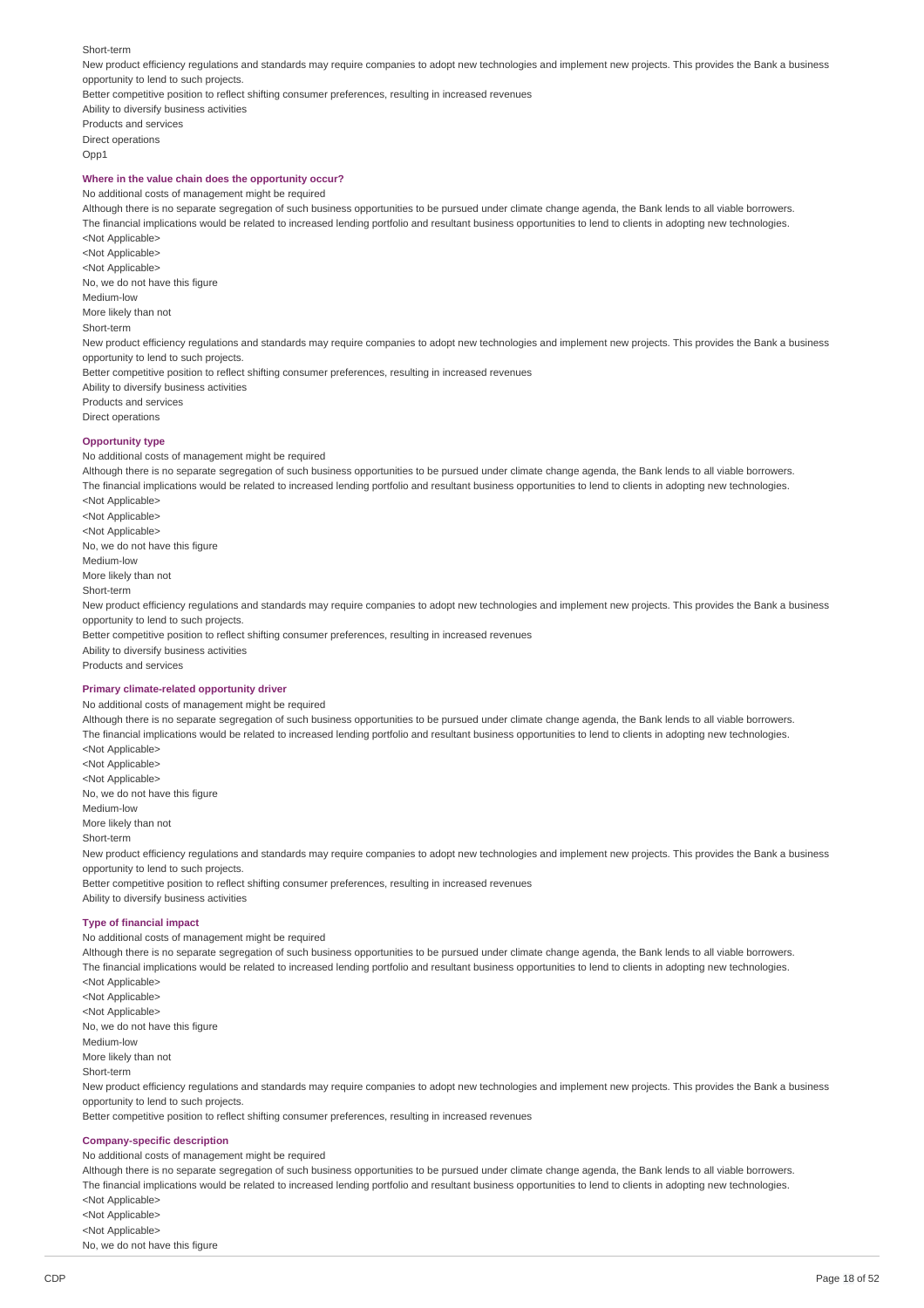### Medium-low More likely than not Short-term

New product efficiency regulations and standards may require companies to adopt new technologies and implement new projects. This provides the Bank a business opportunity to lend to such projects.

### **Time horizon**

No additional costs of management might be required

Although there is no separate segregation of such business opportunities to be pursued under climate change agenda, the Bank lends to all viable borrowers. The financial implications would be related to increased lending portfolio and resultant business opportunities to lend to clients in adopting new technologies. <Not Applicable>

<Not Applicable> <Not Applicable> No, we do not have this figure Medium-low More likely than not Short-term

#### **Likelihood**

#### No additional costs of management might be required

Although there is no separate segregation of such business opportunities to be pursued under climate change agenda, the Bank lends to all viable borrowers. The financial implications would be related to increased lending portfolio and resultant business opportunities to lend to clients in adopting new technologies. <Not Applicable>

<Not Applicable> <Not Applicable> No, we do not have this figure Medium-low More likely than not

#### **Magnitude of impact**

#### No additional costs of management might be required

Although there is no separate segregation of such business opportunities to be pursued under climate change agenda, the Bank lends to all viable borrowers. The financial implications would be related to increased lending portfolio and resultant business opportunities to lend to clients in adopting new technologies. <Not Applicable>

<Not Applicable> <Not Applicable> No, we do not have this figure Medium-low

### **Are you able to provide a potential financial impact figure?**

No additional costs of management might be required

Although there is no separate segregation of such business opportunities to be pursued under climate change agenda, the Bank lends to all viable borrowers. The financial implications would be related to increased lending portfolio and resultant business opportunities to lend to clients in adopting new technologies. <Not Applicable>

<Not Applicable> <Not Applicable>

No, we do not have this figure

#### **Potential financial impact figure (currency)**

No additional costs of management might be required

Although there is no separate segregation of such business opportunities to be pursued under climate change agenda, the Bank lends to all viable borrowers. The financial implications would be related to increased lending portfolio and resultant business opportunities to lend to clients in adopting new technologies. <Not Applicable>

<Not Applicable>

<Not Applicable>

### **Potential financial impact figure – minimum (currency)**

# No additional costs of management might be required

Although there is no separate segregation of such business opportunities to be pursued under climate change agenda, the Bank lends to all viable borrowers. The financial implications would be related to increased lending portfolio and resultant business opportunities to lend to clients in adopting new technologies. <Not Applicable>

<Not Applicable>

#### **Potential financial impact figure – maximum (currency)**

No additional costs of management might be required

Although there is no separate segregation of such business opportunities to be pursued under climate change agenda, the Bank lends to all viable borrowers. The financial implications would be related to increased lending portfolio and resultant business opportunities to lend to clients in adopting new technologies. <Not Applicable>

### **Explanation of financial impact figure**

No additional costs of management might be required

Although there is no separate segregation of such business opportunities to be pursued under climate change agenda, the Bank lends to all viable borrowers. The financial implications would be related to increased lending portfolio and resultant business opportunities to lend to clients in adopting new technologies.

#### **Strategy to realize opportunity**

No additional costs of management might be required Although there is no separate segregation of such business opportunities to be pursued under climate change agenda, the Bank lends to all viable borrowers.

#### **Cost to realize opportunity**

No additional costs of management might be required

#### **Comment**

No additional costs of management might be required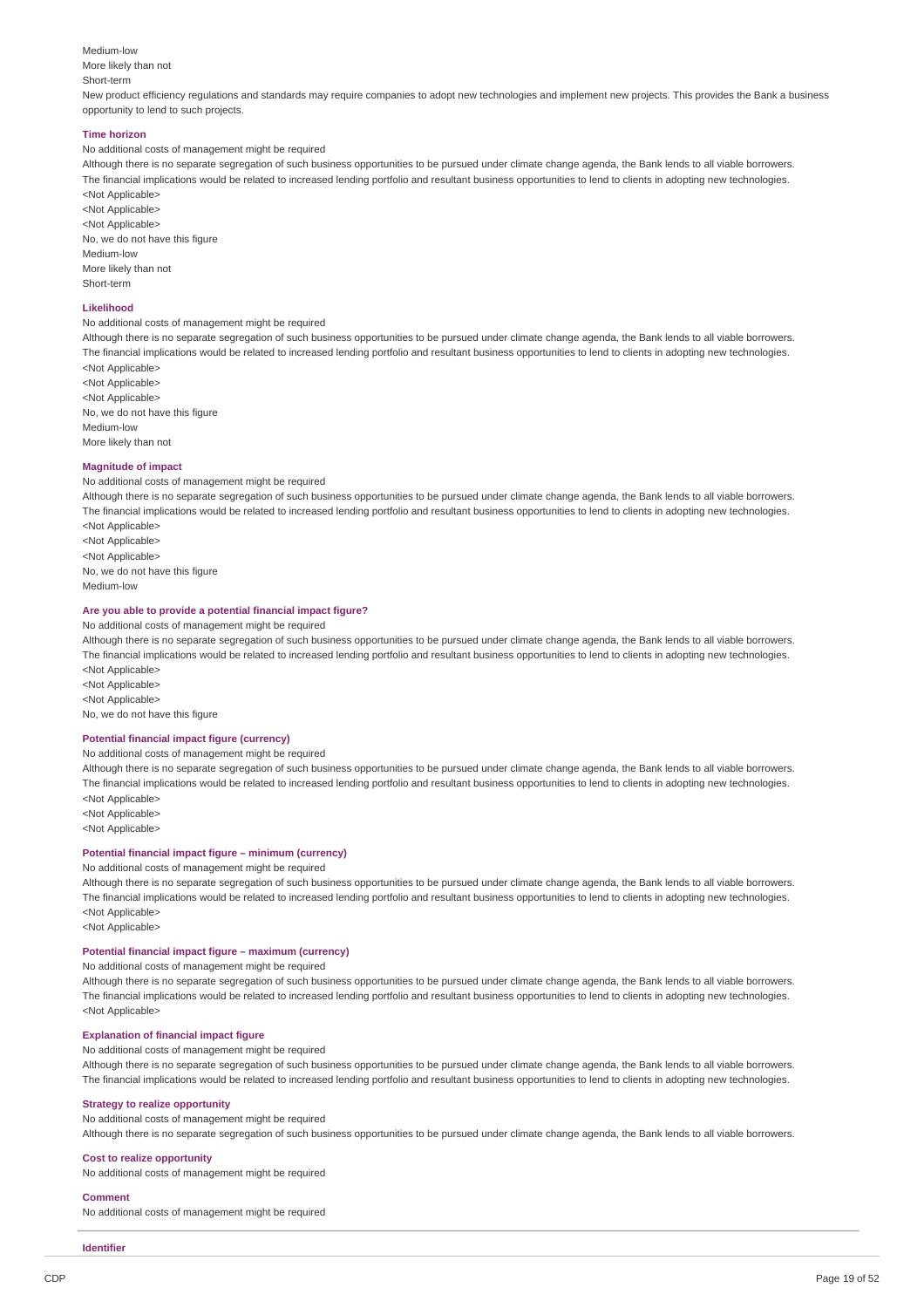The potential cost to realize the opportunity has not been evaluated as of yet

While the Bank lends to project related to energy efficiency and renewable energy, there is no separate segregation of such business opportunities to be pursued under climate change agenda.

The financial implications would be related to increased lending portfolio and resultant business opportunities to lend to clients for energy efficiency / renewable energy projects. The costs may also be related to technology upgrades made across the Bank .

<Not Applicable> <Not Applicable> <Not Annlicable> No, we do not have this figure Medium-low Likely Short-term Increased fossil fuel/energy costs, taxes and regulations may lead to energy efficiency and renewable energy projects taken up by clients. This provides the Bank a business opportunity to lend to such projects. Other, please specify (Increased lending opportunities)

Use of lower-emission sources of energy Energy source

Direct operations  $Onn2$ 

#### **Where in the value chain does the opportunity occur?**

The potential cost to realize the opportunity has not been evaluated as of yet

While the Bank lends to project related to energy efficiency and renewable energy, there is no separate segregation of such business opportunities to be pursued under climate change agenda.

The financial implications would be related to increased lending portfolio and resultant business opportunities to lend to clients for energy efficiency / renewable energy projects. The costs may also be related to technology upgrades made across the Bank .

<Not Applicable> <Not Applicable> <Not Applicable> No, we do not have this figure Medium-low Likely Short-term Increased fossil fuel/energy costs, taxes and regulations may lead to energy efficiency and renewable energy projects taken up by clients. This provides the Bank a business opportunity to lend to such projects. Other, please specify (Increased lending opportunities) Use of lower-emission sources of energy Energy source

Direct operations

### **Opportunity type**

The potential cost to realize the opportunity has not been evaluated as of yet

While the Bank lends to project related to energy efficiency and renewable energy, there is no separate segregation of such business opportunities to be pursued under climate change agenda.

The financial implications would be related to increased lending portfolio and resultant business opportunities to lend to clients for energy efficiency / renewable energy projects. The costs may also be related to technology upgrades made across the Bank .

<Not Applicable> <Not Applicable> <Not Applicable> No, we do not have this figure Medium-low Likely Short-term Increased fossil fuel/energy costs, taxes and regulations may lead to energy efficiency and renewable energy projects taken up by clients. This provides the Bank a business opportunity to lend to such projects.

Other, please specify (Increased lending opportunities) Use of lower-emission sources of energy Energy source

#### **Primary climate-related opportunity driver**

The potential cost to realize the opportunity has not been evaluated as of yet

While the Bank lends to project related to energy efficiency and renewable energy, there is no separate segregation of such business opportunities to be pursued under climate change agenda.

The financial implications would be related to increased lending portfolio and resultant business opportunities to lend to clients for energy efficiency / renewable energy projects. The costs may also be related to technology upgrades made across the Bank .

<Not Applicable> <Not Applicable> <Not Applicable> No, we do not have this figure Medium-low Likely Short-term Increased fossil fuel/energy costs, taxes and regulations may lead to energy efficiency and renewable energy projects taken up by clients. This provides the Bank a business opportunity to lend to such projects. Other, please specify (Increased lending opportunities) Use of lower-emission sources of energy

#### **Type of financial impact**

The potential cost to realize the opportunity has not been evaluated as of yet

While the Bank lends to project related to energy efficiency and renewable energy, there is no separate segregation of such business opportunities to be pursued under climate change agenda.

The financial implications would be related to increased lending portfolio and resultant business opportunities to lend to clients for energy efficiency / renewable energy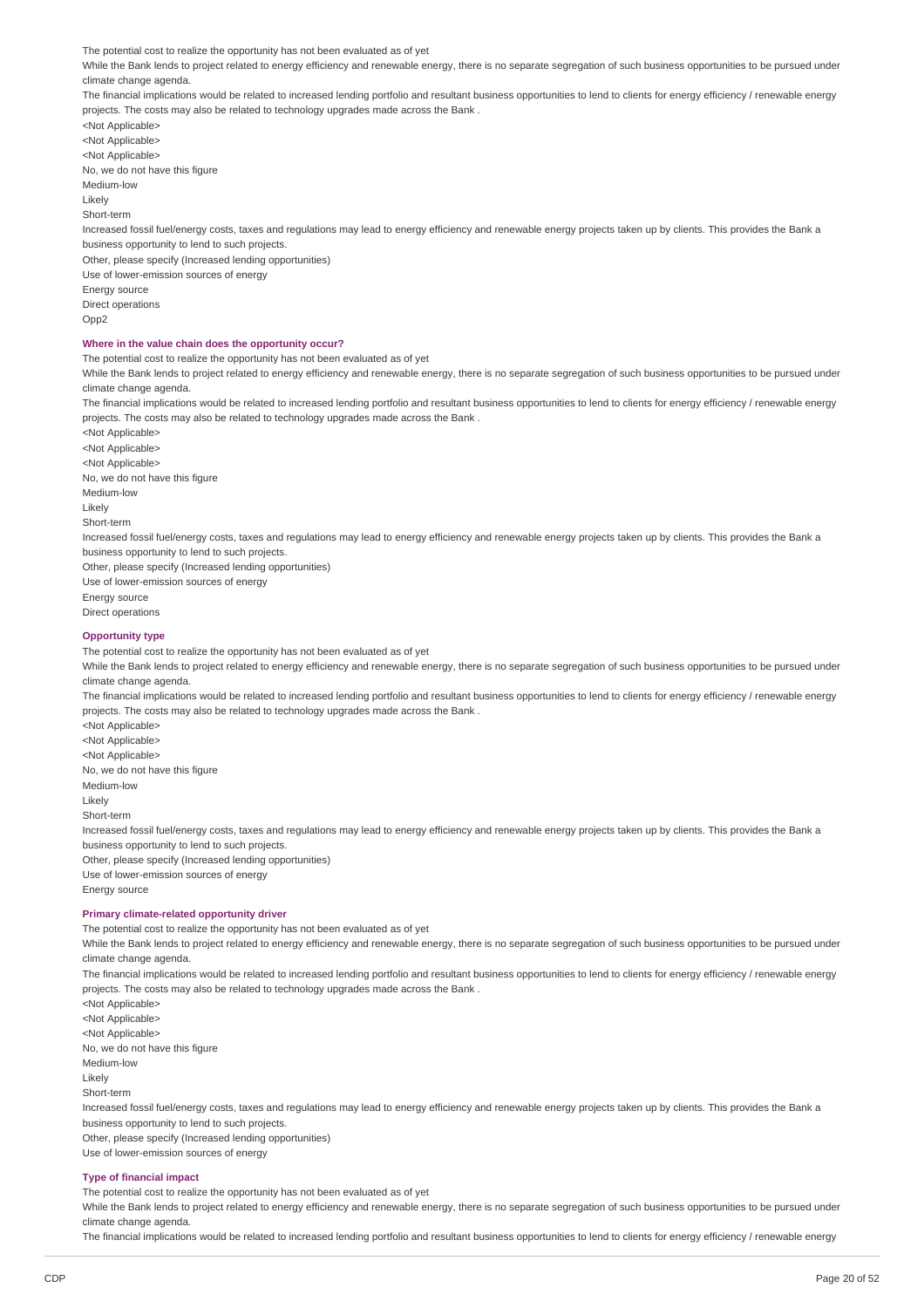projects. The costs may also be related to technology upgrades made across the Bank . <Not Applicable> <Not Applicable> <Not Applicable> No, we do not have this figure Medium-low Likely Short-term Increased fossil fuel/energy costs, taxes and regulations may lead to energy efficiency and renewable energy projects taken up by clients. This provides the Bank a business opportunity to lend to such projects. Other, please specify (Increased lending opportunities) **Company-specific description** The potential cost to realize the opportunity has not been evaluated as of yet While the Bank lends to project related to energy efficiency and renewable energy, there is no separate segregation of such business opportunities to be pursued under climate change agenda. The financial implications would be related to increased lending portfolio and resultant business opportunities to lend to clients for energy efficiency / renewable energy

projects. The costs may also be related to technology upgrades made across the Bank . <Not Applicable>

<Not Applicable> <Not Applicable> No, we do not have this figure Medium-low Likely Short-term

Increased fossil fuel/energy costs, taxes and regulations may lead to energy efficiency and renewable energy projects taken up by clients. This provides the Bank a business opportunity to lend to such projects.

#### **Time horizon**

The potential cost to realize the opportunity has not been evaluated as of yet

While the Bank lends to project related to energy efficiency and renewable energy, there is no separate segregation of such business opportunities to be pursued under climate change agenda.

The financial implications would be related to increased lending portfolio and resultant business opportunities to lend to clients for energy efficiency / renewable energy projects. The costs may also be related to technology upgrades made across the Bank .

<Not Applicable> <Not Applicable> <Not Applicable> No, we do not have this figure Medium-low Likely Short-term

#### **Likelihood**

The potential cost to realize the opportunity has not been evaluated as of yet

While the Bank lends to project related to energy efficiency and renewable energy, there is no separate segregation of such business opportunities to be pursued under climate change agenda.

The financial implications would be related to increased lending portfolio and resultant business opportunities to lend to clients for energy efficiency / renewable energy projects. The costs may also be related to technology upgrades made across the Bank .

<Not Applicable> <Not Applicable> <Not Applicable> No, we do not have this figure Medium-low Likely

#### **Magnitude of impact**

The potential cost to realize the opportunity has not been evaluated as of yet

While the Bank lends to project related to energy efficiency and renewable energy, there is no separate segregation of such business opportunities to be pursued under climate change agenda.

The financial implications would be related to increased lending portfolio and resultant business opportunities to lend to clients for energy efficiency / renewable energy projects. The costs may also be related to technology upgrades made across the Bank .

<Not Applicable> <Not Applicable> <Not Applicable> No, we do not have this figure Medium-low

### **Are you able to provide a potential financial impact figure?**

The potential cost to realize the opportunity has not been evaluated as of yet

While the Bank lends to project related to energy efficiency and renewable energy, there is no separate segregation of such business opportunities to be pursued under climate change agenda.

The financial implications would be related to increased lending portfolio and resultant business opportunities to lend to clients for energy efficiency / renewable energy projects. The costs may also be related to technology upgrades made across the Bank .

<Not Applicable> <Not Applicable> <Not Applicable> No, we do not have this figure

#### **Potential financial impact figure (currency)**

The potential cost to realize the opportunity has not been evaluated as of yet

While the Bank lends to project related to energy efficiency and renewable energy, there is no separate segregation of such business opportunities to be pursued under climate change agenda.

The financial implications would be related to increased lending portfolio and resultant business opportunities to lend to clients for energy efficiency / renewable energy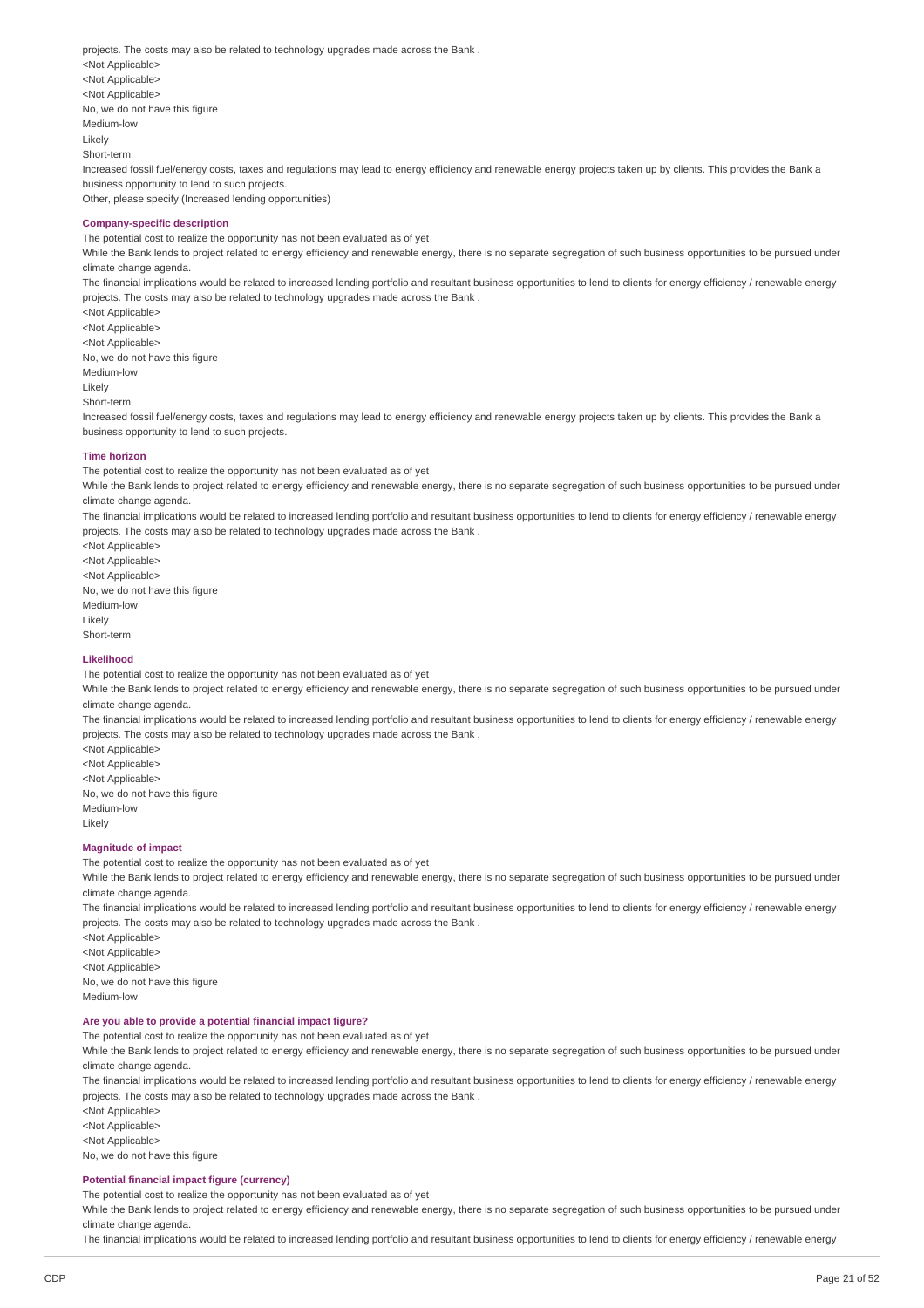projects. The costs may also be related to technology upgrades made across the Bank . <Not Applicable> <Not Applicable> <Not Applicable>

### **Potential financial impact figure – minimum (currency)**

The potential cost to realize the opportunity has not been evaluated as of yet

While the Bank lends to project related to energy efficiency and renewable energy, there is no separate segregation of such business opportunities to be pursued under climate change agenda.

The financial implications would be related to increased lending portfolio and resultant business opportunities to lend to clients for energy efficiency / renewable energy projects. The costs may also be related to technology upgrades made across the Bank .

<Not Applicable>

<Not Applicable>

<Not Applicable>

### **Potential financial impact figure – maximum (currency)**

The potential cost to realize the opportunity has not been evaluated as of yet

While the Bank lends to project related to energy efficiency and renewable energy, there is no separate segregation of such business opportunities to be pursued under climate change agenda.

The financial implications would be related to increased lending portfolio and resultant business opportunities to lend to clients for energy efficiency / renewable energy projects. The costs may also be related to technology upgrades made across the Bank .

**Explanation of financial impact figure** The potential cost to realize the opportunity has not been evaluated as of yet

While the Bank lends to project related to energy efficiency and renewable energy, there is no separate segregation of such business opportunities to be pursued under climate change agenda.

The financial implications would be related to increased lending portfolio and resultant business opportunities to lend to clients for energy efficiency / renewable energy projects. The costs may also be related to technology upgrades made across the Bank .

#### **Strategy to realize opportunity**

The potential cost to realize the opportunity has not been evaluated as of yet

While the Bank lends to project related to energy efficiency and renewable energy, there is no separate segregation of such business opportunities to be pursued under climate change agenda.

#### **Cost to realize opportunity**

The potential cost to realize the opportunity has not been evaluated as of yet

#### **Comment**

The potential cost to realize the opportunity has not been evaluated as of yet

#### **Identifier**

The cost management includes costs associated with monitoring and reporting on Business Responsibility and carbon emissions in various forums, participating in industry forums and thought leaderships on climate change. The actual cost to realize the opportunity has not been evaluated as of yet

The Bank has adopted a Policy Statement on Environment to express its commitment towards sound environmental management, disclose on Business Responsibility initiatives through Business Responsibility Report and emissions reporting through CDP.

There might not be any direct financial implications but increased market and brand value of the Bank will indirectly enable the Bank to expand its business and attract and retain best talent.

<Not Applicable> <Not Applicable> <Not Applicable> No, we do not have this figure Medium-low

Likely

Medium-term

Participating in climate change advocacy and voluntary disclosures on climate change will help the Bank enhance its reputation as a responsible corporate citizen. This in turn will increase the Bank's opportunities to gain access to new markets.

Other, please specify (Being a responsible organization)

- Access to new markets Markets Direct operations
- $Onn3$

### **Where in the value chain does the opportunity occur?**

The cost management includes costs associated with monitoring and reporting on Business Responsibility and carbon emissions in various forums, participating in industry forums and thought leaderships on climate change. The actual cost to realize the opportunity has not been evaluated as of yet

The Bank has adopted a Policy Statement on Environment to express its commitment towards sound environmental management, disclose on Business Responsibility initiatives through Business Responsibility Report and emissions reporting through CDP.

There might not be any direct financial implications but increased market and brand value of the Bank will indirectly enable the Bank to expand its business and attract and retain best talent.

<Not Applicable> <Not Applicable> <Not Applicable> No, we do not have this figure Medium-low Likely Medium-term Participating in climate change advocacy and voluntary disclosures on climate change will help the Bank enhance its reputation as a responsible corporate citizen. This in turn will increase the Bank's opportunities to gain access to new markets. Other, please specify (Being a responsible organization)

Access to new markets

Markets

Direct operations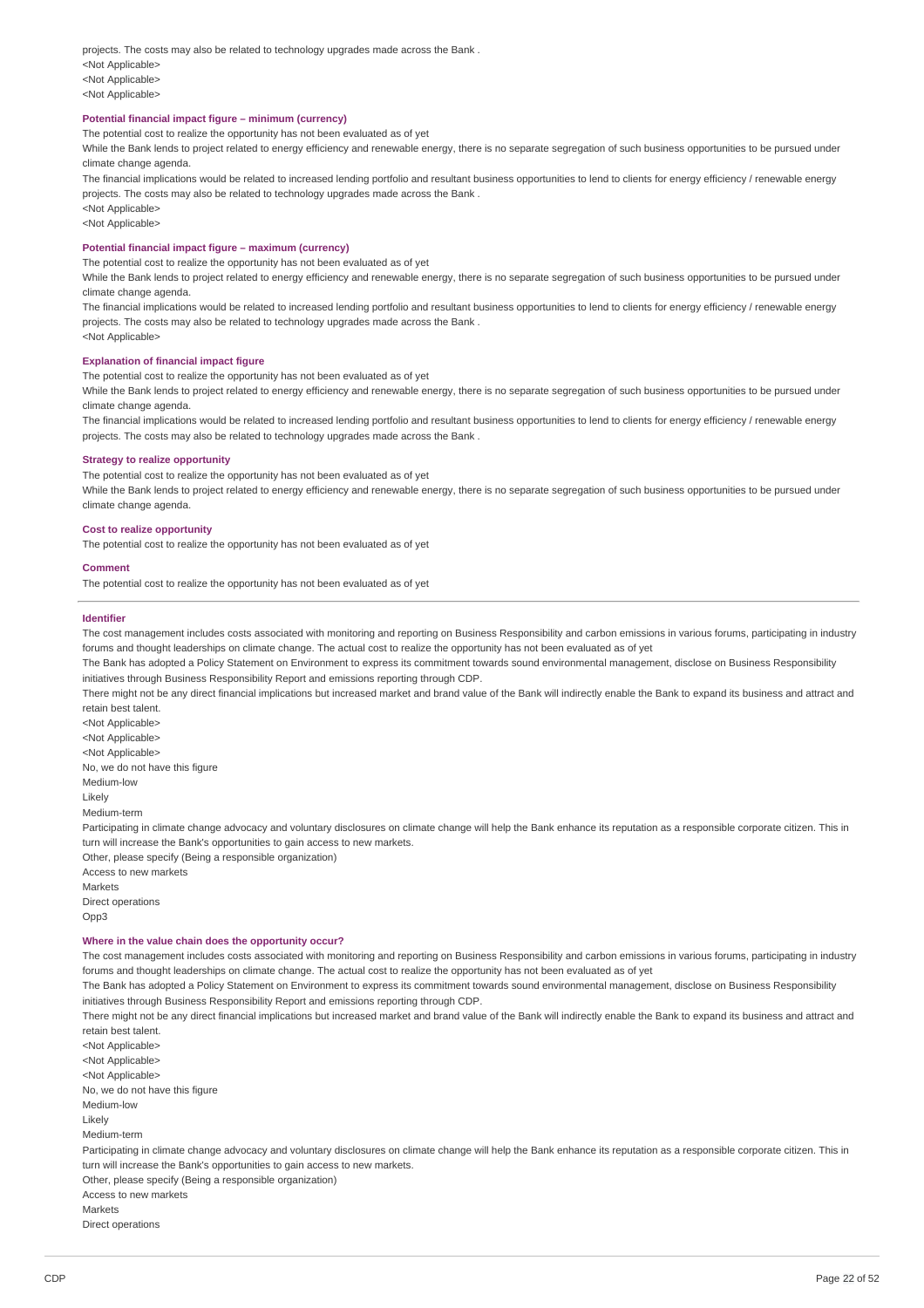#### **Opportunity type**

The cost management includes costs associated with monitoring and reporting on Business Responsibility and carbon emissions in various forums, participating in industry forums and thought leaderships on climate change. The actual cost to realize the opportunity has not been evaluated as of yet

The Bank has adopted a Policy Statement on Environment to express its commitment towards sound environmental management, disclose on Business Responsibility initiatives through Business Responsibility Report and emissions reporting through CDP.

There might not be any direct financial implications but increased market and brand value of the Bank will indirectly enable the Bank to expand its business and attract and retain best talent.

<Not Annlicable> <Not Applicable> <Not Applicable> No, we do not have this figure Medium-low

Likely

Medium-term

Participating in climate change advocacy and voluntary disclosures on climate change will help the Bank enhance its reputation as a responsible corporate citizen. This in turn will increase the Bank's opportunities to gain access to new markets.

Other, please specify (Being a responsible organization)

Access to new markets Markets

#### **Primary climate-related opportunity driver**

The cost management includes costs associated with monitoring and reporting on Business Responsibility and carbon emissions in various forums, participating in industry forums and thought leaderships on climate change. The actual cost to realize the opportunity has not been evaluated as of yet

The Bank has adopted a Policy Statement on Environment to express its commitment towards sound environmental management, disclose on Business Responsibility initiatives through Business Responsibility Report and emissions reporting through CDP.

There might not be any direct financial implications but increased market and brand value of the Bank will indirectly enable the Bank to expand its business and attract and retain best talent.

<Not Applicable> <Not Applicable> <Not Applicable> No, we do not have this figure Medium-low Likely Medium-term

Participating in climate change advocacy and voluntary disclosures on climate change will help the Bank enhance its reputation as a responsible corporate citizen. This in turn will increase the Bank's opportunities to gain access to new markets.

Other, please specify (Being a responsible organization)

# **Type of financial impact**

Access to new markets

The cost management includes costs associated with monitoring and reporting on Business Responsibility and carbon emissions in various forums, participating in industry forums and thought leaderships on climate change. The actual cost to realize the opportunity has not been evaluated as of yet

The Bank has adopted a Policy Statement on Environment to express its commitment towards sound environmental management, disclose on Business Responsibility initiatives through Business Responsibility Report and emissions reporting through CDP.

There might not be any direct financial implications but increased market and brand value of the Bank will indirectly enable the Bank to expand its business and attract and retain best talent.

<Not Applicable> <Not Applicable> <Not Applicable> No, we do not have this figure Medium-low Likely

Medium-term

Participating in climate change advocacy and voluntary disclosures on climate change will help the Bank enhance its reputation as a responsible corporate citizen. This in turn will increase the Bank's opportunities to gain access to new markets.

Other, please specify (Being a responsible organization)

#### **Company-specific description**

The cost management includes costs associated with monitoring and reporting on Business Responsibility and carbon emissions in various forums, participating in industry forums and thought leaderships on climate change. The actual cost to realize the opportunity has not been evaluated as of yet

The Bank has adopted a Policy Statement on Environment to express its commitment towards sound environmental management, disclose on Business Responsibility initiatives through Business Responsibility Report and emissions reporting through CDP.

There might not be any direct financial implications but increased market and brand value of the Bank will indirectly enable the Bank to expand its business and attract and retain best talent.

<Not Applicable> <Not Applicable> <Not Applicable> No, we do not have this figure Medium-low **Likely** 

Medium-term

Participating in climate change advocacy and voluntary disclosures on climate change will help the Bank enhance its reputation as a responsible corporate citizen. This in turn will increase the Bank's opportunities to gain access to new markets.

#### **Time horizon**

The cost management includes costs associated with monitoring and reporting on Business Responsibility and carbon emissions in various forums, participating in industry forums and thought leaderships on climate change. The actual cost to realize the opportunity has not been evaluated as of yet

The Bank has adopted a Policy Statement on Environment to express its commitment towards sound environmental management, disclose on Business Responsibility initiatives through Business Responsibility Report and emissions reporting through CDP.

There might not be any direct financial implications but increased market and brand value of the Bank will indirectly enable the Bank to expand its business and attract and retain best talent.

<Not Applicable>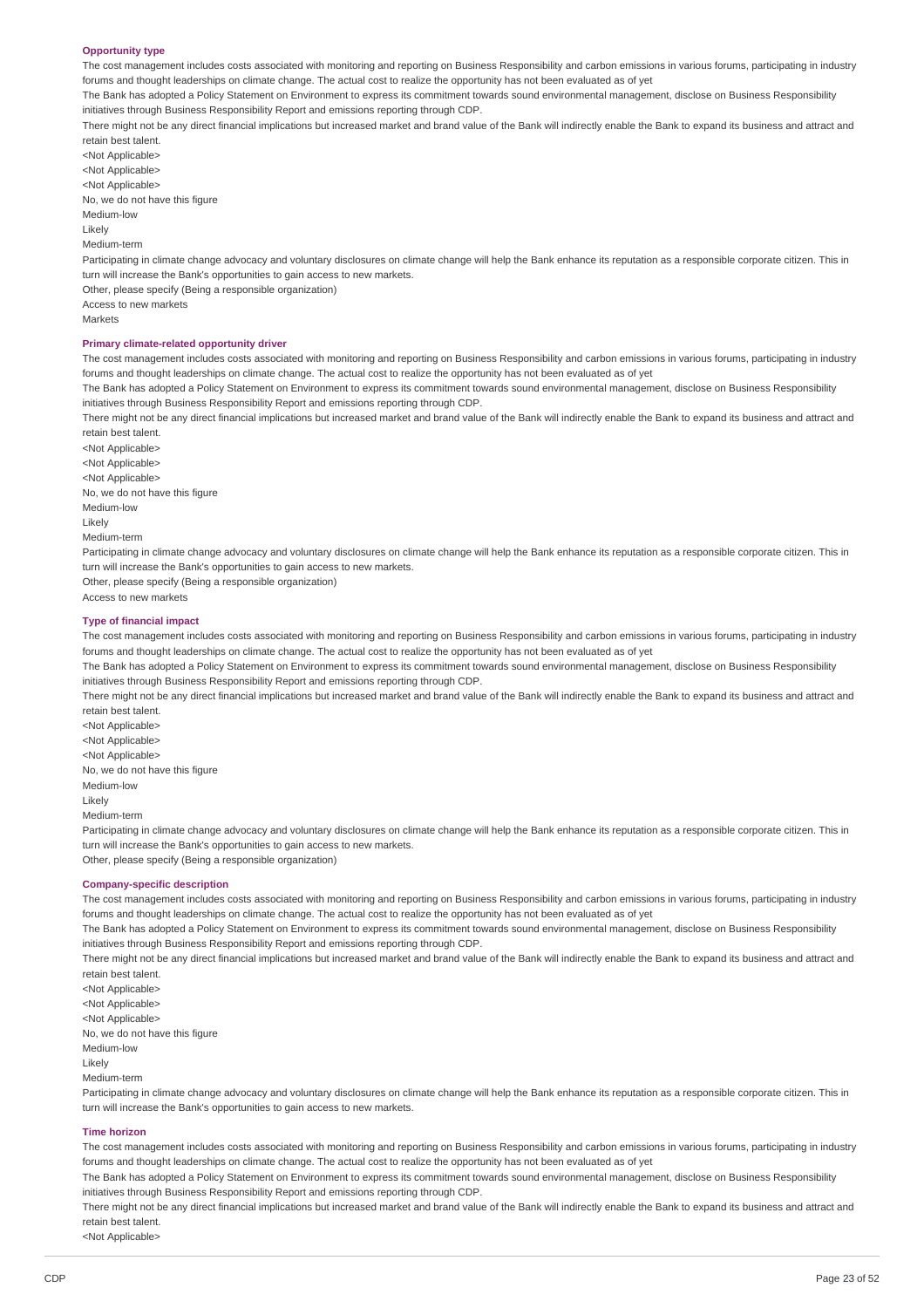#### **Likelihood**

The cost management includes costs associated with monitoring and reporting on Business Responsibility and carbon emissions in various forums, participating in industry forums and thought leaderships on climate change. The actual cost to realize the opportunity has not been evaluated as of yet

The Bank has adopted a Policy Statement on Environment to express its commitment towards sound environmental management, disclose on Business Responsibility initiatives through Business Responsibility Report and emissions reporting through CDP.

There might not be any direct financial implications but increased market and brand value of the Bank will indirectly enable the Bank to expand its business and attract and retain best talent.

<Not Applicable> <Not Applicable> <Not Applicable> No, we do not have this figure Medium-low Likely

#### **Magnitude of impact**

The cost management includes costs associated with monitoring and reporting on Business Responsibility and carbon emissions in various forums, participating in industry forums and thought leaderships on climate change. The actual cost to realize the opportunity has not been evaluated as of yet

The Bank has adopted a Policy Statement on Environment to express its commitment towards sound environmental management, disclose on Business Responsibility initiatives through Business Responsibility Report and emissions reporting through CDP.

There might not be any direct financial implications but increased market and brand value of the Bank will indirectly enable the Bank to expand its business and attract and retain best talent.

<Not Applicable> <Not Annlicable> <Not Applicable> No, we do not have this figure Medium-low

#### **Are you able to provide a potential financial impact figure?**

The cost management includes costs associated with monitoring and reporting on Business Responsibility and carbon emissions in various forums, participating in industry forums and thought leaderships on climate change. The actual cost to realize the opportunity has not been evaluated as of yet

The Bank has adopted a Policy Statement on Environment to express its commitment towards sound environmental management, disclose on Business Responsibility initiatives through Business Responsibility Report and emissions reporting through CDP.

There might not be any direct financial implications but increased market and brand value of the Bank will indirectly enable the Bank to expand its business and attract and retain best talent.

<Not Applicable> <Not Applicable>

<Not Applicable>

No, we do not have this figure

#### **Potential financial impact figure (currency)**

The cost management includes costs associated with monitoring and reporting on Business Responsibility and carbon emissions in various forums, participating in industry forums and thought leaderships on climate change. The actual cost to realize the opportunity has not been evaluated as of yet

The Bank has adopted a Policy Statement on Environment to express its commitment towards sound environmental management, disclose on Business Responsibility initiatives through Business Responsibility Report and emissions reporting through CDP.

There might not be any direct financial implications but increased market and brand value of the Bank will indirectly enable the Bank to expand its business and attract and retain best talent.

<Not Applicable>

<Not Applicable>

# <Not Applicable>

**Potential financial impact figure – minimum (currency)**

The cost management includes costs associated with monitoring and reporting on Business Responsibility and carbon emissions in various forums, participating in industry forums and thought leaderships on climate change. The actual cost to realize the opportunity has not been evaluated as of yet

The Bank has adopted a Policy Statement on Environment to express its commitment towards sound environmental management, disclose on Business Responsibility initiatives through Business Responsibility Report and emissions reporting through CDP.

There might not be any direct financial implications but increased market and brand value of the Bank will indirectly enable the Bank to expand its business and attract and retain best talent.

<Not Applicable>

<Not Applicable>

# **Potential financial impact figure – maximum (currency)**

The cost management includes costs associated with monitoring and reporting on Business Responsibility and carbon emissions in various forums, participating in industry forums and thought leaderships on climate change. The actual cost to realize the opportunity has not been evaluated as of yet

The Bank has adopted a Policy Statement on Environment to express its commitment towards sound environmental management, disclose on Business Responsibility initiatives through Business Responsibility Report and emissions reporting through CDP.

There might not be any direct financial implications but increased market and brand value of the Bank will indirectly enable the Bank to expand its business and attract and retain best talent.

<Not Applicable>

#### **Explanation of financial impact figure**

The cost management includes costs associated with monitoring and reporting on Business Responsibility and carbon emissions in various forums, participating in industry forums and thought leaderships on climate change. The actual cost to realize the opportunity has not been evaluated as of yet

The Bank has adopted a Policy Statement on Environment to express its commitment towards sound environmental management, disclose on Business Responsibility initiatives through Business Responsibility Report and emissions reporting through CDP.

There might not be any direct financial implications but increased market and brand value of the Bank will indirectly enable the Bank to expand its business and attract and retain best talent.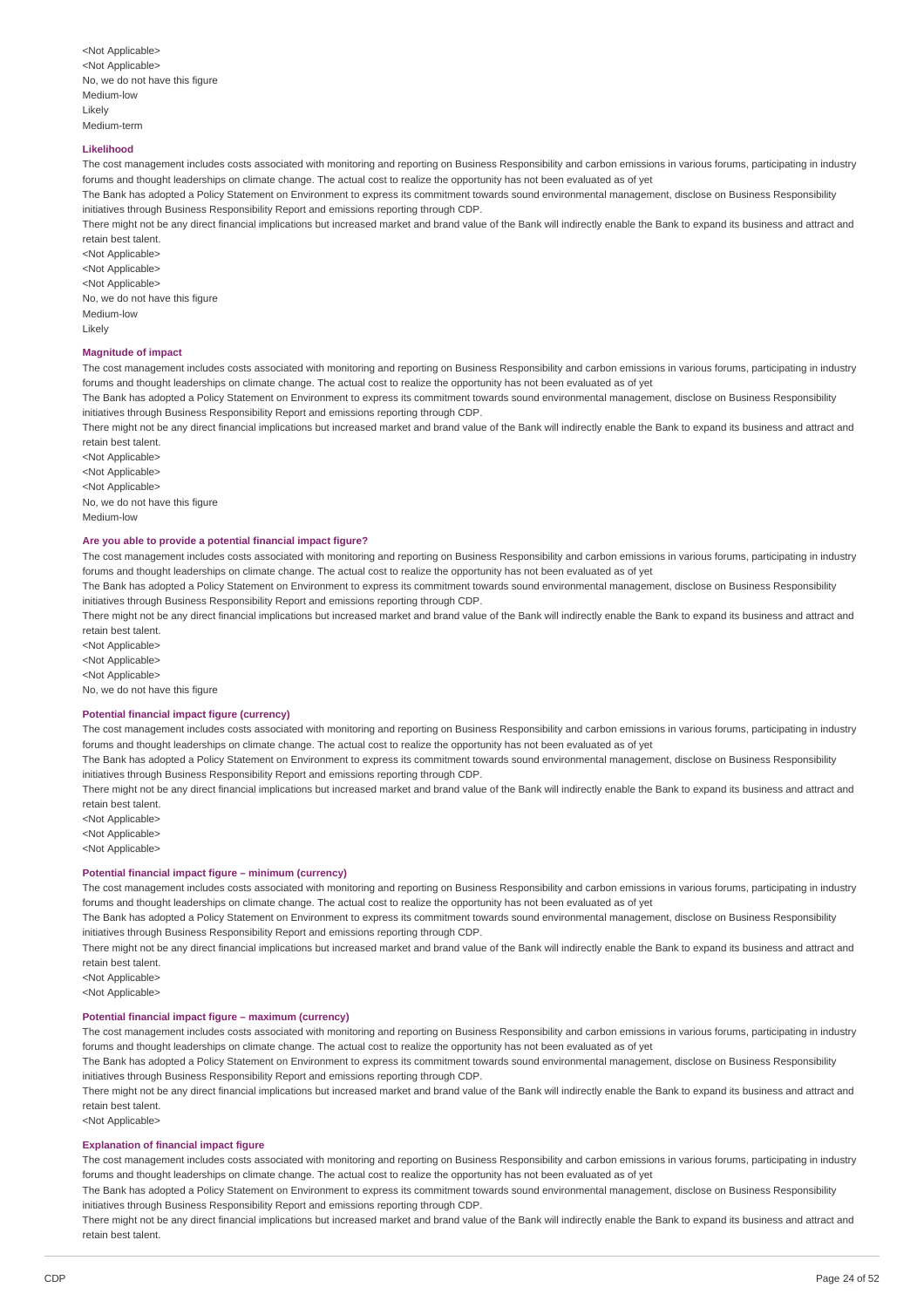#### **Strategy to realize opportunity**

The cost management includes costs associated with monitoring and reporting on Business Responsibility and carbon emissions in various forums, participating in industry forums and thought leaderships on climate change. The actual cost to realize the opportunity has not been evaluated as of yet

The Bank has adopted a Policy Statement on Environment to express its commitment towards sound environmental management, disclose on Business Responsibility initiatives through Business Responsibility Report and emissions reporting through CDP.

#### **Cost to realize opportunity**

The cost management includes costs associated with monitoring and reporting on Business Responsibility and carbon emissions in various forums, participating in industry forums and thought leaderships on climate change. The actual cost to realize the opportunity has not been evaluated as of yet

#### **Comment**

The cost management includes costs associated with monitoring and reporting on Business Responsibility and carbon emissions in various forums, participating in industry forums and thought leaderships on climate change. The actual cost to realize the opportunity has not been evaluated as of yet

# C2.5

#### **(C2.5) Describe where and how the identified risks and opportunities have impacted your business.**

|                                                   | Impact           | <b>Description</b>                                                                                                                                                                                                                                                                                                                                                                                                                                                                                                                                                                                                                                                                                                                                                                                                                                                                                                                                  |
|---------------------------------------------------|------------------|-----------------------------------------------------------------------------------------------------------------------------------------------------------------------------------------------------------------------------------------------------------------------------------------------------------------------------------------------------------------------------------------------------------------------------------------------------------------------------------------------------------------------------------------------------------------------------------------------------------------------------------------------------------------------------------------------------------------------------------------------------------------------------------------------------------------------------------------------------------------------------------------------------------------------------------------------------|
| Products<br>and<br>services                       | Impacted         | Digital transformation has been one of the key areas of focus for the Bank. Kotak has developed various products and services that enable customers to conduct banking transactions on a<br>digital platform. These digital products and services are energy efficient, resulting in reduction of carbon footprint and contribute to significant paper savings as well. The Bank encourages<br>customers to choose e-statements for their credit cards. Kotak has modified its processes resulting in reduced environmental impacts associated with its products and services, while also<br>improving customer experience. For example, project velocity was launched to encourage a paperless environment. The project ensured that all types of physical and call-based service<br>requests are processed digitally with minimal manual intervention. This led to a significant reduction of physical forms, thereby reducing paper consumption. |
| Supply<br>chain<br>and/or<br>value<br>chain       | Impacted         | The Bank has expanded its customer base who are more environmentally conscious and are getting increasingly oriented towards conducting banking services on digital applications.                                                                                                                                                                                                                                                                                                                                                                                                                                                                                                                                                                                                                                                                                                                                                                   |
| Adaptation Not<br>and<br>mitigation<br>activities | evaluated        | The opportunities for adaptation and mitigation activities have currently not been evaluated                                                                                                                                                                                                                                                                                                                                                                                                                                                                                                                                                                                                                                                                                                                                                                                                                                                        |
| in R&D                                            |                  | Investment   Impacted   In association with NASSCOM, Kotak has launched a co-creation program for start-ups and fintechs in the digital payment space. This program aims to build an innovation ecosystem where<br>start-ups get mentorship and an opportunity to launch their disruptive ideas. As of FY19, the lab has 50+ partners which has led to the launch of international remittance through Ripple and<br>Keya on Google Assistant.                                                                                                                                                                                                                                                                                                                                                                                                                                                                                                       |
| Operations   Impacted                             |                  | During the reporting period, several initiatives were undertaken to actively reduce electricity consumption at several Kotak offices. For example, Kotak's server windows landscape was<br>extensively virtualized, energy efficient HVAC systems were introduced and systems were put in place for careful monitoring and reporting of electricity consumption. The Bank also ensures<br>that all its new offices across India are fitted with new and energy efficient technology. The Bank has undertaken several measures to address water management at its large offices. The<br>Bank's initiative to save water includes installation of Auto Power Generated & Conserved (APGC) and urinal flushing sensors in specific offices. Rainwater harvesting structures have also<br>been installed at some office premises.                                                                                                                       |
| Other,<br>please<br>specify                       | Please<br>select |                                                                                                                                                                                                                                                                                                                                                                                                                                                                                                                                                                                                                                                                                                                                                                                                                                                                                                                                                     |

#### C2.6

(C2.6) Describe where and how the identified risks and opportunities have been factored into your financial planning process.

|                                              |                  | <b>Relevance Description</b>                                                                                                                                                                                                                               |
|----------------------------------------------|------------------|------------------------------------------------------------------------------------------------------------------------------------------------------------------------------------------------------------------------------------------------------------|
| Revenues                                     | Not<br>impacted  | Climate related risks and opportunities have not yet impacted the Bank's revenue.                                                                                                                                                                          |
| Operating costs                              | Impacted         | As a result of the Bank's energy savings and reduction in electricity and paper consumption, Kotak's operating costs has reduced.                                                                                                                          |
| Capital expenditures /<br>capital allocation | Impacted         | Kotak allocates a portion of its annual budget towards investment in deploying energy efficient infrastructure, and increasing the use of green technology.                                                                                                |
| Acquisitions and<br>divestments              | Not<br>impacted  | Climate related risks and opportunities have not yet impacted the Bank's acquisitions and divestments                                                                                                                                                      |
| Access to capital                            | Impacted         | Kotak goes beyond statutory compliance by implementation of responsible environmental and social management practices within its business operations. This will help the<br>Bank improve its market value and enhance its access to capital from investors |
| Assets                                       | Not<br>evaluated | The bank has not yet evaluated the impacts of climate related risks and opportunities on its assets                                                                                                                                                        |
| Liabilities                                  | Not<br>evaluated | The bank has not yet evaluated the impacts of climate related risks and opportunities on its liabilities                                                                                                                                                   |
| Other                                        | Please<br>select |                                                                                                                                                                                                                                                            |

#### C3. Business Strategy

### C3.1

**(C3.1) Are climate-related issues integrated into your business strategy?** No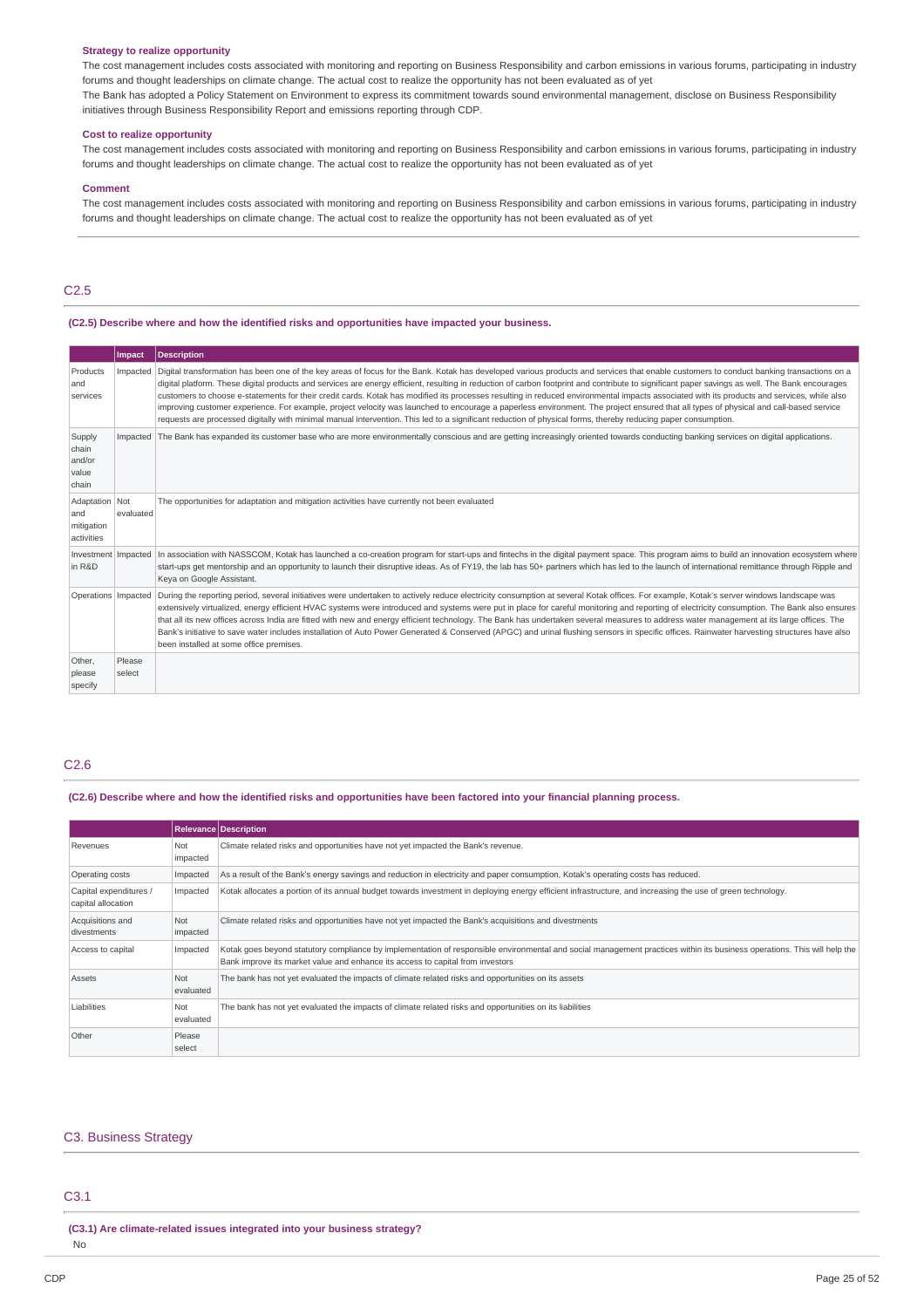# C3.1f

#### **(C3.1f) Why are climate-related issues not integrated into your business objectives and strategy?**

Kotak continuously takes steps to reduce all possible environmental impacts arising from its operations by using all its resources efficiently. However, it is yet to fully integrate its climate change initiatives into business strategy. The Bank has positioned the organization favorably to address key risks and opportunities arising out of climate change in the area of its investments.

Governed by the Policy Statement on environmental management, the bank has carried out various energy saving, waste and water management and digital innovation programmes to avoid paper usage. Initiatives such as consolidation of data centres for reducing overall energy and water consumption, visualization of servers and storage infrastructure, installation and servicing of LED lights and occupancy sensors and installation of capacitors at the chiller end of Heating Ventilation and Air Conditioning (HVAC) systems demonstrate Kotak's commitment towards sustainability.

To achieve optimum utilization of resources, the Bank encourages usage of video conferencing on cloud to facilitate interactions without travel, installation of water harvesting structures at select office premises, and paper saving initiatives. We are educating customers to move to paperless transactions, via internet and mobile banking, thereby reducing the paper consumption.

The Bank intends to invest in initiatives towards emissions reduction and renewable energy projects in the foreseeable future. Kotak is cognizant that climate outcomes can potentially effect specific business units of the group and their portfolio return on investment over a long term period. For the foreseeable future, the Bank also expects to incorporate measures to increase our climate resilience by lowering our exposure to physical risks, improving our performance, setting up steps towards financing low-carbon transition, and facilitate better accounting and disclosure of climate related risks and opportunity**.**

### C4. Targets and performance

### C4.1

**(C4.1) Did you have an emissions target that was active in the reporting year?** No target

### C4.1c

(C4.1c) Explain why you do not have emissions target and forecast how your emissions will change over the next five years.

| <b>IPrimary</b> | <b>Five-year forecast</b>                                                                                  | Please explain                                                                                             |  |
|-----------------|------------------------------------------------------------------------------------------------------------|------------------------------------------------------------------------------------------------------------|--|
| <b>Ireason</b>  |                                                                                                            |                                                                                                            |  |
| Row Important   | The footprint of the organisation has increased to 1,500 Branches and 2,352 ATMs across                    | We are currently focusing on implementing environmental management systems and energy saving               |  |
|                 | but not an   744 locations across India. While the Bank will continue to expand its presence, the increase | initiatives across all our facilities in India in a phased manner. Through these initiatives, we intend to |  |
|                 | immediate in physical infrastructure will be limited due to our increased commitment of providing digital  | measure energy usage and capture associated savings within our operations. Post the successful             |  |
| business        | banking solutions. Hence, over the next five years, we do not see any significant increase in              | execution of these programmes, we anticipate to set realistic targets to reduce our emissions and          |  |
| priority        | GHG emissions.                                                                                             | carbon footprint.                                                                                          |  |

### $C4.2$

**(C4.2) Provide details of other key climate-related targets not already reported in question C4.1/a/b.**

### C4.3

(C4.3) Did you have emissions reduction initiatives that were active within the reporting year? Note that this can include those in the planning and/or **implementation phases.**

Yes

### C4.3a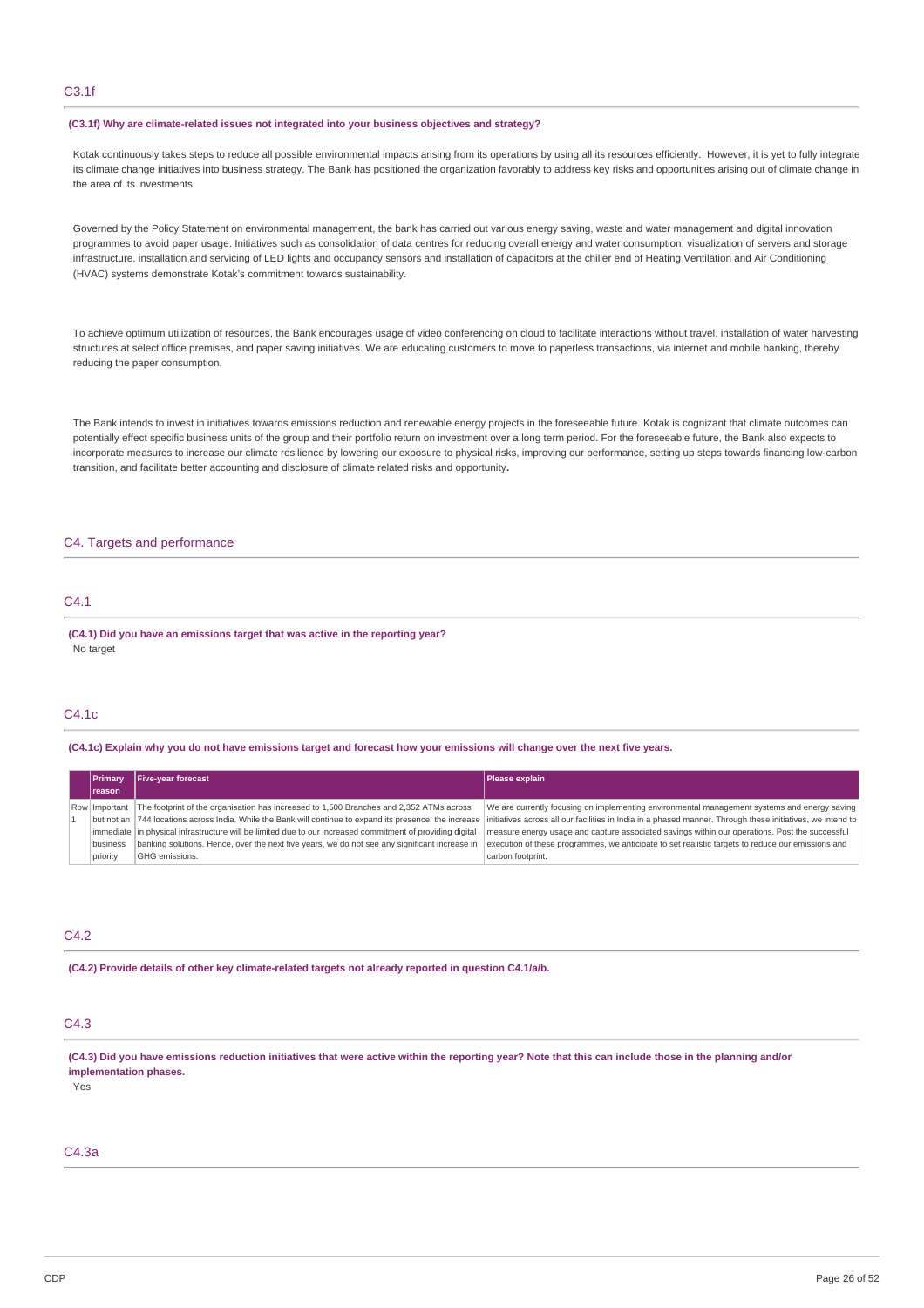#### (C4.3a) Identify the total number of initiatives at each stage of development, and for those in the implementation stages, the estimated CO2e savings.

|                           | Number of initiatives | Total estimated annual CO2e savings in metric tonnes CO2e (only for rows marked *) |
|---------------------------|-----------------------|------------------------------------------------------------------------------------|
| Under investigation       |                       |                                                                                    |
| To be implemented*        |                       |                                                                                    |
| Implementation commenced* |                       |                                                                                    |
| Implemented*              |                       | 1013.25                                                                            |
| Not to be implemented     |                       |                                                                                    |

### $C4.3<sub>b</sub>$

#### **(C4.3b) Provide details on the initiatives implemented in the reporting year in the table below.**

#### **Initiative type**

Regulating chiller temperature according to season and rescheduling AHU timing. Monetary savings due to the implementation of this initiative is yet to be estimated by Kotak

**Ongoing** Please select Voluntary Scope 2 (location-based) 243.14  $HVAC$ Energy efficiency: Building services

#### **Description of initiative**

Regulating chiller temperature according to season and rescheduling AHU timing. Monetary savings due to the implementation of this initiative is yet to be estimated by Kotak

Ongoing Please select Voluntary Scope 2 (location-based) 243.14 HVAC

#### **Estimated annual CO2e savings (metric tonnes CO2e)**

Regulating chiller temperature according to season and rescheduling AHU timing. Monetary savings due to the implementation of this initiative is yet to be estimated by Kotak

Ongoing Please select Voluntary Scope 2 (location-based) 243.14

#### **Scope**

Regulating chiller temperature according to season and rescheduling AHU timing. Monetary savings due to the implementation of this initiative is yet to be estimated by Kotak Ongoing

Please select Voluntary Scope 2 (location-based)

### **Voluntary/Mandatory**

Regulating chiller temperature according to season and rescheduling AHU timing. Monetary savings due to the implementation of this initiative is yet to be estimated by Kotak

Ongoing Please select Voluntary

#### **Annual monetary savings (unit currency – as specified in C0.4)**

Regulating chiller temperature according to season and rescheduling AHU timing. Monetary savings due to the implementation of this initiative is yet to be estimated by Kotak

**Ongoing** Please select

### **Investment required (unit currency – as specified in C0.4)**

Regulating chiller temperature according to season and rescheduling AHU timing. Monetary savings due to the implementation of this initiative is yet to be estimated by Kotak

Ongoing Please select

#### **Payback period**

Regulating chiller temperature according to season and rescheduling AHU timing. Monetary savings due to the implementation of this initiative is yet to be estimated by Kotak

Ongoing Please select

#### **Estimated lifetime of the initiative**

Regulating chiller temperature according to season and rescheduling AHU timing. Monetary savings due to the implementation of this initiative is yet to be estimated by Kotak

Ongoing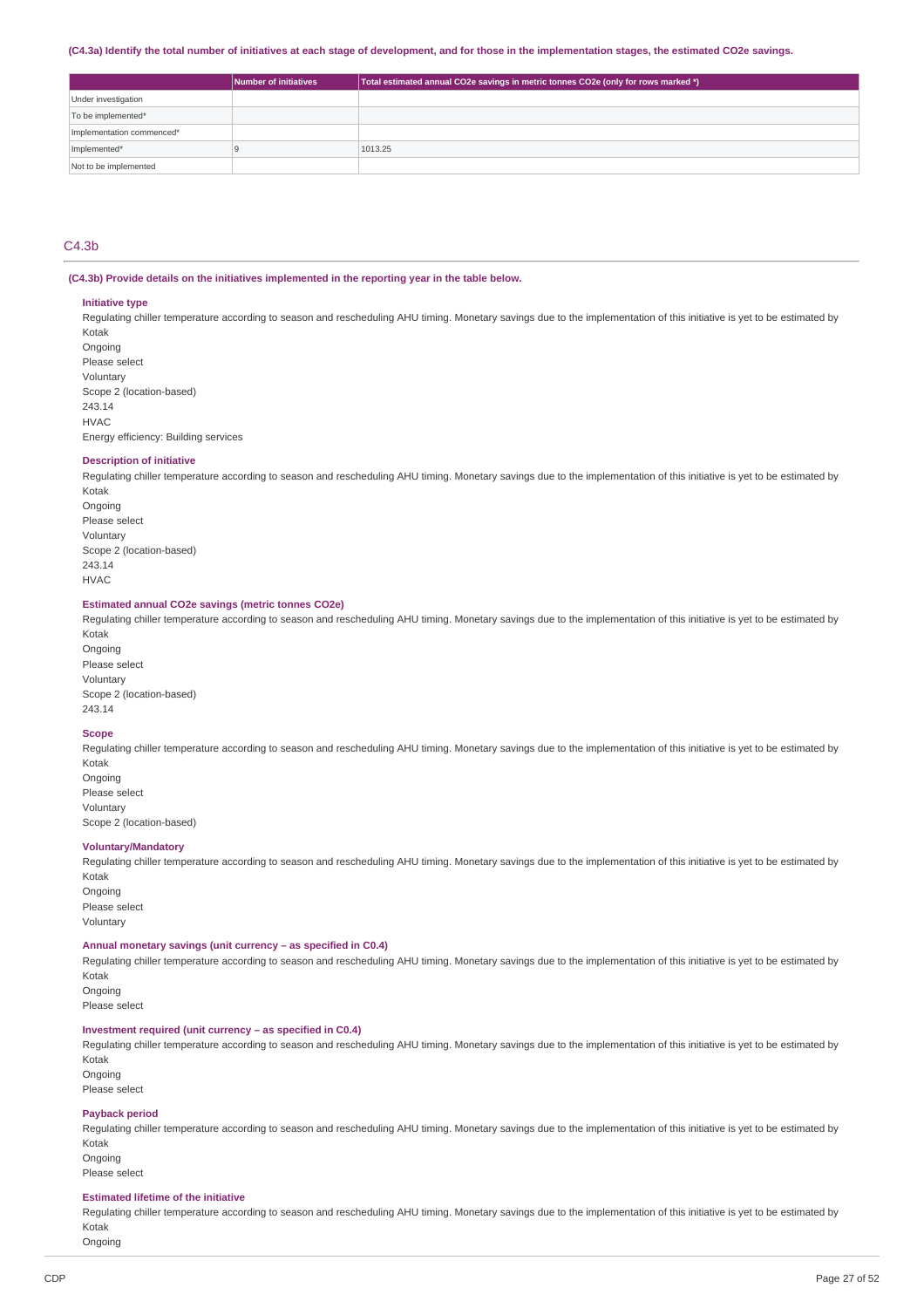#### **Comment**

Regulating chiller temperature according to season and rescheduling AHU timing. Monetary savings due to the implementation of this initiative is yet to be estimated by Kotak

#### **Initiative type**

Continuously monitoring AC operations. Monetary savings due to the implementation of this initiative is yet to be estimated by Kotak Ongoing

Please select Voluntary Scope 2 (location-based) 154.71 Building controls Energy efficiency: Building services

### **Description of initiative**

Continuously monitoring AC operations. Monetary savings due to the implementation of this initiative is yet to be estimated by Kotak **Ongoing** Please select Voluntary

Scope 2 (location-based) 154.71 Building controls

### **Estimated annual CO2e savings (metric tonnes CO2e)**

Continuously monitoring AC operations. Monetary savings due to the implementation of this initiative is yet to be estimated by Kotak Ongoing

Please select Voluntary Scope 2 (location-based) 154.71

#### **Scope**

Continuously monitoring AC operations. Monetary savings due to the implementation of this initiative is yet to be estimated by Kotak Ongoing Please select Voluntary Scope 2 (location-based)

### **Voluntary/Mandatory**

Continuously monitoring AC operations. Monetary savings due to the implementation of this initiative is yet to be estimated by Kotak Ongoing

Please select Voluntary

### **Annual monetary savings (unit currency – as specified in C0.4)**

Continuously monitoring AC operations. Monetary savings due to the implementation of this initiative is yet to be estimated by Kotak **Ongoing** 

Please select

### **Investment required (unit currency – as specified in C0.4)**

Continuously monitoring AC operations. Monetary savings due to the implementation of this initiative is yet to be estimated by Kotak Ongoing

Please select

### **Payback period**

Continuously monitoring AC operations. Monetary savings due to the implementation of this initiative is yet to be estimated by Kotak **Ongoing** Please select

#### **Estimated lifetime of the initiative**

Continuously monitoring AC operations. Monetary savings due to the implementation of this initiative is yet to be estimated by Kotak Ongoing

#### **Comment**

Continuously monitoring AC operations. Monetary savings due to the implementation of this initiative is yet to be estimated by Kotak

#### **Initiative type**

Controlling operating frequency of AHU. Monetary savings due to the implementation of this initiative is yet to be estimated by Kotak **Ongoing** Please select Voluntary Scope 2 (location-based) 24.05 Building controls Energy efficiency: Building services

# **Description of initiative**

Controlling operating frequency of AHU. Monetary savings due to the implementation of this initiative is yet to be estimated by Kotak Ongoing Please select Voluntary Scope 2 (location-based) 24.05

Building controls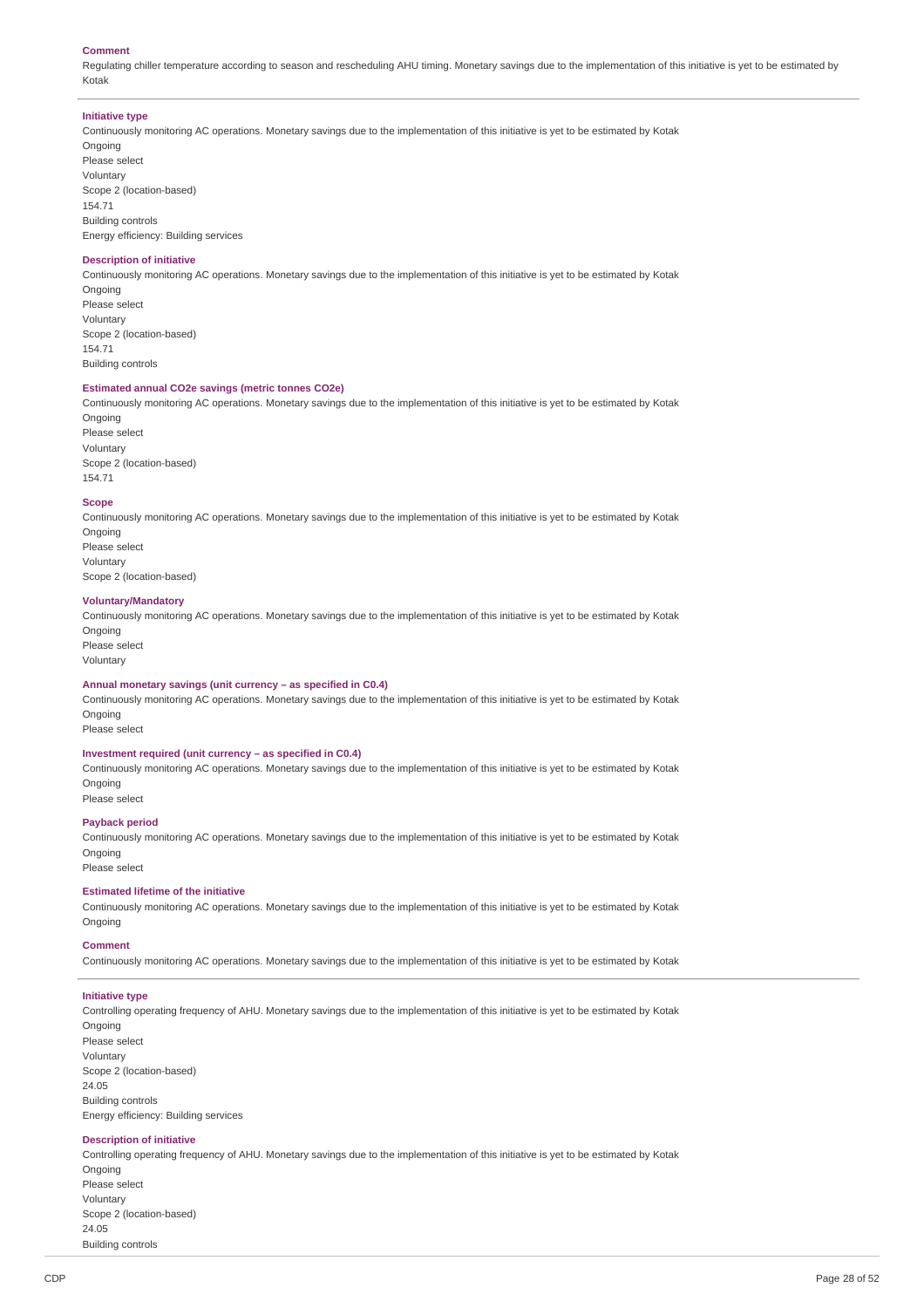#### **Estimated annual CO2e savings (metric tonnes CO2e)**

Controlling operating frequency of AHU. Monetary savings due to the implementation of this initiative is yet to be estimated by Kotak **Ongoing** 

Please select Voluntary Scope 2 (location-based) 24.05

### **Scope**

Controlling operating frequency of AHU. Monetary savings due to the implementation of this initiative is yet to be estimated by Kotak Ongoing

Please select Voluntary Scope 2 (location-based)

#### **Voluntary/Mandatory**

Controlling operating frequency of AHU. Monetary savings due to the implementation of this initiative is yet to be estimated by Kotak **Ongoing** 

Please select Voluntary

### **Annual monetary savings (unit currency – as specified in C0.4)**

Controlling operating frequency of AHU. Monetary savings due to the implementation of this initiative is yet to be estimated by Kotak **Ongoing** 

Please select

### **Investment required (unit currency – as specified in C0.4)**

Controlling operating frequency of AHU. Monetary savings due to the implementation of this initiative is yet to be estimated by Kotak **Ongoing** Please select

### **Payback period**

Controlling operating frequency of AHU. Monetary savings due to the implementation of this initiative is yet to be estimated by Kotak Ongoing

Please select

### **Estimated lifetime of the initiative**

Controlling operating frequency of AHU. Monetary savings due to the implementation of this initiative is yet to be estimated by Kotak Ongoing

#### **Comment**

Controlling operating frequency of AHU. Monetary savings due to the implementation of this initiative is yet to be estimated by Kotak

### **Initiative type**

Installation of LED Lights. Monetary savings due to the implementation of this initiative is yet to be estimated by Kotak Ongoing Please select Voluntary Scope 2 (location-based) 36.06 Lighting Energy efficiency: Building services

#### **Description of initiative**

Installation of LED Lights. Monetary savings due to the implementation of this initiative is yet to be estimated by Kotak Ongoing Please select Voluntary Scope 2 (location-based) 36.06 Lighting

### **Estimated annual CO2e savings (metric tonnes CO2e)**

Installation of LED Lights. Monetary savings due to the implementation of this initiative is yet to be estimated by Kotak **Ongoing** Please select Voluntary Scope 2 (location-based) 36.06

#### **Scope**

Installation of LED Lights. Monetary savings due to the implementation of this initiative is yet to be estimated by Kotak Ongoing Please select Voluntary Scope 2 (location-based)

#### **Voluntary/Mandatory**

Installation of LED Lights. Monetary savings due to the implementation of this initiative is yet to be estimated by Kotak **Ongoing** Please select

Voluntary

**Annual monetary savings (unit currency – as specified in C0.4)**

Installation of LED Lights. Monetary savings due to the implementation of this initiative is yet to be estimated by Kotak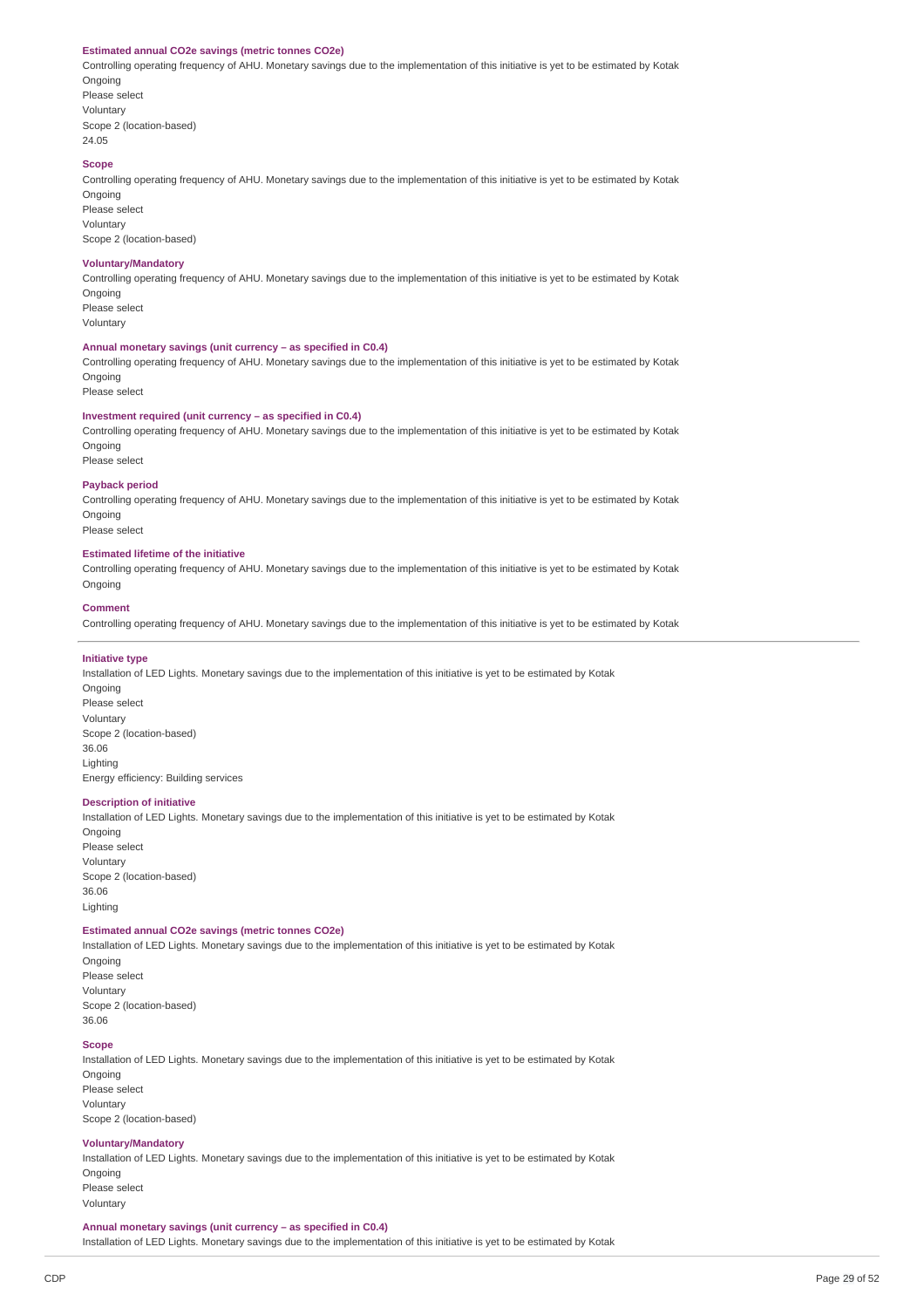#### Ongoing Please select

#### **Investment required (unit currency – as specified in C0.4)**

Installation of LED Lights. Monetary savings due to the implementation of this initiative is yet to be estimated by Kotak **Ongoing** 

Please select

### **Payback period**

Installation of LED Lights. Monetary savings due to the implementation of this initiative is yet to be estimated by Kotak Ongoing

Please select

# **Estimated lifetime of the initiative**

Installation of LED Lights. Monetary savings due to the implementation of this initiative is yet to be estimated by Kotak **Ongoing** 

#### **Comment**

Installation of LED Lights. Monetary savings due to the implementation of this initiative is yet to be estimated by Kotak

#### **Initiative type**

Setting up open access power supply. Monetary savings due to the implementation of this initiative is yet to be estimated by Kotak Ongoing Please select

Voluntary Scope 2 (location-based) 19.62 Building controls Energy efficiency: Building services

#### **Description of initiative**

Setting up open access power supply. Monetary savings due to the implementation of this initiative is yet to be estimated by Kotak Ongoing Please select Voluntary Scope 2 (location-based) 19.62 Building controls

#### **Estimated annual CO2e savings (metric tonnes CO2e)**

Setting up open access power supply. Monetary savings due to the implementation of this initiative is yet to be estimated by Kotak Ongoing

Please select Voluntary Scope 2 (location-based) 19.62

#### **Scope**

Setting up open access power supply. Monetary savings due to the implementation of this initiative is yet to be estimated by Kotak Ongoing Please select Voluntary

Scope 2 (location-based)

#### **Voluntary/Mandatory**

Setting up open access power supply. Monetary savings due to the implementation of this initiative is yet to be estimated by Kotak **Ongoing** Please select Voluntary

#### **Annual monetary savings (unit currency – as specified in C0.4)**

Setting up open access power supply. Monetary savings due to the implementation of this initiative is yet to be estimated by Kotak Ongoing

Please select

### **Investment required (unit currency – as specified in C0.4)**

Setting up open access power supply. Monetary savings due to the implementation of this initiative is yet to be estimated by Kotak Ongoing Please select

#### **Payback period**

Setting up open access power supply. Monetary savings due to the implementation of this initiative is yet to be estimated by Kotak **Ongoing** Please select

#### **Estimated lifetime of the initiative**

Setting up open access power supply. Monetary savings due to the implementation of this initiative is yet to be estimated by Kotak Ongoing

#### **Comment**

Setting up open access power supply. Monetary savings due to the implementation of this initiative is yet to be estimated by Kotak

### **Initiative type**

Adjusting HUB room set point temperature. Monetary savings due to the implementation of this initiative is yet to be estimated by Kotak Ongoing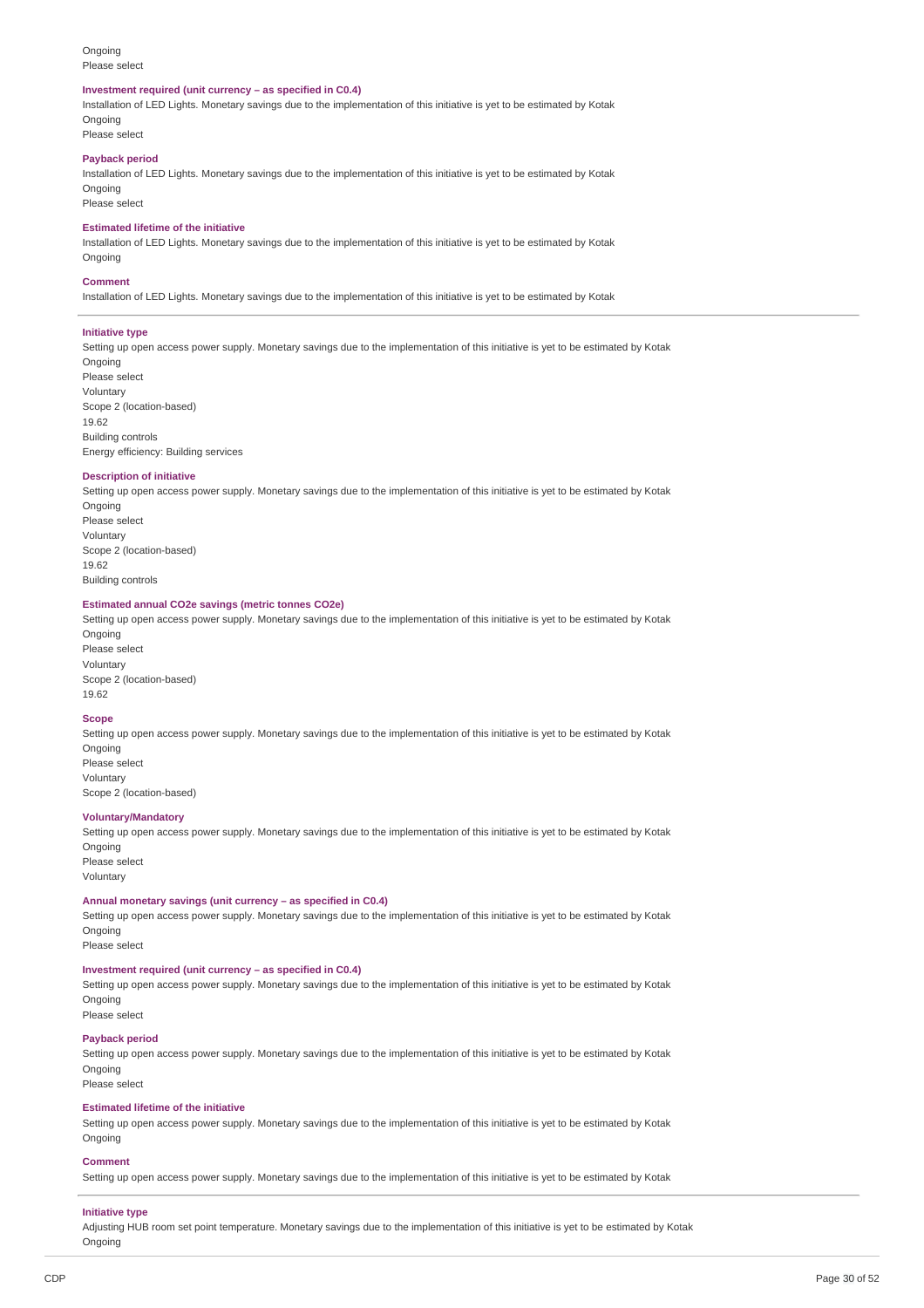Please select Voluntary Scope 2 (location-based) 37.05 Building controls Energy efficiency: Building services

#### **Description of initiative**

Adjusting HUB room set point temperature. Monetary savings due to the implementation of this initiative is yet to be estimated by Kotak Ongoing Please select Voluntary Scope 2 (location-based) 37.05

Building controls

### **Estimated annual CO2e savings (metric tonnes CO2e)**

Adjusting HUB room set point temperature. Monetary savings due to the implementation of this initiative is yet to be estimated by Kotak Ongoing

Please select Voluntary Scope 2 (location-based) 37.05

#### **Scope**

Adjusting HUB room set point temperature. Monetary savings due to the implementation of this initiative is yet to be estimated by Kotak Ongoing Please select

Voluntary Scope 2 (location-based)

### **Voluntary/Mandatory**

Adjusting HUB room set point temperature. Monetary savings due to the implementation of this initiative is yet to be estimated by Kotak **Ongoing** Please select

Voluntary

#### **Annual monetary savings (unit currency – as specified in C0.4)**

Adjusting HUB room set point temperature. Monetary savings due to the implementation of this initiative is yet to be estimated by Kotak Ongoing

Please select

#### **Investment required (unit currency – as specified in C0.4)**

Adjusting HUB room set point temperature. Monetary savings due to the implementation of this initiative is yet to be estimated by Kotak Ongoing Please select

# **Payback period**

Adjusting HUB room set point temperature. Monetary savings due to the implementation of this initiative is yet to be estimated by Kotak Ongoing

Please select

### **Estimated lifetime of the initiative**

Adjusting HUB room set point temperature. Monetary savings due to the implementation of this initiative is yet to be estimated by Kotak Ongoing

#### **Comment**

Adjusting HUB room set point temperature. Monetary savings due to the implementation of this initiative is yet to be estimated by Kotak

### **Initiative type**

Optimizing operational hours of electrical equipment. Monetary savings due to the implementation of this initiative is yet to be estimated by Kotak Ongoing Please select Voluntary Scope 2 (location-based) 255.81 Process optimization Energy efficiency: Processes

### **Description of initiative**

Optimizing operational hours of electrical equipment. Monetary savings due to the implementation of this initiative is yet to be estimated by Kotak Ongoing Please select

Voluntary Scope 2 (location-based) 255.81 Process optimization

#### **Estimated annual CO2e savings (metric tonnes CO2e)**

Optimizing operational hours of electrical equipment. Monetary savings due to the implementation of this initiative is yet to be estimated by Kotak Ongoing Please select Voluntary Scope 2 (location-based)

255.81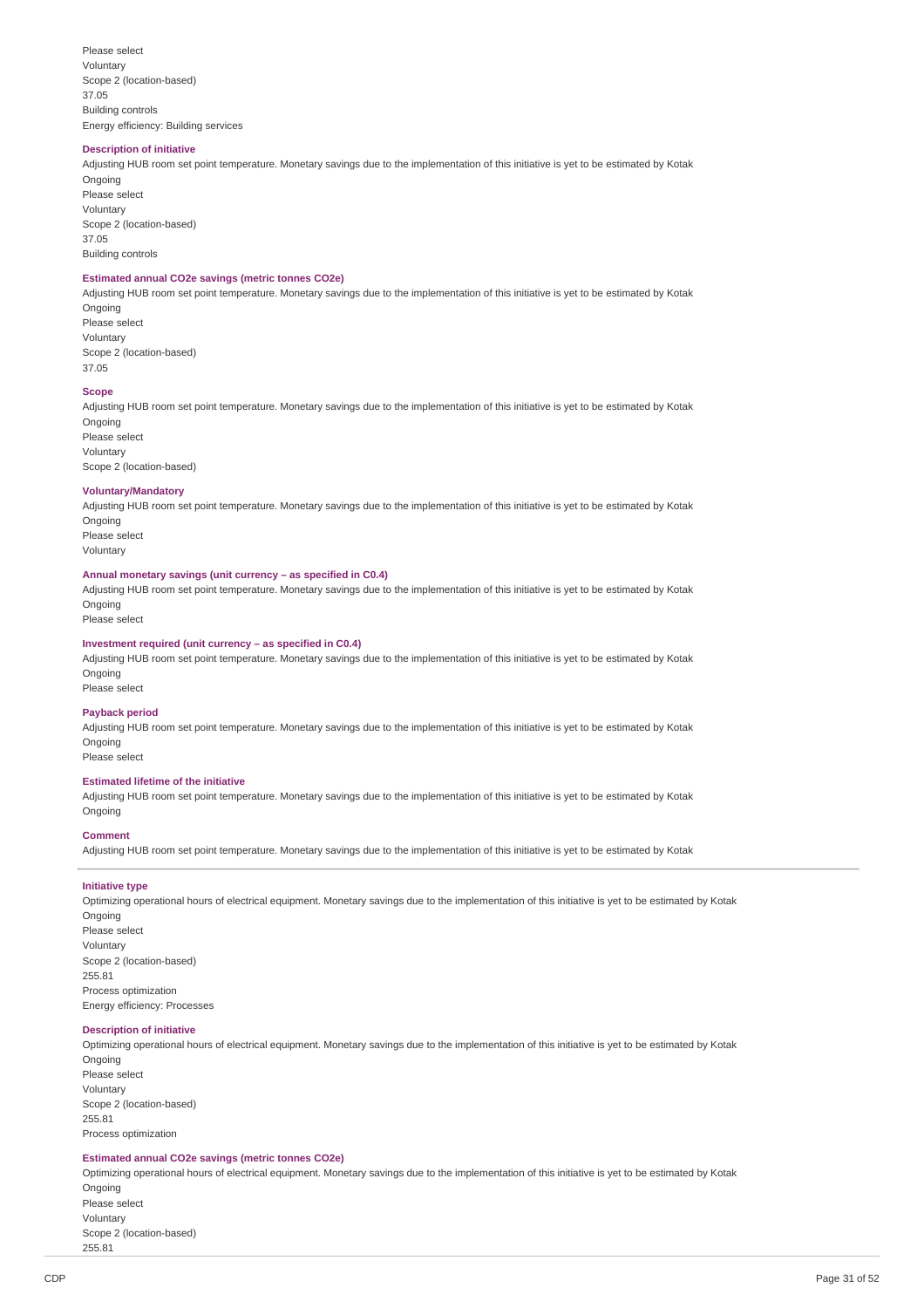#### **Scope**

Optimizing operational hours of electrical equipment. Monetary savings due to the implementation of this initiative is yet to be estimated by Kotak **Ongoing** 

Please select Voluntary Scope 2 (location-based)

#### **Voluntary/Mandatory**

Optimizing operational hours of electrical equipment. Monetary savings due to the implementation of this initiative is yet to be estimated by Kotak Ongoing

Please select Voluntary

#### **Annual monetary savings (unit currency – as specified in C0.4)**

Optimizing operational hours of electrical equipment. Monetary savings due to the implementation of this initiative is yet to be estimated by Kotak Ongoing

Please select

### **Investment required (unit currency – as specified in C0.4)**

Optimizing operational hours of electrical equipment. Monetary savings due to the implementation of this initiative is yet to be estimated by Kotak Ongoing Please select

#### **Payback period**

Optimizing operational hours of electrical equipment. Monetary savings due to the implementation of this initiative is yet to be estimated by Kotak Ongoing

Please select

### **Estimated lifetime of the initiative**

Optimizing operational hours of electrical equipment. Monetary savings due to the implementation of this initiative is yet to be estimated by Kotak Ongoing

#### **Comment**

Optimizing operational hours of electrical equipment. Monetary savings due to the implementation of this initiative is yet to be estimated by Kotak

#### **Initiative type**

Regular monitoring, evaluation and maintenance of electrical equipment by technicians. Monetary savings due to the implementation of this initiative is yet to be estimated by Kotak

**Ongoing** Please select Voluntary Scope 2 (location-based) 69.13 Process optimization Energy efficiency: Processes

#### **Description of initiative**

Regular monitoring, evaluation and maintenance of electrical equipment by technicians. Monetary savings due to the implementation of this initiative is yet to be estimated by Kotak Ongoing

Please select Voluntary Scope 2 (location-based) 69.13 Process optimization

#### **Estimated annual CO2e savings (metric tonnes CO2e)**

Regular monitoring, evaluation and maintenance of electrical equipment by technicians. Monetary savings due to the implementation of this initiative is yet to be estimated by Kotak

Ongoing Please select Voluntary Scope 2 (location-based) 69.13

### **Scope**

Regular monitoring, evaluation and maintenance of electrical equipment by technicians. Monetary savings due to the implementation of this initiative is yet to be estimated by Kotak Ongoing

Please select Voluntary Scope 2 (location-based)

#### **Voluntary/Mandatory**

Regular monitoring, evaluation and maintenance of electrical equipment by technicians. Monetary savings due to the implementation of this initiative is yet to be estimated by Kotak Ongoing Please select Voluntary

#### **Annual monetary savings (unit currency – as specified in C0.4)**

Regular monitoring, evaluation and maintenance of electrical equipment by technicians. Monetary savings due to the implementation of this initiative is yet to be estimated by Kotak

Ongoing Please select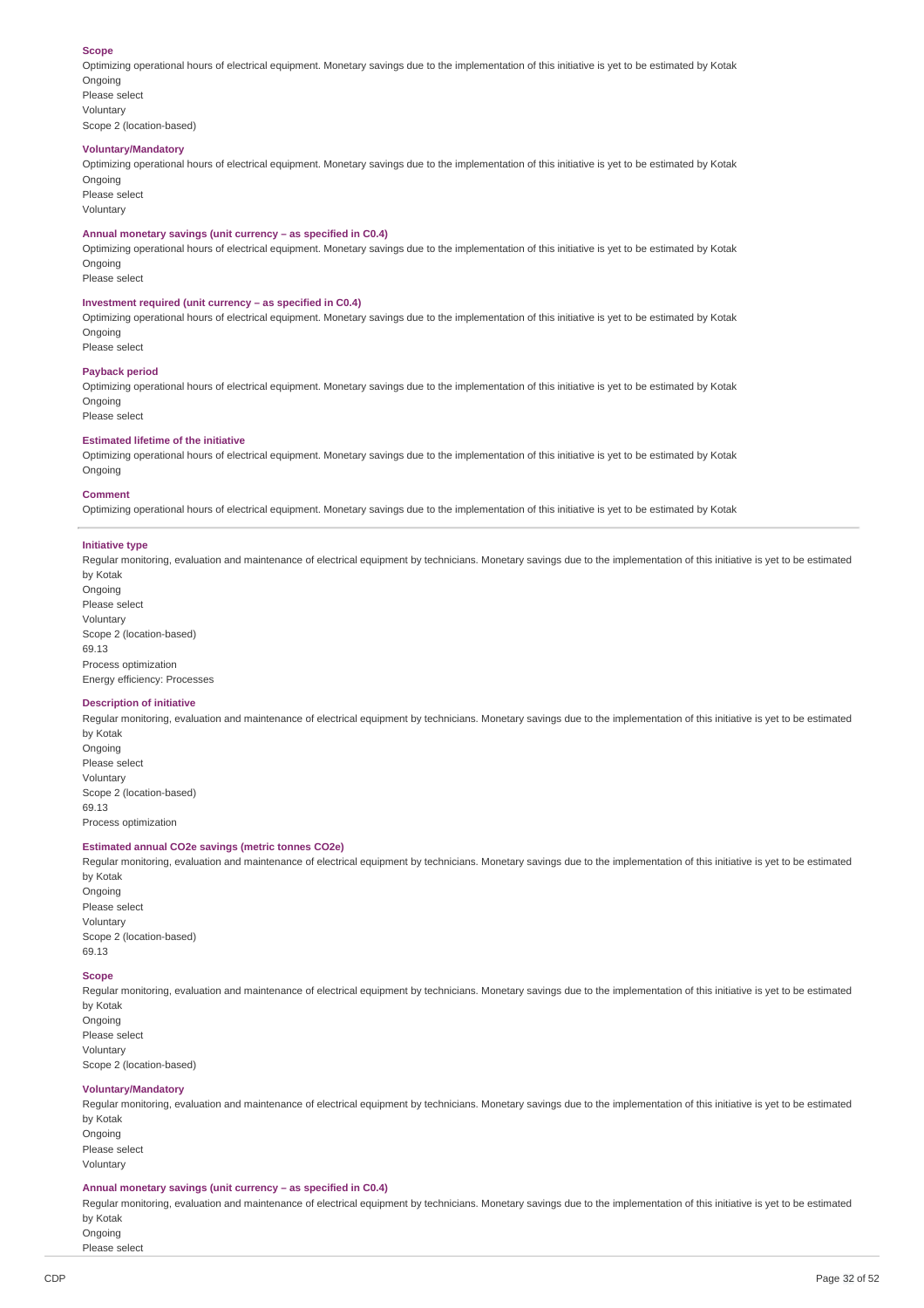#### **Investment required (unit currency – as specified in C0.4)**

Regular monitoring, evaluation and maintenance of electrical equipment by technicians. Monetary savings due to the implementation of this initiative is yet to be estimated by Kotak

Ongoing Please select

#### **Payback period**

Regular monitoring, evaluation and maintenance of electrical equipment by technicians. Monetary savings due to the implementation of this initiative is yet to be estimated by Kotak

Ongoing Please select

### **Estimated lifetime of the initiative**

Regular monitoring, evaluation and maintenance of electrical equipment by technicians. Monetary savings due to the implementation of this initiative is yet to be estimated by Kotak **Ongoing** 

#### **Comment**

Regular monitoring, evaluation and maintenance of electrical equipment by technicians. Monetary savings due to the implementation of this initiative is yet to be estimated by Kotak

### **Initiative type**

Miscellaneous energy saving activities. Monetary savings due to the implementation of this initiative is yet to be estimated by Kotak

Ongoing Please select Voluntary Scope 2 (location-based) 173.68 Process optimization Energy efficiency: Processes

#### **Description of initiative**

Miscellaneous energy saving activities. Monetary savings due to the implementation of this initiative is yet to be estimated by Kotak Ongoing Please select Voluntary Scope 2 (location-based) 173.68 Process optimization

### **Estimated annual CO2e savings (metric tonnes CO2e)**

Miscellaneous energy saving activities. Monetary savings due to the implementation of this initiative is yet to be estimated by Kotak **Ongoing** Please select Voluntary

Scope 2 (location-based) 173.68

#### **Scope**

Miscellaneous energy saving activities. Monetary savings due to the implementation of this initiative is yet to be estimated by Kotak **Ongoing** Please select

Voluntary Scope 2 (location-based)

#### **Voluntary/Mandatory**

Miscellaneous energy saving activities. Monetary savings due to the implementation of this initiative is yet to be estimated by Kotak Ongoing Please select

Voluntary

#### **Annual monetary savings (unit currency – as specified in C0.4)**

Miscellaneous energy saving activities. Monetary savings due to the implementation of this initiative is yet to be estimated by Kotak Ongoing

Please select

### **Investment required (unit currency – as specified in C0.4)**

Miscellaneous energy saving activities. Monetary savings due to the implementation of this initiative is yet to be estimated by Kotak Ongoing

Please select

### **Payback period**

Miscellaneous energy saving activities. Monetary savings due to the implementation of this initiative is yet to be estimated by Kotak Ongoing Please select

#### **Estimated lifetime of the initiative**

Miscellaneous energy saving activities. Monetary savings due to the implementation of this initiative is yet to be estimated by Kotak Ongoing

#### **Comment**

Miscellaneous energy saving activities. Monetary savings due to the implementation of this initiative is yet to be estimated by Kotak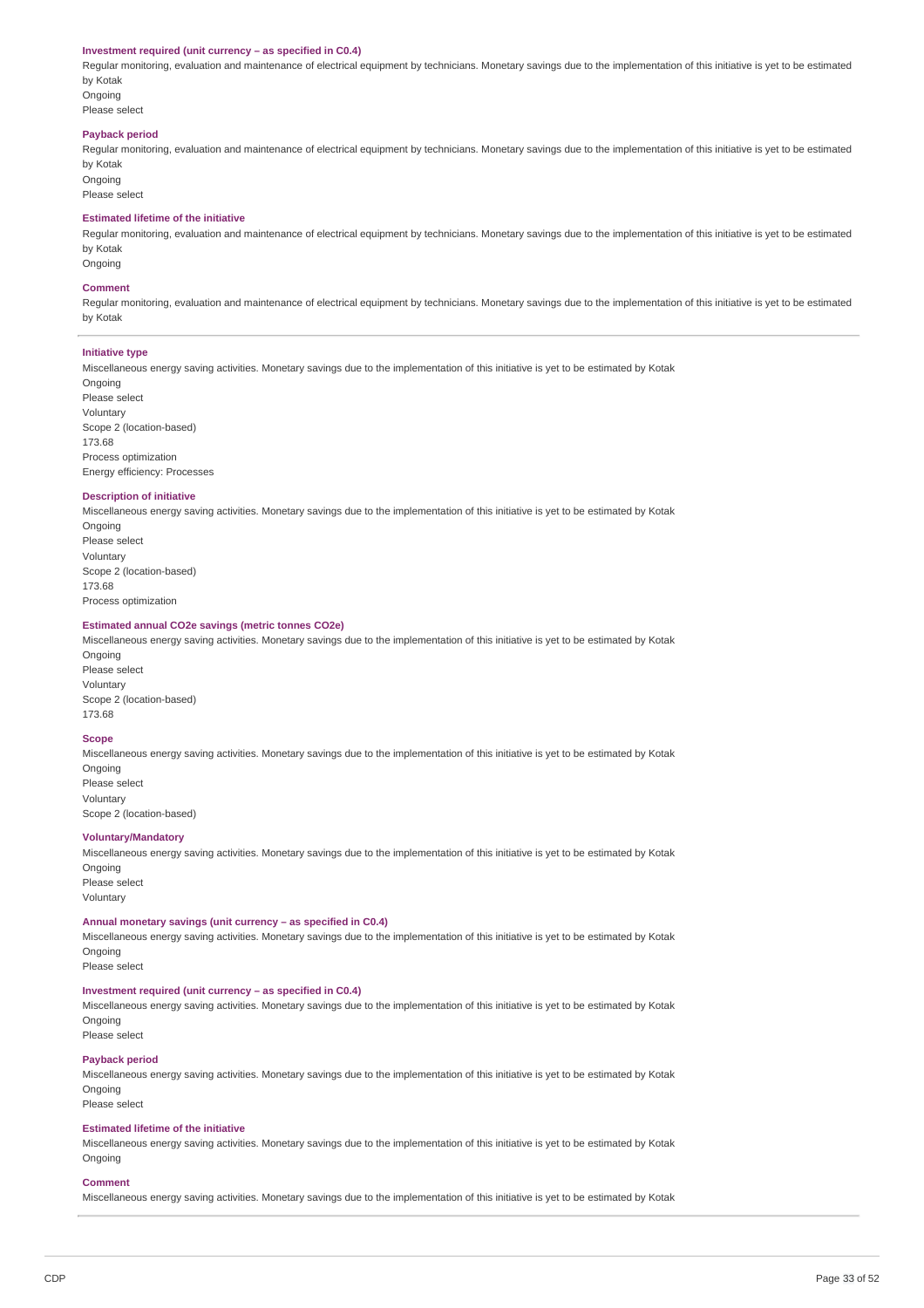**(C4.3c) What methods do you use to drive investment in emissions reduction activities?**

| wietnod <b>a</b>                         | omment                                                                                                            |
|------------------------------------------|-------------------------------------------------------------------------------------------------------------------|
| d ontimization calculations<br>Financial | The processes implemented and activities conducted towards energy savings helps reduce Kotak's operational costs. |

C4.5

(C4.5) Do you classify any of your existing goods and/or services as low-carbon products or do they enable a third party to avoid GHG emissions?

No

### C5. Emissions methodology

C5.1

**(C5.1) Provide your base year and base year emissions (Scopes 1 and 2).**

#### **Scope 1**

**Base year start**

April 1 2013

**Base year end** March 31 2014

**Base year emissions (metric tons CO2e)** 56.82

**Comment**

### **Scope 2 (location-based)**

**Base year start** April 1 2013

**Base year end** March 31 2014

**Base year emissions (metric tons CO2e)** 14003.28

**Comment**

**Scope 2 (market-based)**

**Base year start**

**Base year end**

**Base year emissions (metric tons CO2e)**

**Comment**

# C5.2

(C5.2) Select the name of the standard, protocol, or methodology you have used to collect activity data and calculate Scope 1 and Scope 2 emissions. India GHG Inventory Programme

IPCC Guidelines for National Greenhouse Gas Inventories, 2006

The Greenhouse Gas Protocol: A Corporate Accounting and Reporting Standard (Revised Edition)

# C6. Emissions data

# C6.1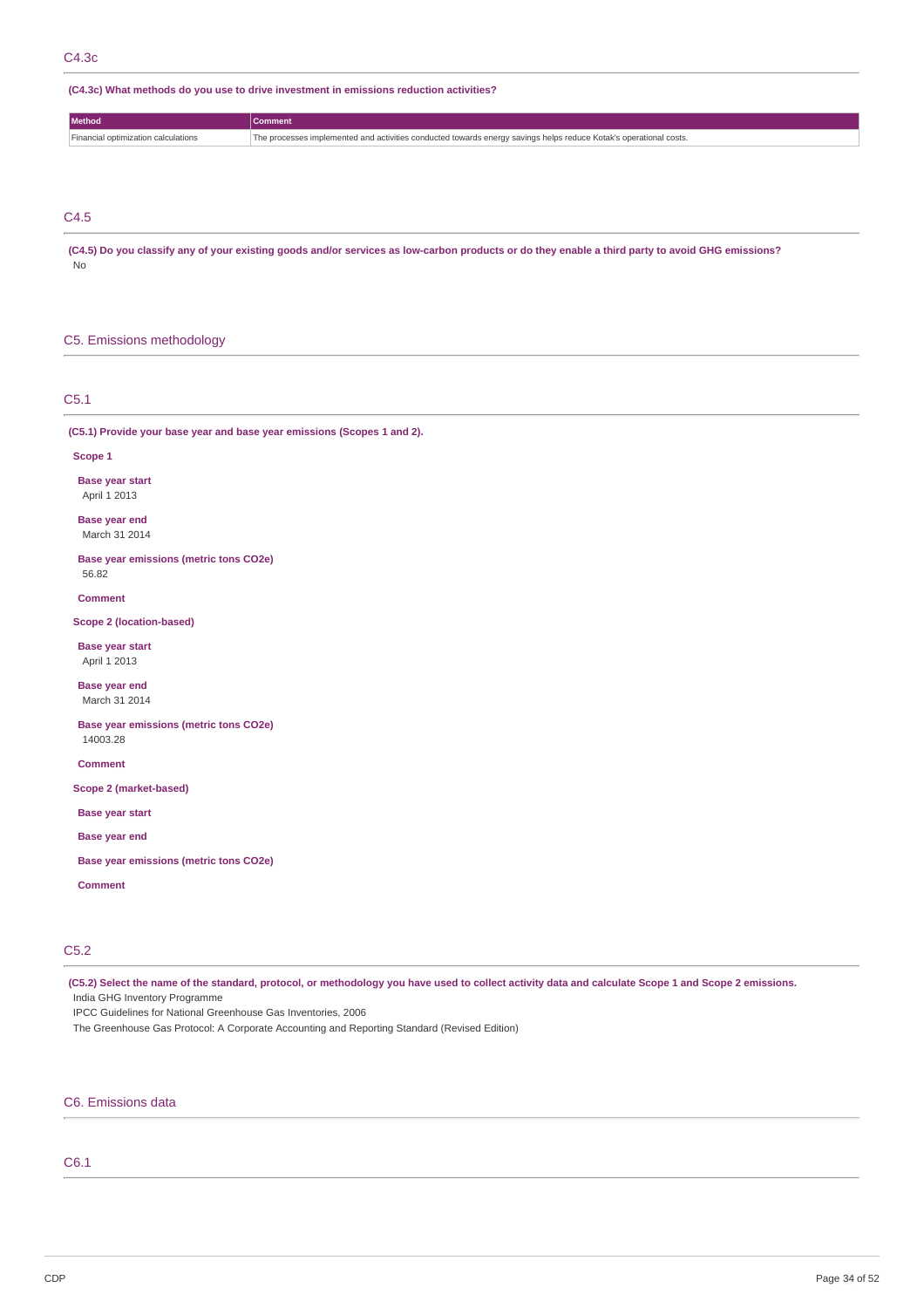### **(C6.1) What were your organization's gross global Scope 1 emissions in metric tons CO2e?**

#### **Reporting year**

**Gross global Scope 1 emissions (metric tons CO2e)** 70.19

**Start date** April 1 2018

**End date** March 31 2019

**Comment**

# **Past year 1**

**Gross global Scope 1 emissions (metric tons CO2e)**

773

**Start date** April 1 2017

**End date** March 31 2018

**Comment**

## **Past year 2**

**Gross global Scope 1 emissions (metric tons CO2e)**

138.78 **Start date**

April 1 2016 **End date**

March 31 2017

**Comment**

**Past year 3**

**Gross global Scope 1 emissions (metric tons CO2e)** 89.91

**Start date** April 1 2015

**End date** March 31 2016

**Comment**

# C6.2

**(C6.2) Describe your organization's approach to reporting Scope 2 emissions.**

### **Row 1**

**Scope 2, location-based**

We are reporting a Scope 2, location-based figure

### **Scope 2, market-based**

We have no operations where we are able to access electricity supplier emission factors or residual emissions factors and are unable to report a Scope 2, market-based figure

#### **Comment**

Electricity purchased by all our locations is sourced through the national grid. We do not have any specific contractual instruments that may include energy attribute certificates or supplier specific emission factors.

# C6.3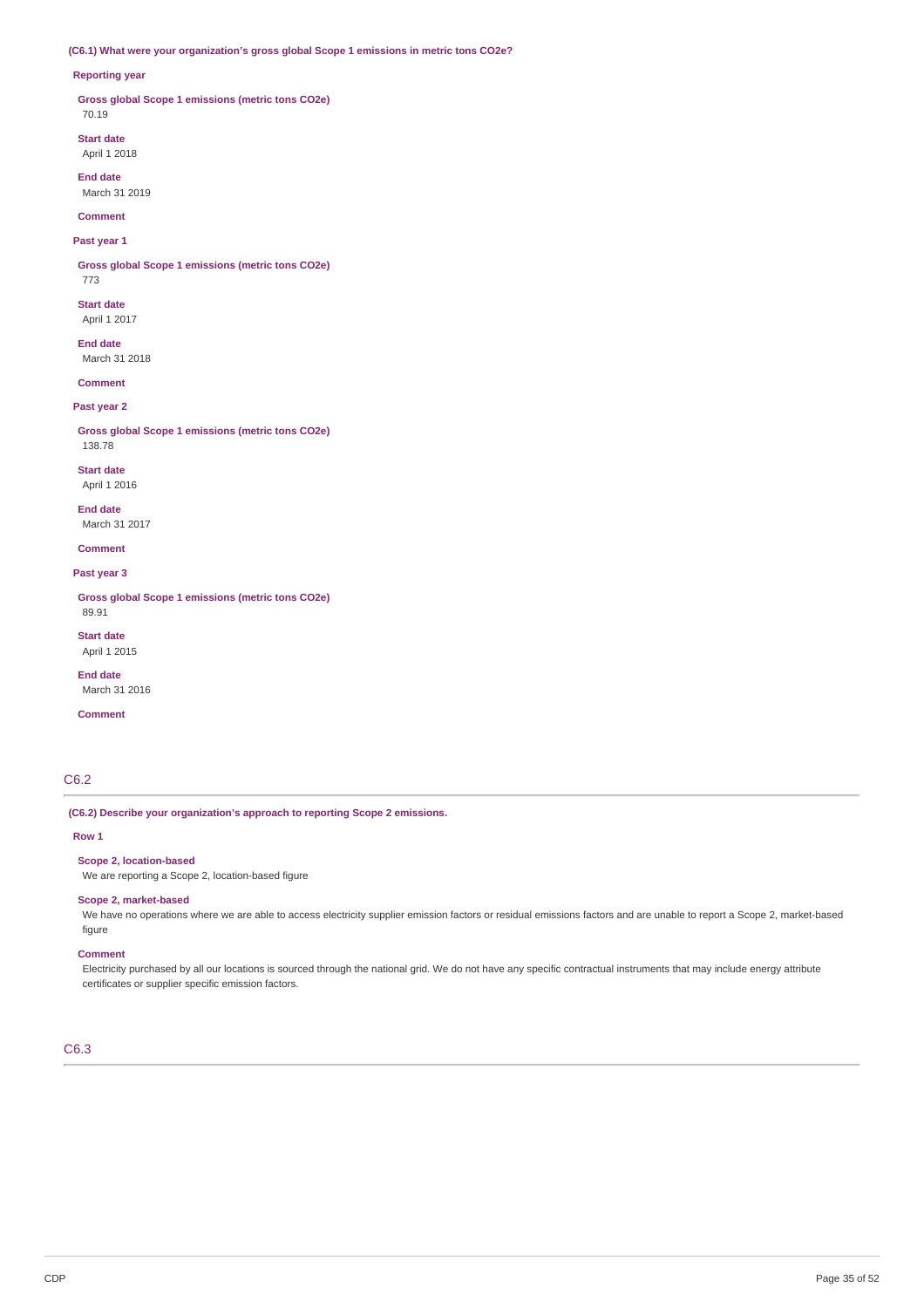### **(C6.3) What were your organization's gross global Scope 2 emissions in metric tons CO2e?**

### **Reporting year**

**Scope 2, location-based** 77750.41

**Scope 2, market-based (if applicable)** <Not Applicable>

**Start date** April 1 2018

**End date** March 31 2019

**Comment**

**Past year 1**

**Scope 2, location-based** 67593

**Scope 2, market-based (if applicable)** <Not Applicable>

**Start date** April 1 2017

**End date** March 31 2018

**Comment**

**Past year 2**

**Scope 2, location-based** 21635.82

**Scope 2, market-based (if applicable)** <Not Applicable>

**Start date** April 1 2016

**End date** March 31 2017

**Comment**

**Past year 3**

**Scope 2, location-based** 16976.61

**Scope 2, market-based (if applicable)** <Not Applicable>

**Start date** April 1 2015

**End date** March 31 2016

**Comment**

# C6.4

(C6.4) Are there any sources (e.g. facilities, specific GHGs, activities, geographies, etc.) of Scope 1 and Scope 2 emissions that are within your selected reporting **boundary which are not included in your disclosure?** Yes

C6.4a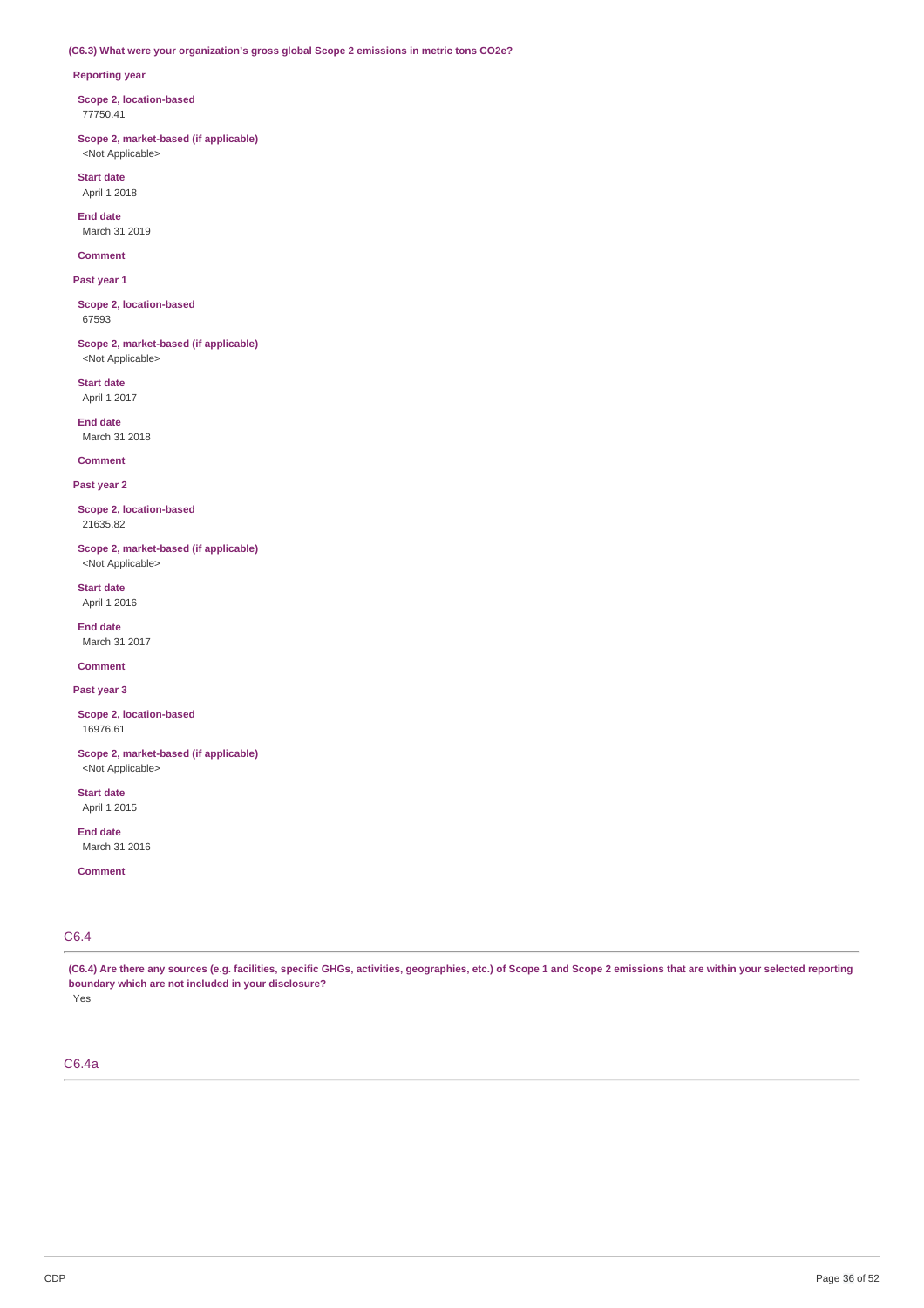#### (C6.4a) Provide details of the sources of Scope 1 and Scope 2 emissions that are within your selected reporting boundary which are not included in your **disclosure.**

#### **Source**

Of the 546 small offices, 533 offices have an employee headcount of less than 100 people and only 13 offices have an employee headcount of between 100 to 300 people, which includes the company's call centers. With respect to the branches, Kotak has provided actual energy consumption data for only those branches that have been operational for all 12 months. Kotak is still awaiting for the handover for 30 branches which are currently not in operation. Post this handover, the data collection process will be streamlined. For the excluded offices, branches and ATMs, Kotak is in the process of setting up data collection systems.

No emissions from this source

Emissions are relevant but not yet calculated Emissions are relevant but not yet calculated

546 Small offices, 30 branches and 2352 ATMs

#### **Relevance of Scope 1 emissions from this source**

Of the 546 small offices, 533 offices have an employee headcount of less than 100 people and only 13 offices have an employee headcount of between 100 to 300 people, which includes the company's call centers. With respect to the branches, Kotak has provided actual energy consumption data for only those branches that have been operational for all 12 months. Kotak is still awaiting for the handover for 30 branches which are currently not in operation. Post this handover, the data collection process will be streamlined. For the excluded offices, branches and ATMs, Kotak is in the process of setting up data collection systems.

No emissions from this source

Emissions are relevant but not yet calculated

Emissions are relevant but not yet calculated

### **Relevance of location-based Scope 2 emissions from this source**

Of the 546 small offices, 533 offices have an employee headcount of less than 100 people and only 13 offices have an employee headcount of between 100 to 300 people, which includes the company's call centers. With respect to the branches, Kotak has provided actual energy consumption data for only those branches that have been operational for all 12 months. Kotak is still awaiting for the handover for 30 branches which are currently not in operation. Post this handover, the data collection process will be streamlined. For the excluded offices, branches and ATMs, Kotak is in the process of setting up data collection systems. No emissions from this source

Emissions are relevant but not yet calculated

#### **Relevance of market-based Scope 2 emissions from this source (if applicable)**

Of the 546 small offices, 533 offices have an employee headcount of less than 100 people and only 13 offices have an employee headcount of between 100 to 300 people, which includes the company's call centers. With respect to the branches, Kotak has provided actual energy consumption data for only those branches that have been operational for all 12 months. Kotak is still awaiting for the handover for 30 branches which are currently not in operation. Post this handover, the data collection process will be streamlined. For the excluded offices, branches and ATMs, Kotak is in the process of setting up data collection systems. No emissions from this source

#### **Explain why this source is excluded**

Of the 546 small offices, 533 offices have an employee headcount of less than 100 people and only 13 offices have an employee headcount of between 100 to 300 people, which includes the company's call centers. With respect to the branches, Kotak has provided actual energy consumption data for only those branches that have been operational for all 12 months. Kotak is still awaiting for the handover for 30 branches which are currently not in operation. Post this handover, the data collection process will be streamlined. For the excluded offices, branches and ATMs, Kotak is in the process of setting up data collection systems.

### C6.5

**(C6.5) Account for your organization's Scope 3 emissions, disclosing and explaining any exclusions.**

#### **Purchased goods and services**

**Evaluation status** Not evaluated

**Metric tonnes CO2e** <Not Applicable>

#### **Emissions calculation methodology**

<Not Applicable>

**Percentage of emissions calculated using data obtained from suppliers or value chain partners**

<Not Applicable>

**Explanation**

The Bank is yet to conduct comprehensive carbon footprint to assess scope 3 emissions from our products and services

#### **Capital goods**

**Evaluation status**

Relevant, calculated

**Metric tonnes CO2e**

4931

#### **Emissions calculation methodology**

Kotak accounts spending for IT related purchases is primarily under two groups: purchases related to IT hardware such as Desktop, Laptop, Printers, Scanners, Servers, Storage devices, Firewalls, Network devices etc. and purchases related to spare parts i.e. consumables including ATM spare parts, end user spares and tapes. The emission factor used is from DEFRA 2012 - kgCO2e per unit expenditure. The DEFRA 2012 emission factor is for the complete life cycle of goods from extraction and production to transportation and distribution.

**Percentage of emissions calculated using data obtained from suppliers or value chain partners**

 $\Omega$ 

**Explanation**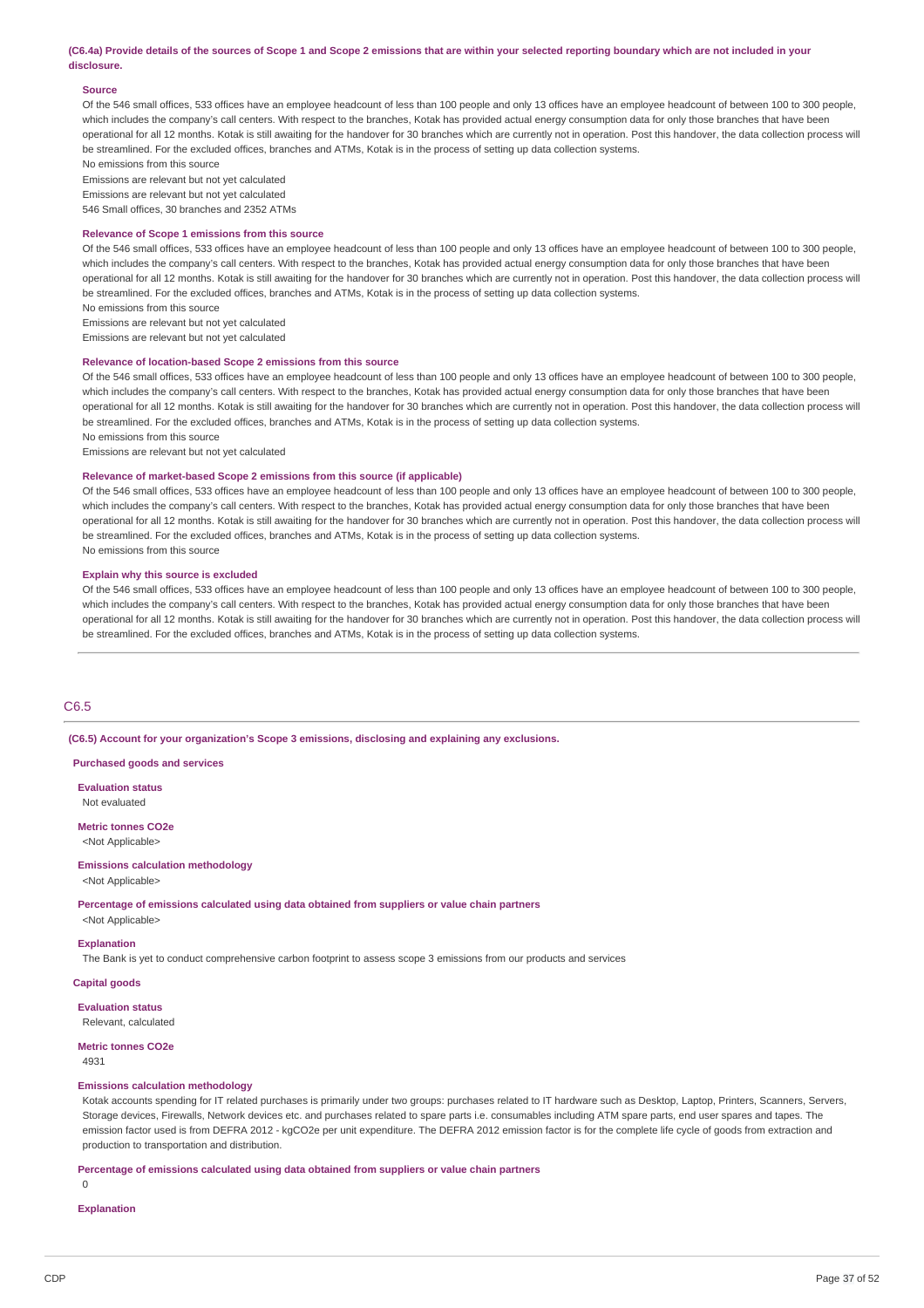#### **Fuel-and-energy-related activities (not included in Scope 1 or 2)**

**Evaluation status** Not evaluated

**Metric tonnes CO2e** <Not Applicable>

#### **Emissions calculation methodology**

<Not Applicable>

**Percentage of emissions calculated using data obtained from suppliers or value chain partners**

# <Not Applicable> **Explanation**

The Bank is yet to conduct comprehensive carbon footprint to assess scope 3 emissions from our fuel and energy related activities not included in scope 1 and 2

#### **Upstream transportation and distribution**

**Evaluation status** Not evaluated

**Metric tonnes CO2e** <Not Applicable>

### **Emissions calculation methodology**

<Not Applicable>

**Percentage of emissions calculated using data obtained from suppliers or value chain partners**

<Not Applicable>

#### **Explanation**

The Bank is yet to conduct comprehensive carbon footprint to assess scope 3 emissions from our upstream transportation and distribution

#### **Waste generated in operations**

**Evaluation status** Not evaluated

**Metric tonnes CO2e** <Not Applicable>

**Emissions calculation methodology**

<Not Applicable>

<Not Applicable>

**Percentage of emissions calculated using data obtained from suppliers or value chain partners**

#### **Explanation**

The Bank is yet to conduct comprehensive carbon footprint to assess scope 3 emissions from our waste generated in operations

#### **Business travel**

**Evaluation status**

Relevant, calculated

**Metric tonnes CO2e**

4402.05

#### **Emissions calculation methodology**

For all business air travel the sector of travel and distance travelled is recorded. Using passenger kilometers and default emission factors, the emissions generated are estimated. Source of Emission Factors for domestic travel: http://www.ghgprotocol.org/calculation-tools/all-tools - Emission Factor from cross sector tools excel. Under this methodology the travels are categorized as Domestic (<463 km), Short Haul >= 463 km & <1108 km) & Long Haul (>= 1108 km). For each journey, the distance between the starting point and destination is calculated and the total passenger km in each category is used to calculate the total emissions by multiplying with the emission factors given in the above tool. The emission factors have also been selected as per the class of travel i.e. economy class or business class. Similarly, the source of emissions factors used for international travel is Guidelines to DEFRA's / DECC's Greenhouse Gas Conversion Factors for company reporting: http://archive.defra.gov.uk/environment/business/reporting/conversion-factors.htm. Classification of emissions factors as per the distance travelled stays the same i.e. <463 km, >463km-<1108km and >1108 km for international travel.

**Percentage of emissions calculated using data obtained from suppliers or value chain partners**

0

# **Explanation**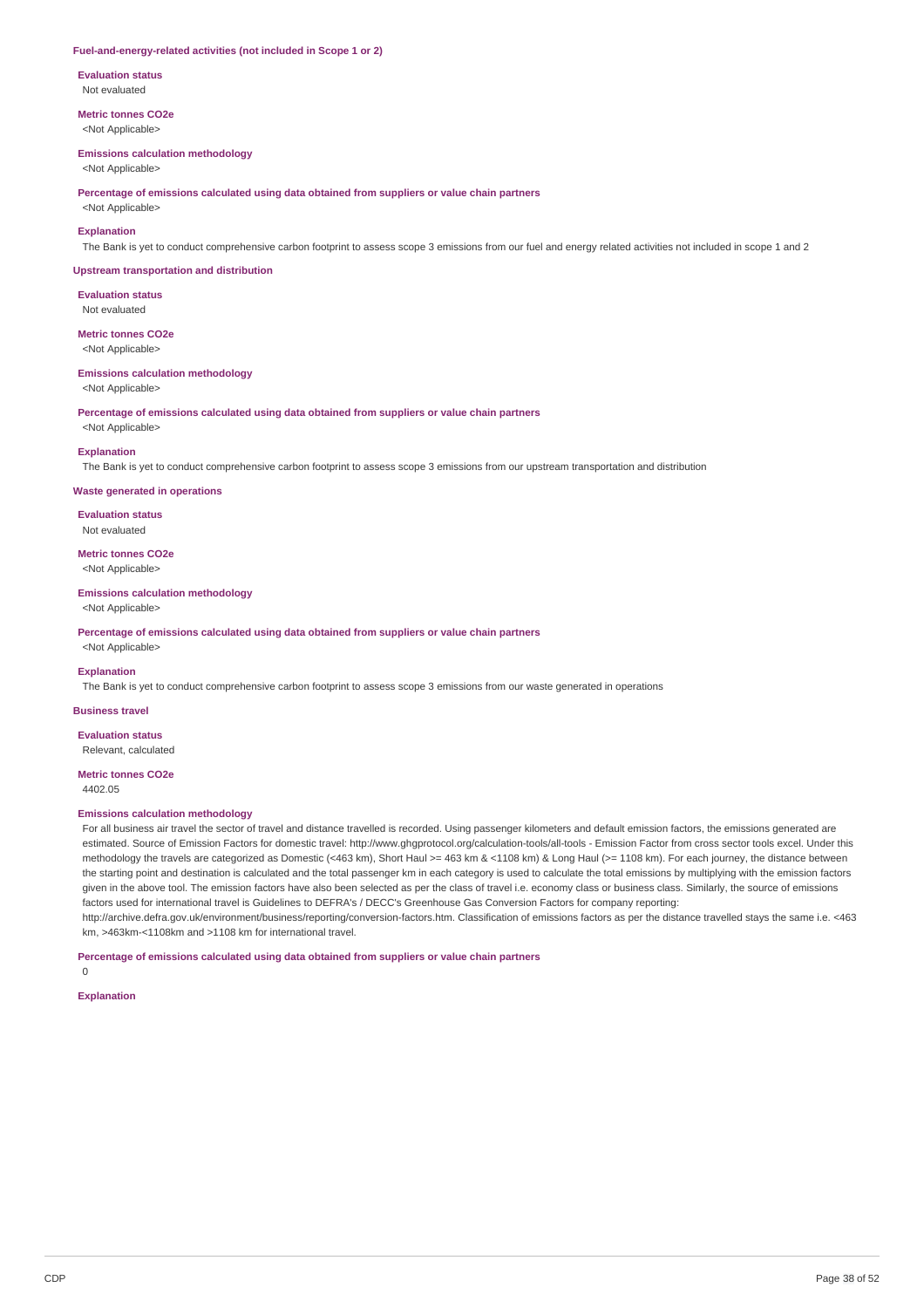**Evaluation status** Relevant, calculated

**Metric tonnes CO2e** 83.15

#### **Emissions calculation methodology**

For employee commute travel distance, we have considered two metros - Mumbai and New Delhi, for employee commute Scope 3 emissions. This two cities account majority number of bank's work force. Using the travel kilometers and default emission factors, the emissions generated are estimated. Source of Emission Factors: World Resources Institute (2015). GHG Protocol calculation tool for mobile combustion. Version 2.6, (http://www.ghgprotocol.org/calculation-tools/all-tools) Under this methodology the travels are categorized as diesel car travel hatchback and SUV (based on the size of the car) and diesel bus travel. For each journey, the distance between the starting point and destination is calculated and the total passenger km in each category is then used to calculate the total emissions by multiplying with the emission factors given in the above tool.

#### **Percentage of emissions calculated using data obtained from suppliers or value chain partners**

 $\Omega$ 

**Explanation**

**Upstream leased assets**

**Evaluation status** Not evaluated

**Metric tonnes CO2e**

<Not Applicable>

### **Emissions calculation methodology**

<Not Applicable>

<Not Applicable>

**Percentage of emissions calculated using data obtained from suppliers or value chain partners**

**Explanation**

The Bank is yet to conduct comprehensive carbon footprint to assess scope 3 emissions for our upstream leased assets

**Downstream transportation and distribution**

**Evaluation status** Not evaluated

**Metric tonnes CO2e** <Not Applicable>

#### **Emissions calculation methodology** <Not Applicable>

**Percentage of emissions calculated using data obtained from suppliers or value chain partners** <Not Applicable>

### **Explanation**

The Bank is yet to conduct comprehensive carbon footprint to assess scope 3 emissions for our downstream transportation and distribution

**Processing of sold products**

#### **Evaluation status**

Not relevant, explanation provided

**Metric tonnes CO2e** <Not Applicable>

### **Emissions calculation methodology**

### <Not Applicable>

**Percentage of emissions calculated using data obtained from suppliers or value chain partners** <Not Applicable>

#### **Explanation**

We are in the banking services industry which does not have significant processing of sold products

### **Use of sold products**

**Evaluation status** Not relevant, explanation provided

#### **Metric tonnes CO2e**

<Not Applicable>

### **Emissions calculation methodology**

<Not Applicable>

**Percentage of emissions calculated using data obtained from suppliers or value chain partners** <Not Applicable>

#### **Explanation**

We are in the banking services industry which does not have significant use of sold products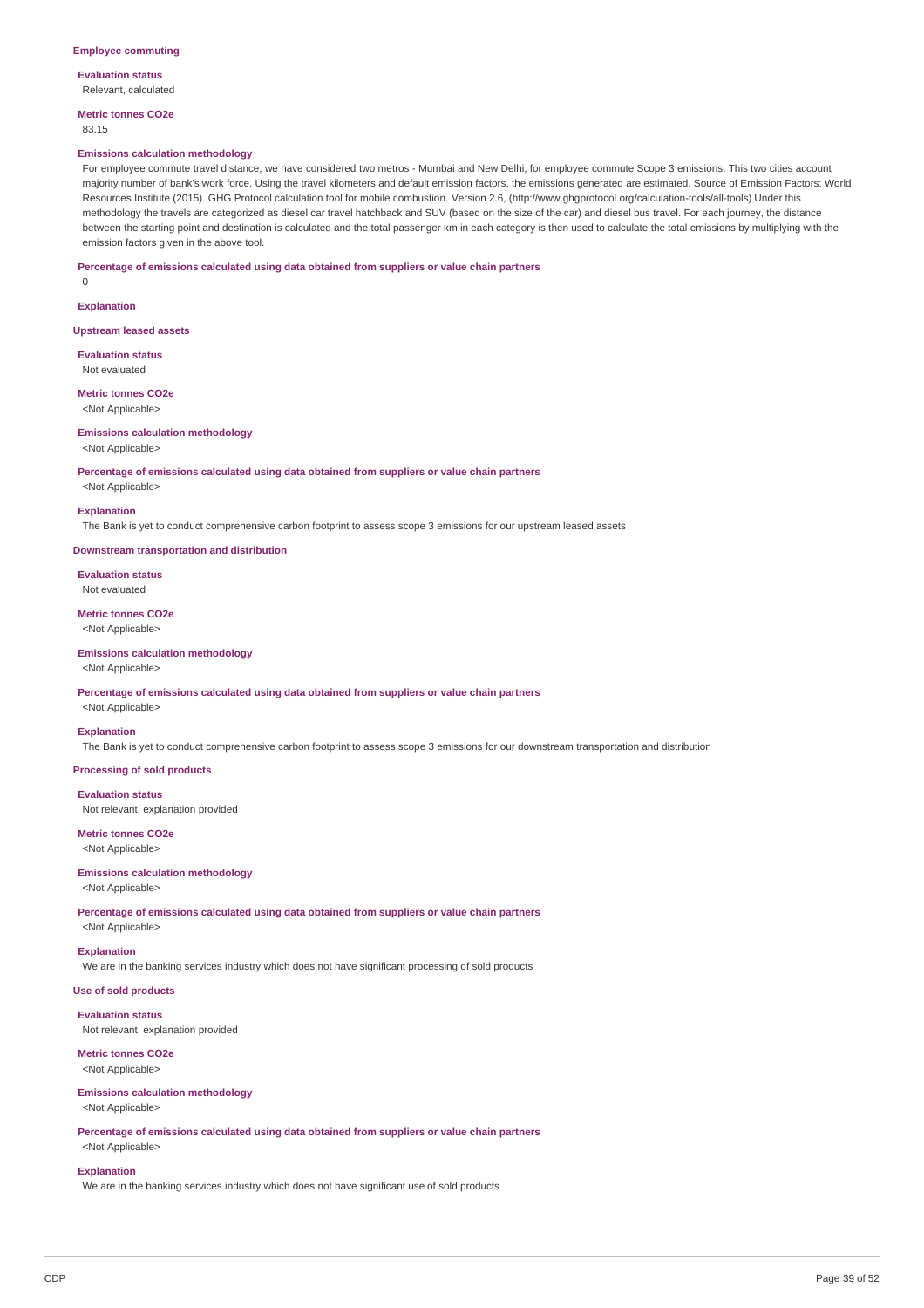#### **End of life treatment of sold products**

**Evaluation status** Not relevant, explanation provided

**Metric tonnes CO2e** <Not Applicable>

#### **Emissions calculation methodology**

<Not Applicable>

**Percentage of emissions calculated using data obtained from suppliers or value chain partners**

# <Not Applicable> **Explanation**

We are inthe banking services industry which does not have significant end of life treatment of sold products.

#### **Downstream leased assets**

**Evaluation status** Not evaluated

# **Metric tonnes CO2e**

<Not Applicable>

#### **Emissions calculation methodology**

<Not Applicable>

**Percentage of emissions calculated using data obtained from suppliers or value chain partners**

# <Not Applicable> **Explanation**

The Bank is yet to conduct comprehensive carbon footprint to assess scope 3 emissions for our downstream leased assets

#### **Franchises**

**Evaluation status** Not relevant, explanation provided

**Metric tonnes CO2e** <Not Applicable>

#### **Emissions calculation methodology**

<Not Applicable>

**Percentage of emissions calculated using data obtained from suppliers or value chain partners** <Not Applicable>

#### **Explanation**

There are no franchise operations for the Bank.

### **Investments**

**Evaluation status** Not evaluated

**Metric tonnes CO2e** <Not Applicable>

### **Emissions calculation methodology**

<Not Applicable>

**Percentage of emissions calculated using data obtained from suppliers or value chain partners** <Not Applicable>

# **Explanation**

The Bank is yet to conduct comprehensive carbon footprint to assess scope 3 emissions for our investments

### **Other (upstream)**

**Evaluation status**

**Metric tonnes CO2e** <Not Applicable>

# **Emissions calculation methodology**

<Not Applicable>

**Percentage of emissions calculated using data obtained from suppliers or value chain partners** <Not Applicable>

#### **Explanation**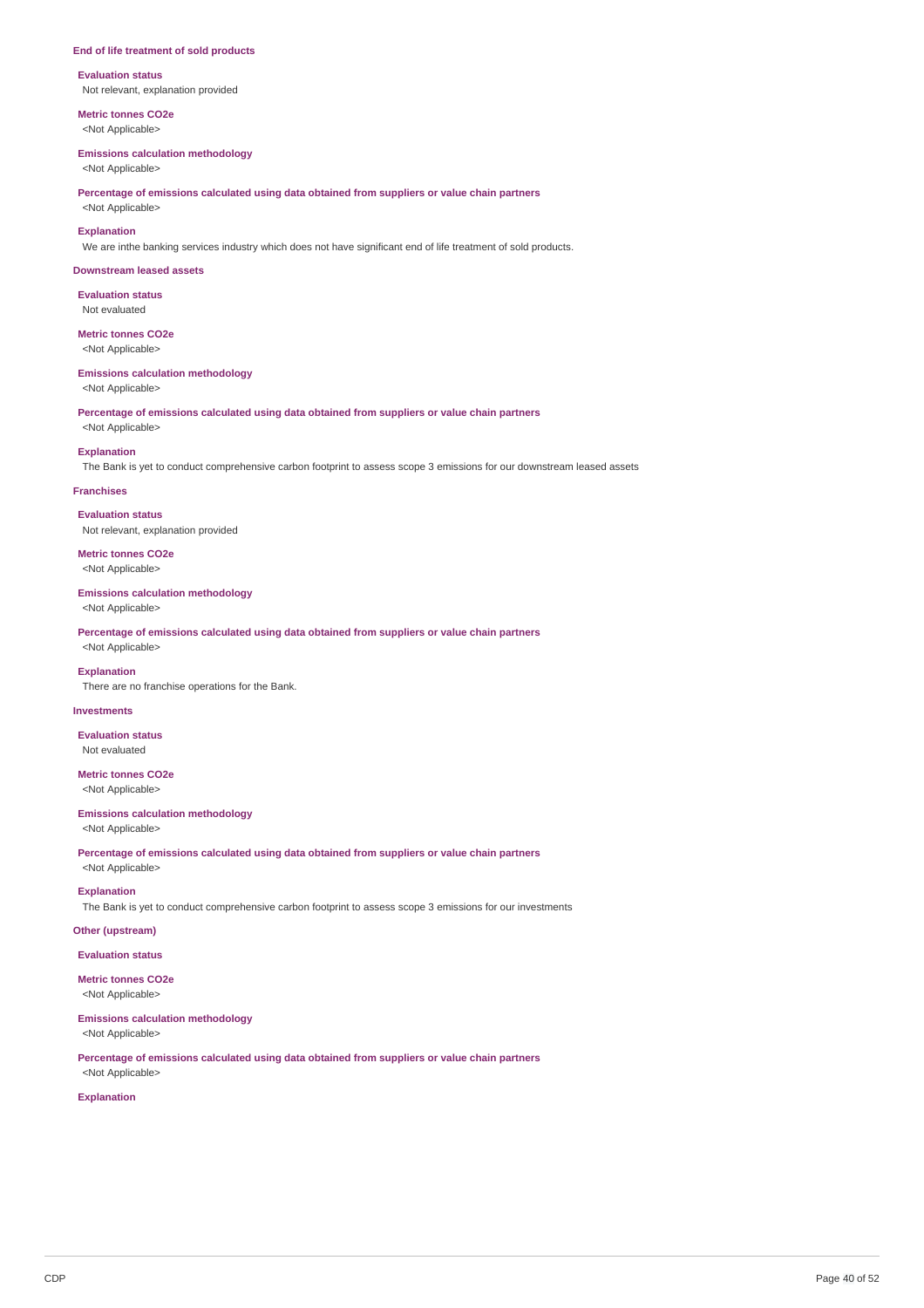#### **Other (downstream)**

#### **Evaluation status**

**Metric tonnes CO2e**

<Not Applicable>

### **Emissions calculation methodology**

<Not Applicable>

**Percentage of emissions calculated using data obtained from suppliers or value chain partners** <Not Applicable>

#### **Explanation**

### C6.7

**(C6.7) Are carbon dioxide emissions from biologically sequestered carbon relevant to your organization?** No

#### C6.10

### (C6.10) Describe your gross global combined Scope 1 and 2 emissions for the reporting year in metric tons CO2e per unit currency total revenue and provide any **additional intensity metrics that are appropriate to your business operations.**

#### **Intensity figure**

There was a 20% increase in revenue generated from the previous reporting period and a 14% increase in the Scope 1 and Scope 2 emissions. The significant increase in the Bank's revenue has resulted in the decrease in the overall intensity number Decreased

5 Location-based 28547.23 unit total revenue 77643 2.7e-7

#### **Metric numerator (Gross global combined Scope 1 and 2 emissions)**

There was a 20% increase in revenue generated from the previous reporting period and a 14% increase in the Scope 1 and Scope 2 emissions. The significant increase in the Bank's revenue has resulted in the decrease in the overall intensity number Decreased

5 Location-based 28547.23 unit total revenue 77643

#### **Metric denominator**

There was a 20% increase in revenue generated from the previous reporting period and a 14% increase in the Scope 1 and Scope 2 emissions. The significant increase in the Bank's revenue has resulted in the decrease in the overall intensity number Decreased

5 Location-based 28547.23 unit total revenue

#### **Metric denominator: Unit total**

There was a 20% increase in revenue generated from the previous reporting period and a 14% increase in the Scope 1 and Scope 2 emissions. The significant increase in the Bank's revenue has resulted in the decrease in the overall intensity number Decreased

5

Location-based 28547.23

### **Scope 2 figure used**

There was a 20% increase in revenue generated from the previous reporting period and a 14% increase in the Scope 1 and Scope 2 emissions. The significant increase in the Bank's revenue has resulted in the decrease in the overall intensity number Decreased

5 Location-based

#### **% change from previous year**

There was a 20% increase in revenue generated from the previous reporting period and a 14% increase in the Scope 1 and Scope 2 emissions. The significant increase in the Bank's revenue has resulted in the decrease in the overall intensity number Decreased

5

### **Direction of change**

There was a 20% increase in revenue generated from the previous reporting period and a 14% increase in the Scope 1 and Scope 2 emissions. The significant increase in the Bank's revenue has resulted in the decrease in the overall intensity number Decreased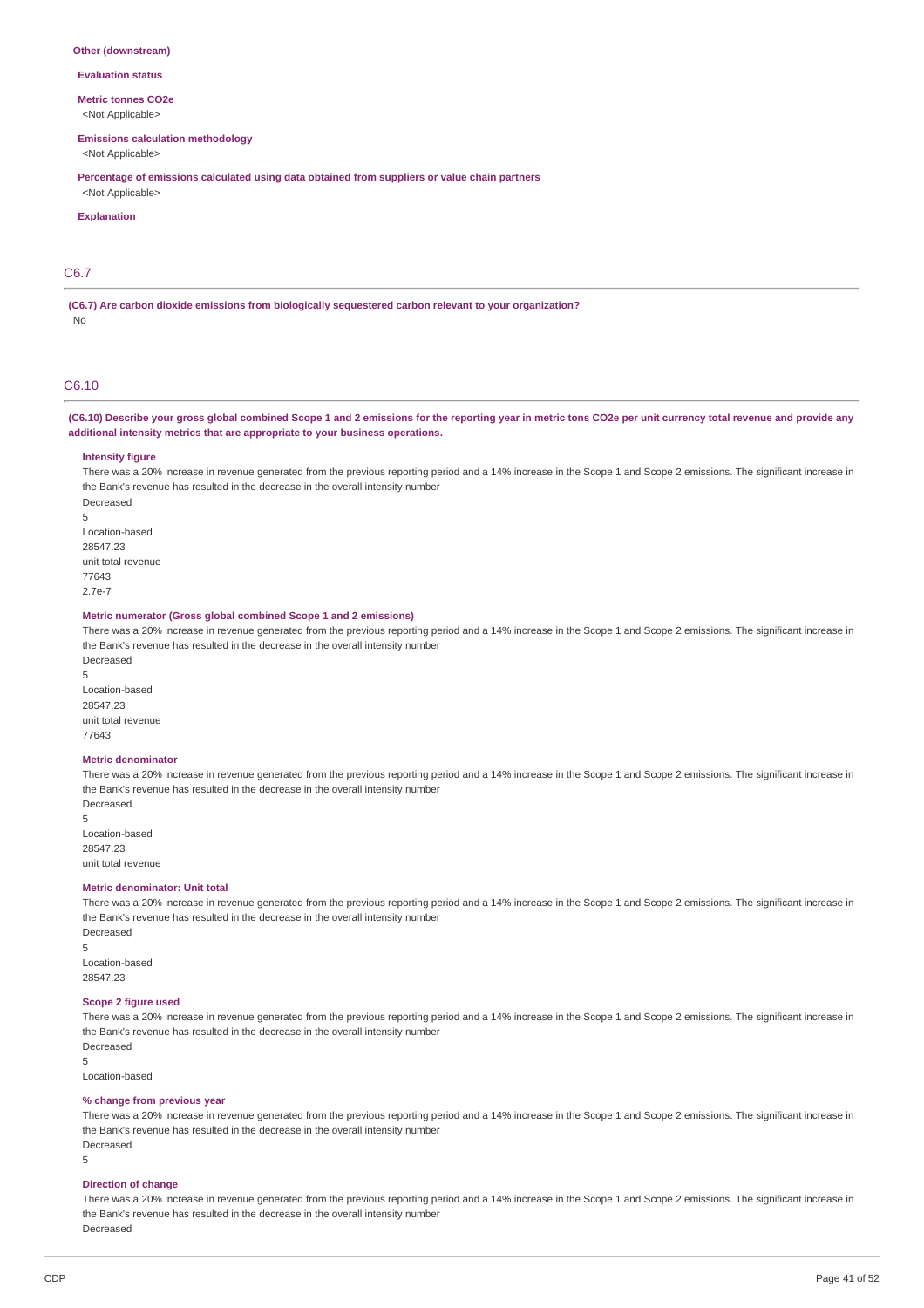#### **Reason for change**

There was a 20% increase in revenue generated from the previous reporting period and a 14% increase in the Scope 1 and Scope 2 emissions. The significant increase in the Bank's revenue has resulted in the decrease in the overall intensity number

#### **Intensity figure**

The Scope 1 and 2 Emissions increased by 14% and the number of employees has increased by 27%. The significant increase in the number of employees has resulted in the decrease in the emissions intensity per FTE

Decreased 11 Location-based 31664 full time equivalent (FTE) employee 77643.83 2.46

#### **Metric numerator (Gross global combined Scope 1 and 2 emissions)**

The Scope 1 and 2 Emissions increased by 14% and the number of employees has increased by 27%. The significant increase in the number of employees has resulted in the decrease in the emissions intensity per FTE

Decreased 11 Location-based 31664 full time equivalent (FTE) employee 77643.83

#### **Metric denominator**

The Scope 1 and 2 Emissions increased by 14% and the number of employees has increased by 27%. The significant increase in the number of employees has resulted in the decrease in the emissions intensity per FTE

Decreased 11 Location-based 31664 full time equivalent (FTE) employee

#### **Metric denominator: Unit total**

The Scope 1 and 2 Emissions increased by 14% and the number of employees has increased by 27%. The significant increase in the number of employees has resulted in the decrease in the emissions intensity per FTE

Decreased 11 Location-based 31664

#### **Scope 2 figure used**

The Scope 1 and 2 Emissions increased by 14% and the number of employees has increased by 27%. The significant increase in the number of employees has resulted in the decrease in the emissions intensity per FTE Decreased

11

Location-based

#### **% change from previous year**

The Scope 1 and 2 Emissions increased by 14% and the number of employees has increased by 27%. The significant increase in the number of employees has resulted in the decrease in the emissions intensity per FTE Decreased

11

#### **Direction of change**

The Scope 1 and 2 Emissions increased by 14% and the number of employees has increased by 27%. The significant increase in the number of employees has resulted in the decrease in the emissions intensity per FTE Decreased

#### **Reason for change**

The Scope 1 and 2 Emissions increased by 14% and the number of employees has increased by 27%. The significant increase in the number of employees has resulted in the decrease in the emissions intensity per FTE

#### C7. Emissions breakdowns

# C7.1

**(C7.1) Does your organization break down its Scope 1 emissions by greenhouse gas type?** Yes

### C7.1a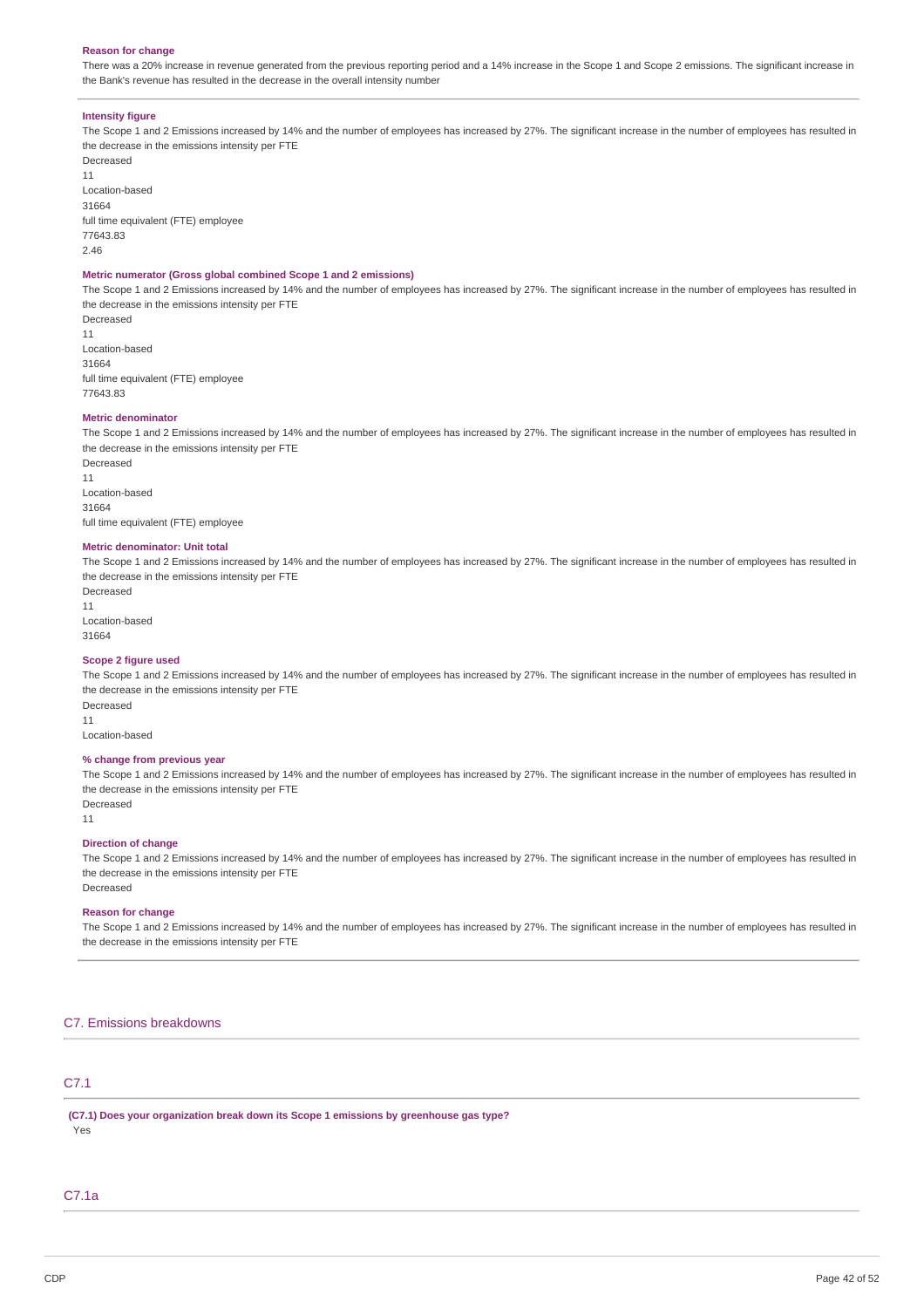### (C7.1a) Break down your total gross global Scope 1 emissions by greenhouse gas type and provide the source of each used greenhouse warming potential **(GWP).**

| Greenhouse gas | Scope 1 emissions (metric tons of CO2e) | <b>IGWP Reference</b>                                 |
|----------------|-----------------------------------------|-------------------------------------------------------|
| CO2            | 70.19                                   | <b>IPCC Fourth Assessment Report (AR4 - 100 year)</b> |
| CH4            | 1 U.L                                   | <b>IPCC Fourth Assessment Report (AR4 - 100 year)</b> |
| N2O            | 0.98                                    | IPCC Fourth Assessment Report (AR4 - 100 year)        |

### C7.2

# **(C7.2) Break down your total gross global Scope 1 emissions by country/region.**

| <b>Country/Region</b> | ons (metric tons CO2e)<br><b>AMICCIO</b> |
|-----------------------|------------------------------------------|
| India                 | 70.19                                    |

### C7.3

**(C7.3) Indicate which gross global Scope 1 emissions breakdowns you are able to provide.** By facility

### C7.3b

# **(C7.3b) Break down your total gross global Scope 1 emissions by business facility.**

| Facility                             | Scope 1 emissions (metric tons CO2e) | Latitude | Longitude |
|--------------------------------------|--------------------------------------|----------|-----------|
| 12 BKC, Bandra Kurla complex, Mumbai | 7.18                                 | 19.061   | 72.861    |
| 27 BKC, Bandra Kurla complex, Mumbai | 11.7                                 | 19.061   | 72.865    |
| Kotak Infinity, Malad (E), Mumbai    | 23.85                                | 19.177   | 72.882    |
| Plot no 7, Sector 125, Noida         |                                      | 28.54    | 77.33     |
| Aerocity, New Delhi                  | 0                                    | 28.54    | 77.12     |
| MG. Road, Bangalore                  | 27.34                                | 12.975   | 77.609    |
| <b>ITPL Bangalore</b>                | 0.12                                 | 12.97    | 77.73     |
| Gold Hill Square Bangalore           | 0                                    | 13.02    | 77.55     |
| TVH Chennai                          | $\Omega$                             | 13.07    | 80.2      |
| Venus Ahmedabad                      | $\Omega$                             | 23.02    | 72.57     |
| SMC Thane                            |                                      | 19.18    | 72.97     |
| Neptune Thane                        | $\Omega$                             | 19.18    | 72.97     |
| Nyati Unitree                        |                                      |          |           |
| SVC Ahmedabad                        | $\Omega$                             | 23.02    | 72.57     |
| 1470 branches                        | $\Omega$                             |          |           |

# C7.5

### **(C7.5) Break down your total gross global Scope 2 emissions by country/region.**

|       | Country/Region Scope 2, location-based Scope 2, market-based<br>(metric tons CO2e) | I (metric tons CO2e) | steam or cooling (MWh) | $\mid$ Purchased and consumed electricity, heat, $\mid$ Purchased and consumed low-carbon electricity, heat, steam or cooling $\mid$<br>accounted in market-based approach (MWh) |
|-------|------------------------------------------------------------------------------------|----------------------|------------------------|----------------------------------------------------------------------------------------------------------------------------------------------------------------------------------|
| India | 77750.41                                                                           |                      |                        |                                                                                                                                                                                  |

# C7.6

**(C7.6) Indicate which gross global Scope 2 emissions breakdowns you are able to provide.** By facility

### C7.6b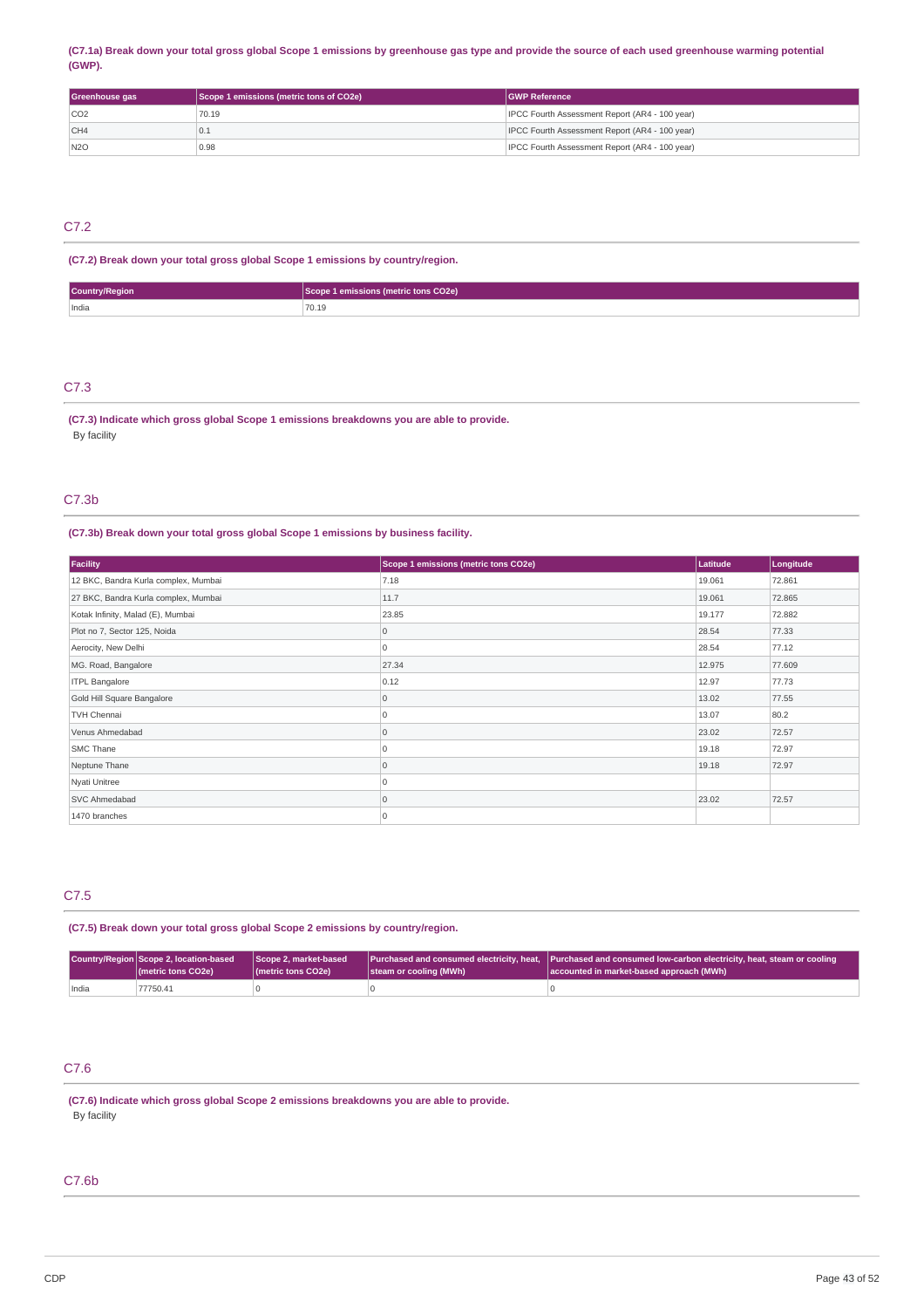### **(C7.6b) Break down your total gross global Scope 2 emissions by business facility.**

| Facility                             | Scope 2 location-based emissions (metric tons CO2e) | Scope 2, market-based emissions (metric tons CO2e) |
|--------------------------------------|-----------------------------------------------------|----------------------------------------------------|
| 12 BKC, Bandra Kurla complex, Mumbai | 2086.98                                             | 0                                                  |
| 27 BKC, Bandra Kurla complex, Mumbai | 3473.93                                             | $\mathbf 0$                                        |
| Kotak Infinity, Malad (E), Mumbai    | 13059.82                                            | $\Omega$                                           |
| Plot no 7, Sector 125, Noida         | 1399.04                                             | $\Omega$                                           |
| Aerocity, New Delhi                  | 630.05                                              | $\Omega$                                           |
| MG. Road, Bangalore                  | 1819.91                                             | $\Omega$                                           |
| <b>ITPL Bangalore</b>                | 137.41                                              | $\Omega$                                           |
| Gold Hill Square Bangalore           | 738.94                                              | $\Omega$                                           |
| <b>TVH Chennai</b>                   | 458.51                                              | $\Omega$                                           |
| Venus Ahmedabad                      | 462.33                                              | $\Omega$                                           |
| SMC Thane                            | 749.73                                              | $\Omega$                                           |
| Neptune Thane                        | 496.96                                              | $\Omega$                                           |
| Nyati Unitree                        | 325.34                                              | $\Omega$                                           |
| SVC Ahmedabad                        | 183.67                                              | $\mathbf 0$                                        |
| 1470 Branches                        | 50533.05                                            | $\Omega$                                           |

### C7.9

(C7.9) How do your gross global emissions (Scope 1 and 2 combined) for the reporting year compare to those of the previous reporting year? Increased

### C7.9a

(C7.9a) Identify the reasons for any change in your gross global emissions (Scope 1 and 2 combined) and for each of them specify how your emissions compare **to the previous year.**

|                                            | <b>Change in emissions</b><br>(metric tons CO2e) | <b>Direction of</b><br>change | <b>Emissions value</b><br>(percentage) | Please explain calculation                                                                                                                                                    |
|--------------------------------------------|--------------------------------------------------|-------------------------------|----------------------------------------|-------------------------------------------------------------------------------------------------------------------------------------------------------------------------------|
| Change in renewable<br>energy consumption  |                                                  | $<$ Not<br>Applicable>        |                                        |                                                                                                                                                                               |
| Other emissions reduction<br>activities    |                                                  | $<$ Not<br>Applicable>        |                                        |                                                                                                                                                                               |
| Divestment                                 |                                                  | $<$ Not<br>Applicable>        |                                        |                                                                                                                                                                               |
| Acquisitions                               |                                                  | $<$ Not<br>Applicable>        |                                        |                                                                                                                                                                               |
| Mergers                                    |                                                  | $<$ Not<br>Applicable>        |                                        |                                                                                                                                                                               |
| Change in output                           |                                                  | $<$ Not<br>Applicable>        |                                        |                                                                                                                                                                               |
| Change in methodology                      |                                                  | $<$ Not<br>Applicable>        |                                        |                                                                                                                                                                               |
| Change in boundary                         | 9456                                             | Increased                     | 14                                     | For FY 2018-19, the Reporting scope and boundary increased by 9 large offices and 108 branches due to which the<br>overall Scope 1 and Scope 2 emissions has increased by 14% |
| Change in physical<br>operating conditions |                                                  | $<$ Not<br>Applicable>        |                                        |                                                                                                                                                                               |
| Unidentified                               |                                                  | $<$ Not<br>Applicable>        |                                        |                                                                                                                                                                               |
| Other                                      |                                                  | $<$ Not<br>Applicable>        |                                        |                                                                                                                                                                               |

# C7.9b

(C7.9b) Are your emissions performance calculations in C7.9 and C7.9a based on a location-based Scope 2 emissions figure or a market-based Scope 2 **emissions figure?**

Location-based

# C8. Energy

# C8.1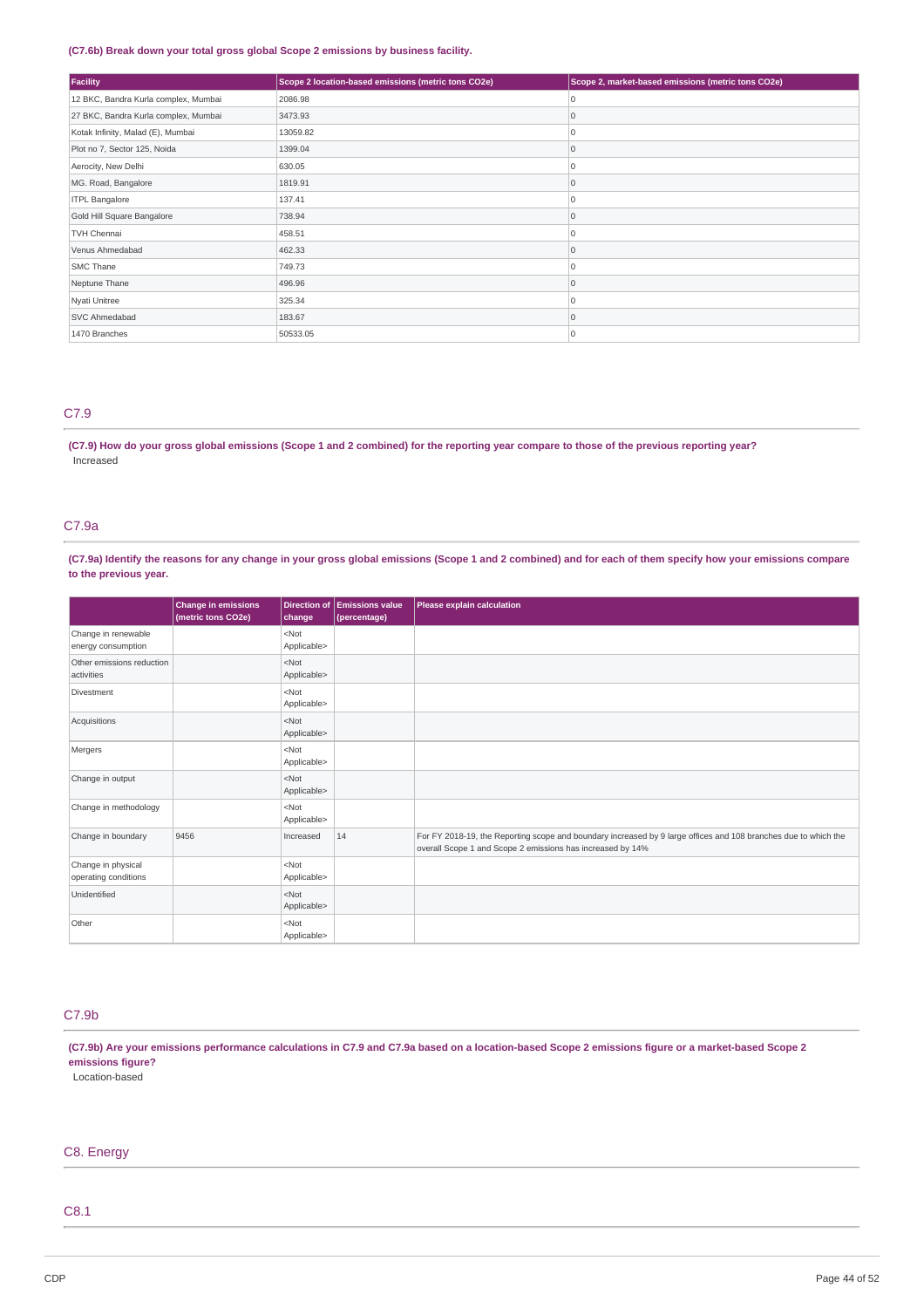# C8.2

### **(C8.2) Select which energy-related activities your organization has undertaken.**

|                                                    | Indicate whether your organization undertakes this energy-related activity |
|----------------------------------------------------|----------------------------------------------------------------------------|
| Consumption of fuel (excluding feedstocks)         | Yes                                                                        |
| Consumption of purchased or acquired electricity   | Yes                                                                        |
| Consumption of purchased or acquired heat          | No.                                                                        |
| Consumption of purchased or acquired steam         | <b>No</b>                                                                  |
| Consumption of purchased or acquired cooling       | No                                                                         |
| Generation of electricity, heat, steam, or cooling | I No                                                                       |

# C8.2a

# **(C8.2a) Report your organization's energy consumption totals (excluding feedstocks) in MWh.**

|                                                         | <b>Heating value</b>      | MWh from renewable sources | MWh from non-renewable sources | <b>Total MWh</b>          |
|---------------------------------------------------------|---------------------------|----------------------------|--------------------------------|---------------------------|
| Consumption of fuel (excluding feedstock)               | LHV (lower heating value) | $\Omega$                   | 263.13                         | 263.13                    |
| Consumption of purchased or acquired electricity        | <not applicable=""></not> |                            | 94817.58                       | 94817.58                  |
| Consumption of purchased or acquired heat               | <not applicable=""></not> | <not applicable=""></not>  | <not applicable=""></not>      | <not applicable=""></not> |
| Consumption of purchased or acquired steam              | <not applicable=""></not> | <not applicable=""></not>  | <not applicable=""></not>      | <not applicable=""></not> |
| Consumption of purchased or acquired cooling            | <not applicable=""></not> | <not applicable=""></not>  | <not applicable=""></not>      | <not applicable=""></not> |
| Consumption of self-generated non-fuel renewable energy | <not applicable=""></not> | <not applicable=""></not>  | <not applicable=""></not>      | <not applicable=""></not> |
| Total energy consumption                                | <not applicable=""></not> |                            | 95080.71                       | 95080.71                  |

# C8.2b

**(C8.2b) Select the applications of your organization's consumption of fuel.**

|                                                         | Indicate whether your organization undertakes this fuel application |
|---------------------------------------------------------|---------------------------------------------------------------------|
| Consumption of fuel for the generation of electricity   | Yes                                                                 |
| Consumption of fuel for the generation of heat          | l No                                                                |
| Consumption of fuel for the generation of steam         | l No                                                                |
| Consumption of fuel for the generation of cooling       | No.                                                                 |
| Consumption of fuel for co-generation or tri-generation | <sup>1</sup> No                                                     |

### C8.2c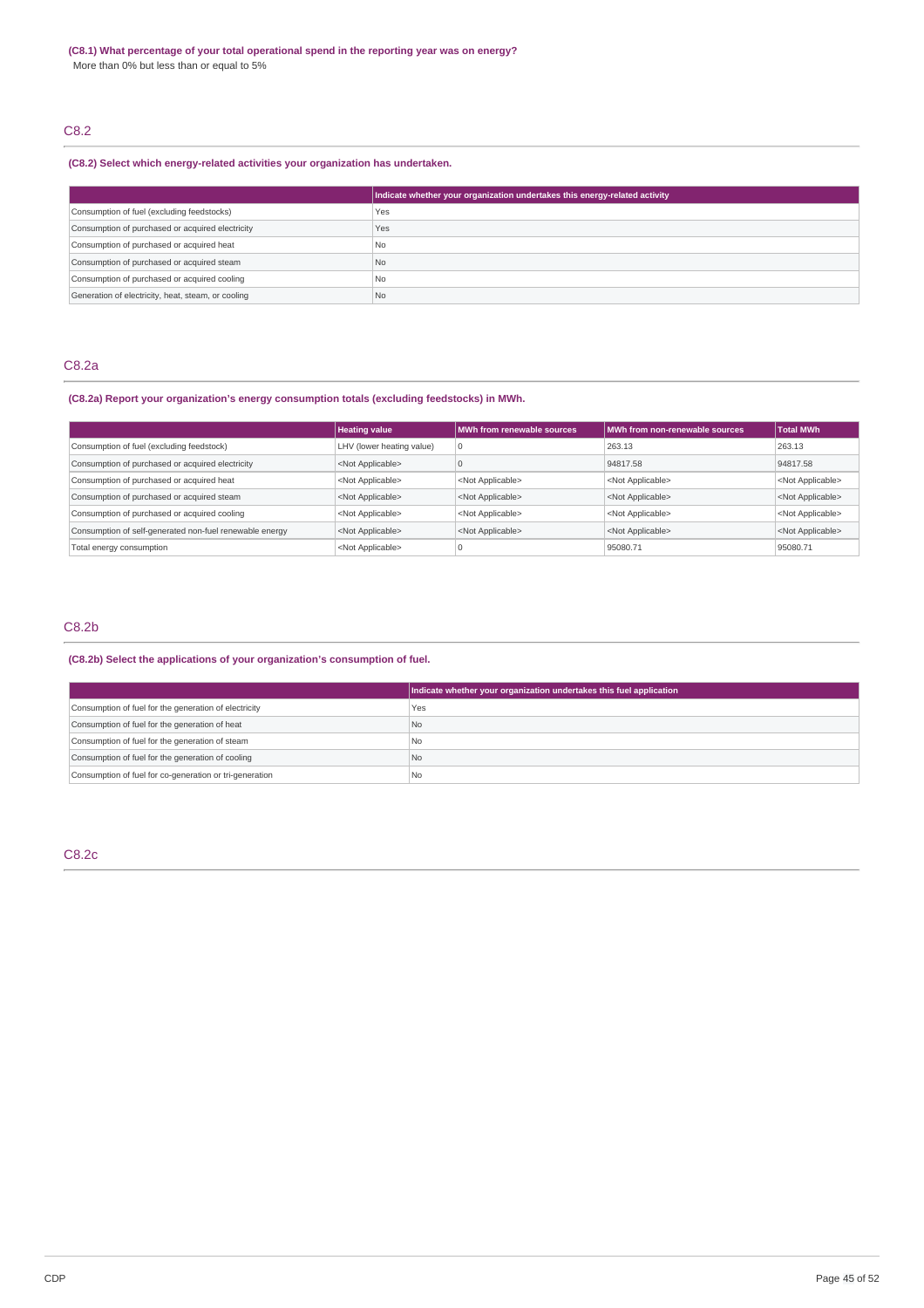### **(C8.2c) State how much fuel in MWh your organization has consumed (excluding feedstocks) by fuel type.**

**Fuels (excluding feedstocks)** <Not Applicable> <Not Applicable> <Not Applicable>

0 263.13 263.13 LHV (lower heating value) Diesel

#### **Heating value**

<Not Applicable> <Not Applicable> <Not Applicable>  $\overline{0}$ 263.13 263.13 LHV (lower heating value)

### **Total fuel MWh consumed by the organization**

<Not Applicable> <Not Applicable> <Not Applicable>  $\Omega$ 263.13

263.13

#### **MWh fuel consumed for self-generation of electricity**

<Not Applicable> <Not Applicable> <Not Applicable>  $\Omega$ 263.13

### **MWh fuel consumed for self-generation of heat**

<Not Applicable> <Not Applicable> <Not Applicable>

0

### **MWh fuel consumed for self-generation of steam**

<Not Applicable> <Not Applicable> <Not Applicable>

### **MWh fuel consumed for self-generation of cooling**

<Not Applicable> <Not Applicable>

#### **MWh fuel consumed for self-cogeneration or self-trigeneration** <Not Applicable>

**Comment**

### C8.2d

**(C8.2d) List the average emission factors of the fuels reported in C8.2c.**

#### **Diesel**

**Emission factor** 0.07806

**Unit** metric tons CO2e per MWh

**Emission factor source** Diesel - 2006 IPCC

**Comment**

# C8.2f

(C8.2f) Provide details on the electricity, heat, steam and/or cooling amounts that were accounted for at a low-carbon emission factor in the market-based Scope 2 **figure reported in C6.3.**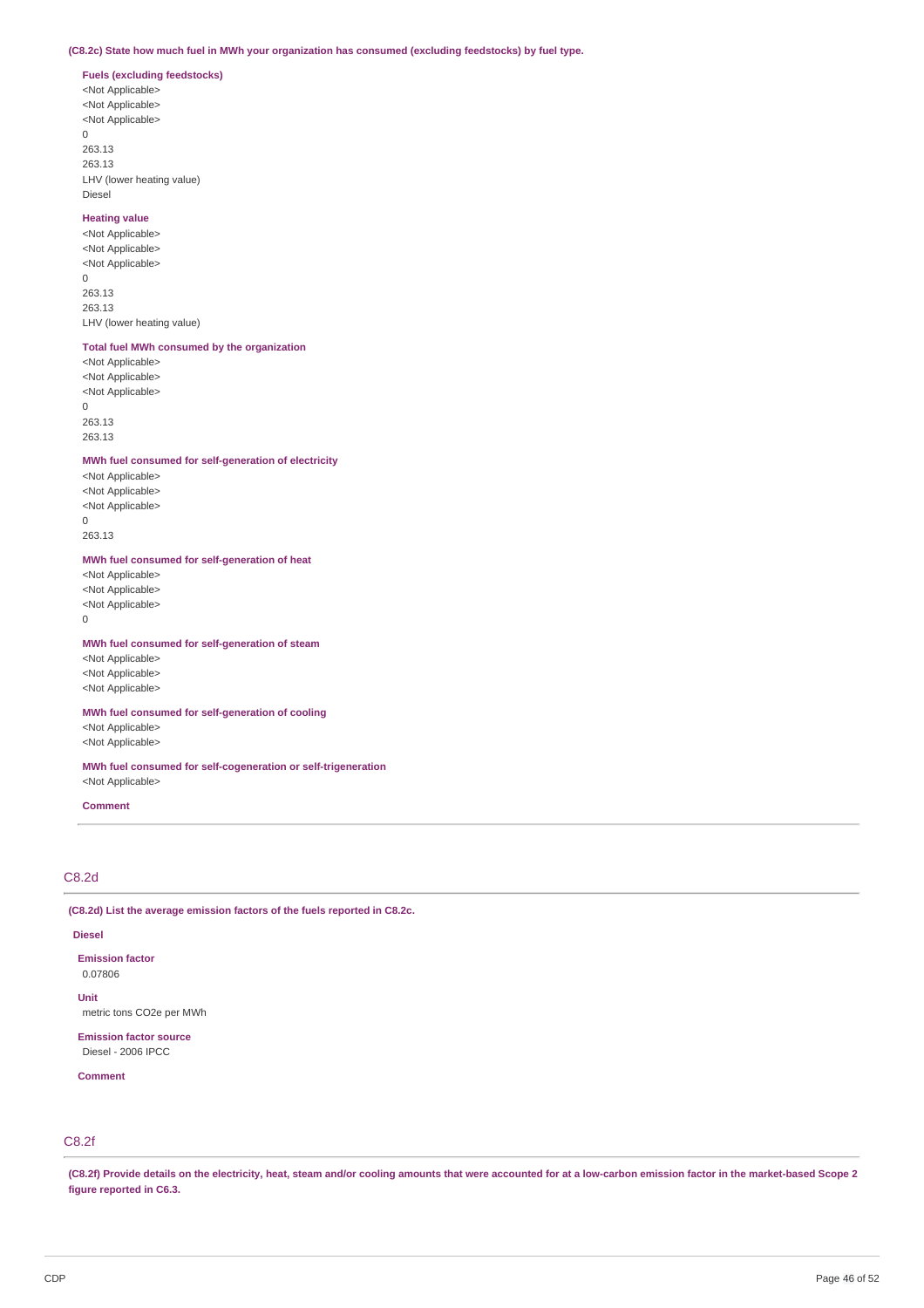### C9.1

#### **(C9.1) Provide any additional climate-related metrics relevant to your business.**

#### **Description**

The waste sources part of the calculation include; Used oil, construction and demolition waste, food waste and paper waste. We account for the food waste generated in canteens of large offices. We display the quantity of food wasted by employees on a daily basis to sensitize employees towards reducing food wastage. This awareness drive has contributed towards decrease in food wastage in FY 2018-19.

Decreased 30 Tons  $\overline{A}Q$ 

Waste

# **Metric value**

The waste sources part of the calculation include; Used oil, construction and demolition waste, food waste and paper waste. We account for the food waste generated in canteens of large offices. We display the quantity of food wasted by employees on a daily basis to sensitize employees towards reducing food wastage. This awareness drive has contributed towards decrease in food wastage in FY 2018-19.

Decreased 30

Tons

49

### **Metric numerator**

The waste sources part of the calculation include; Used oil, construction and demolition waste, food waste and paper waste. We account for the food waste generated in canteens of large offices. We display the quantity of food wasted by employees on a daily basis to sensitize employees towards reducing food wastage. This awareness drive has contributed towards decrease in food wastage in FY 2018-19.

Decreased 30

Tons

### **Metric denominator (intensity metric only)**

The waste sources part of the calculation include; Used oil, construction and demolition waste, food waste and paper waste. We account for the food waste generated in canteens of large offices. We display the quantity of food wasted by employees on a daily basis to sensitize employees towards reducing food wastage. This awareness drive has contributed towards decrease in food wastage in FY 2018-19. Decreased

30

#### **% change from previous year**

The waste sources part of the calculation include; Used oil, construction and demolition waste, food waste and paper waste. We account for the food waste generated in canteens of large offices. We display the quantity of food wasted by employees on a daily basis to sensitize employees towards reducing food wastage. This awareness drive has contributed towards decrease in food wastage in FY 2018-19. Decreased

30

#### **Direction of change**

The waste sources part of the calculation include; Used oil, construction and demolition waste, food waste and paper waste. We account for the food waste generated in canteens of large offices. We display the quantity of food wasted by employees on a daily basis to sensitize employees towards reducing food wastage. This awareness drive has contributed towards decrease in food wastage in FY 2018-19. Decreased

#### **Please explain**

The waste sources part of the calculation include; Used oil, construction and demolition waste, food waste and paper waste. We account for the food waste generated in canteens of large offices. We display the quantity of food wasted by employees on a daily basis to sensitize employees towards reducing food wastage. This awareness drive has contributed towards decrease in food wastage in FY 2018-19.

#### **Description**

We consolidated our data centers and as such four of the data centers across India have been consolidated into two, thus reducing water and energy consumption by a significant amount. Additionally, water conservation drive done in FY 2018-19 across offices and employee commitment to reduce water wastage has contributed in reducing water consumption.

Decreased 31.3 KL 101595

Other, please specify (Water)

#### **Metric value**

We consolidated our data centers and as such four of the data centers across India have been consolidated into two, thus reducing water and energy consumption by a significant amount. Additionally, water conservation drive done in FY 2018-19 across offices and employee commitment to reduce water wastage has contributed in reducing water consumption.

Decreased 31.3 KL 101595

#### **Metric numerator**

Decreased

We consolidated our data centers and as such four of the data centers across India have been consolidated into two, thus reducing water and energy consumption by a significant amount. Additionally, water conservation drive done in FY 2018-19 across offices and employee commitment to reduce water wastage has contributed in reducing water consumption.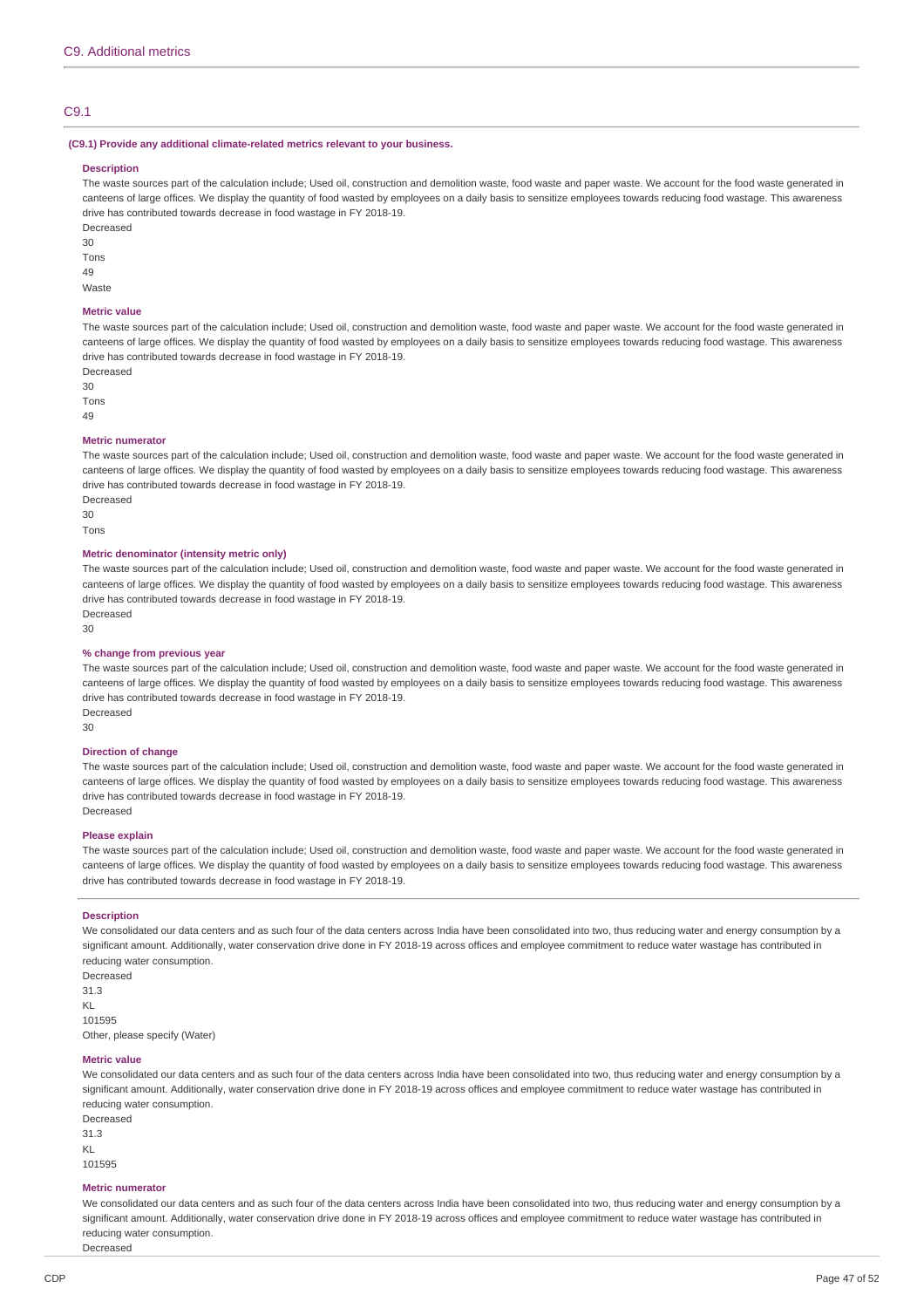#### 31.3 KL

#### **Metric denominator (intensity metric only)**

We consolidated our data centers and as such four of the data centers across India have been consolidated into two, thus reducing water and energy consumption by a significant amount. Additionally, water conservation drive done in FY 2018-19 across offices and employee commitment to reduce water wastage has contributed in reducing water consumption.

Decreased

31.3

### **% change from previous year**

We consolidated our data centers and as such four of the data centers across India have been consolidated into two, thus reducing water and energy consumption by a significant amount. Additionally, water conservation drive done in FY 2018-19 across offices and employee commitment to reduce water wastage has contributed in reducing water consumption.

Decreased 31.3

#### **Direction of change**

We consolidated our data centers and as such four of the data centers across India have been consolidated into two, thus reducing water and energy consumption by a significant amount. Additionally, water conservation drive done in FY 2018-19 across offices and employee commitment to reduce water wastage has contributed in reducing water consumption. Decreased

#### **Please explain**

We consolidated our data centers and as such four of the data centers across India have been consolidated into two, thus reducing water and energy consumption by a significant amount. Additionally, water conservation drive done in FY 2018-19 across offices and employee commitment to reduce water wastage has contributed in reducing water consumption.

### C10. Verification

# C10.1

**(C10.1) Indicate the verification/assurance status that applies to your reported emissions.**

|                                          | Verification/assurance status                          |
|------------------------------------------|--------------------------------------------------------|
| Scope 1                                  | Third-party verification or assurance process in place |
| Scope 2 (location-based or market-based) | Third-party verification or assurance process in place |
| Scope 3                                  | Third-party verification or assurance process in place |

### C10.1a

(C10.1a) Provide further details of the verification/assurance undertaken for your Scope 1 and/or Scope 2 emissions and attach the relevant statements.

**Scope** 100 ISO14064-3 KMBL-CDP-verification-statement-2019-v1.pdf Limited assurance Complete Annual process Scope 1

#### **Verification or assurance cycle in place**

100 ISO14064-3 KMBL-CDP-verification-statement-2019-v1.pdf Limited assurance Complete Annual process

### **Status in the current reporting year**

100 ISO14064-3 KMBL-CDP-verification-statement-2019-v1.pdf Limited assurance Complete

#### **Type of verification or assurance**

100

ISO14064-3 KMBL-CDP-verification-statement-2019-v1.pdf Limited assurance

### **Attach the statement**

100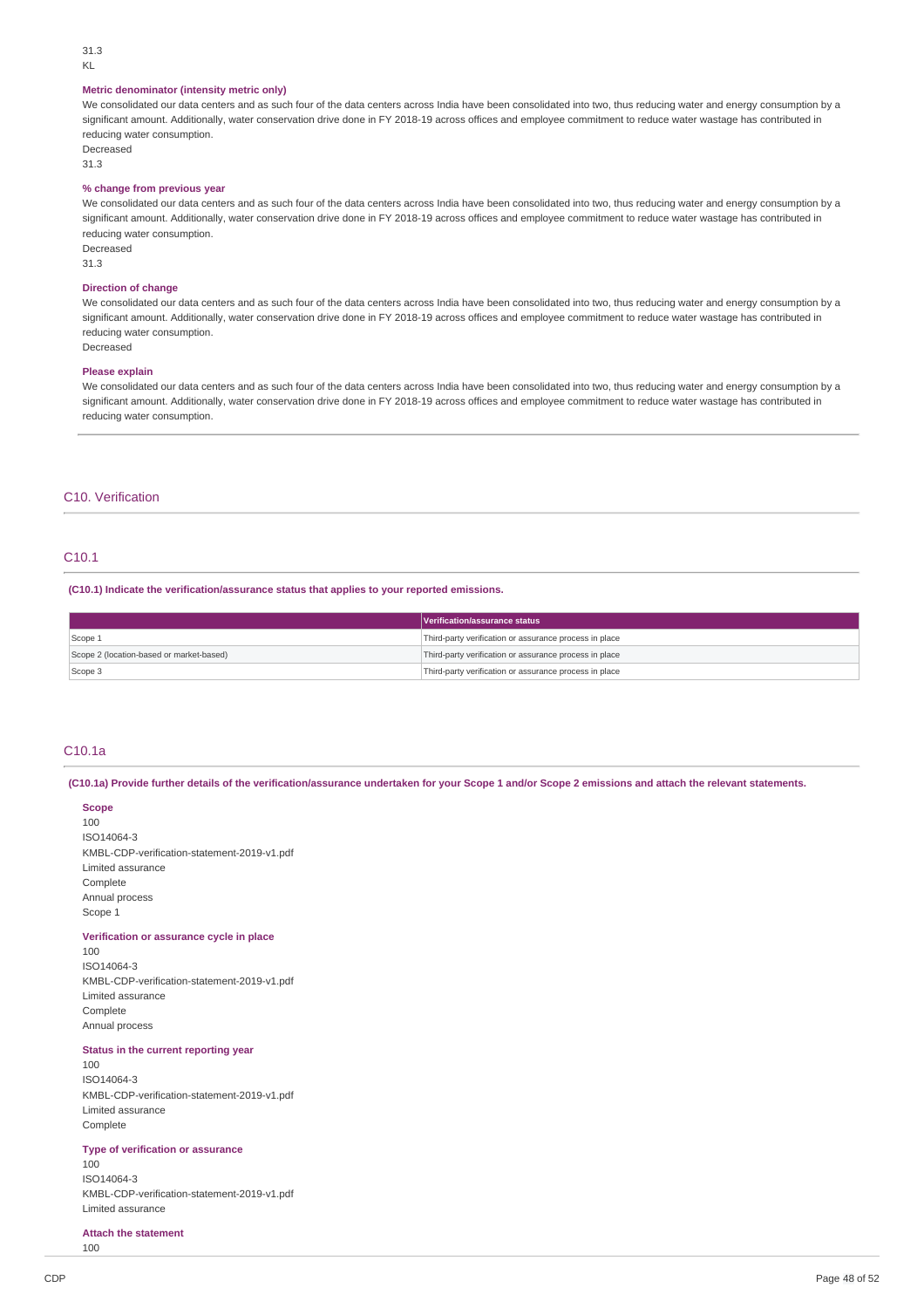#### ISO14064-3 KMBL-CDP-verification-statement-2019-v1.pdf

### **Page/ section reference**

100 ISO14064-3

### **Relevant standard**

100 ISO14064-3

**Proportion of reported emissions verified (%)** 100

### **Scope**

100

ISO14064-3 KMBL-CDP-verification-statement-2019-v1.pdf Limited assurance Complete Annual process Scope 2 location-based

### **Verification or assurance cycle in place**

100 ISO14064-3 KMBL-CDP-verification-statement-2019-v1.pdf Limited assurance Complete Annual process

### **Status in the current reporting year**

100 ISO14064-3 KMBL-CDP-verification-statement-2019-v1.pdf Limited assurance Complete

### **Type of verification or assurance**

100 ISO14064-3 KMBL-CDP-verification-statement-2019-v1.pdf Limited assurance

#### **Attach the statement**

100 ISO14064-3 KMBL-CDP-verification-statement-2019-v1.pdf

### **Page/ section reference**

100 ISO14064-3

### **Relevant standard**

100 ISO14064-3

**Proportion of reported emissions verified (%)** 100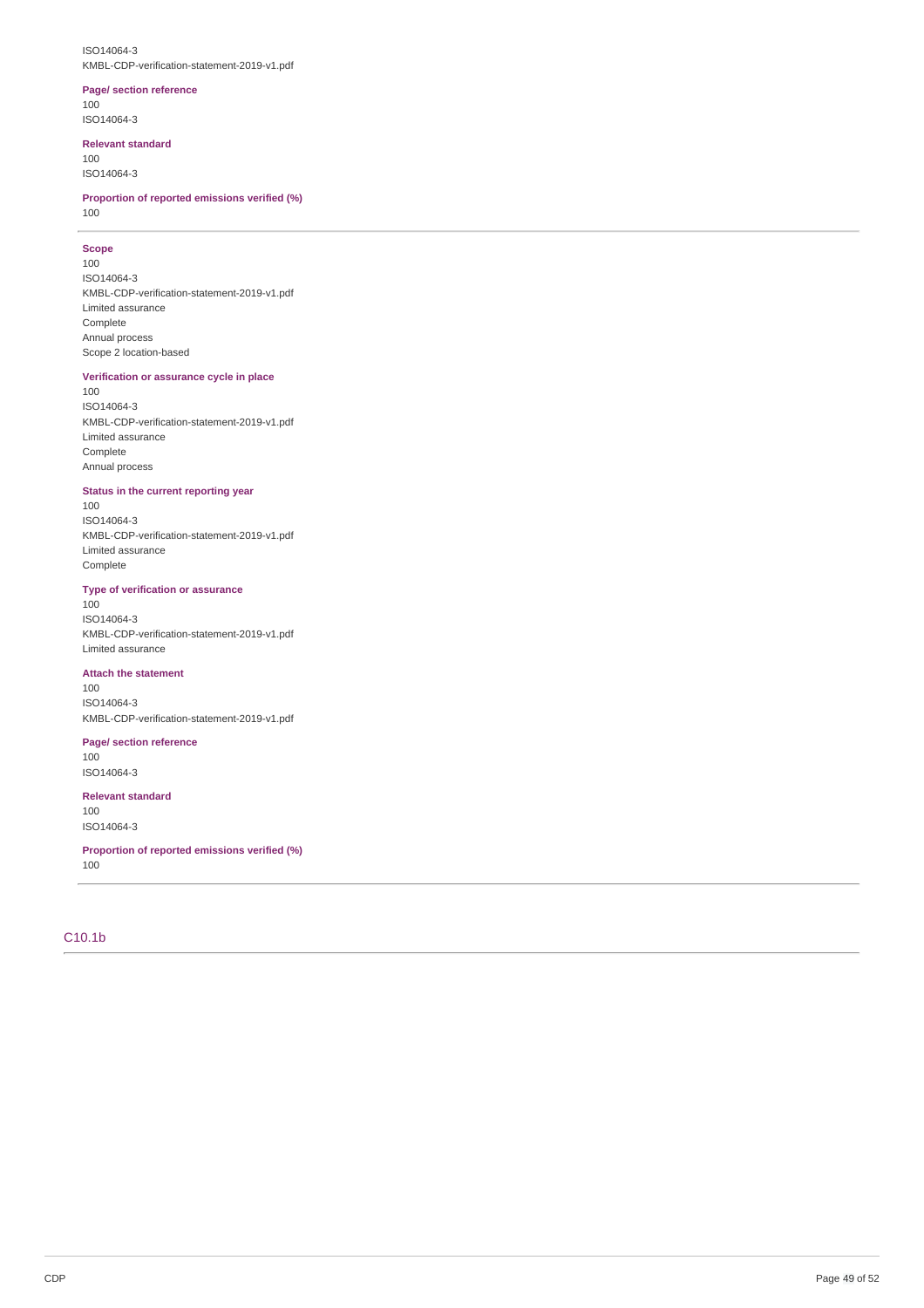#### (C10.1b) Provide further details of the verification/assurance undertaken for your Scope 3 emissions and attach the relevant statements.

#### **Scope**

ISO14064-3 KMBL-CDP-verification-statement-2019-v1.pdf **Complete** Annual process Scope 3- all relevant categories

### **Verification or assurance cycle in place**

ISO14064-3 KMBL-CDP-verification-statement-2019-v1.pdf Complete Annual process

### **Status in the current reporting year**

ISO14064-3 KMBL-CDP-verification-statement-2019-v1.pdf **Complete** 

# **Attach the statement**

ISO14064-3 KMBL-CDP-verification-statement-2019-v1.pdf

### **Page/section reference** ISO14064-3

### **Relevant standard** ISO14064-3

# C10.2

(C10.2) Do you verify any climate-related information reported in your CDP disclosure other than the emissions figures reported in C6.1, C6.3, and C6.5? No, we do not verify any other climate-related information reported in our CDP disclosure

### C11. Carbon pricing

### C11.1

(C11.1) Are any of your operations or activities regulated by a carbon pricing system (i.e. ETS, Cap & Trade or Carbon Tax)? No, and we do not anticipate being regulated in the next three years

### C11.2

**(C11.2) Has your organization originated or purchased any project-based carbon credits within the reporting period?** No

# C11.3

**(C11.3) Does your organization use an internal price on carbon?** No, and we do not currently anticipate doing so in the next two years

### C12. Engagement

# C12.1

**(C12.1) Do you engage with your value chain on climate-related issues?** No, we do not engage

### C12.1d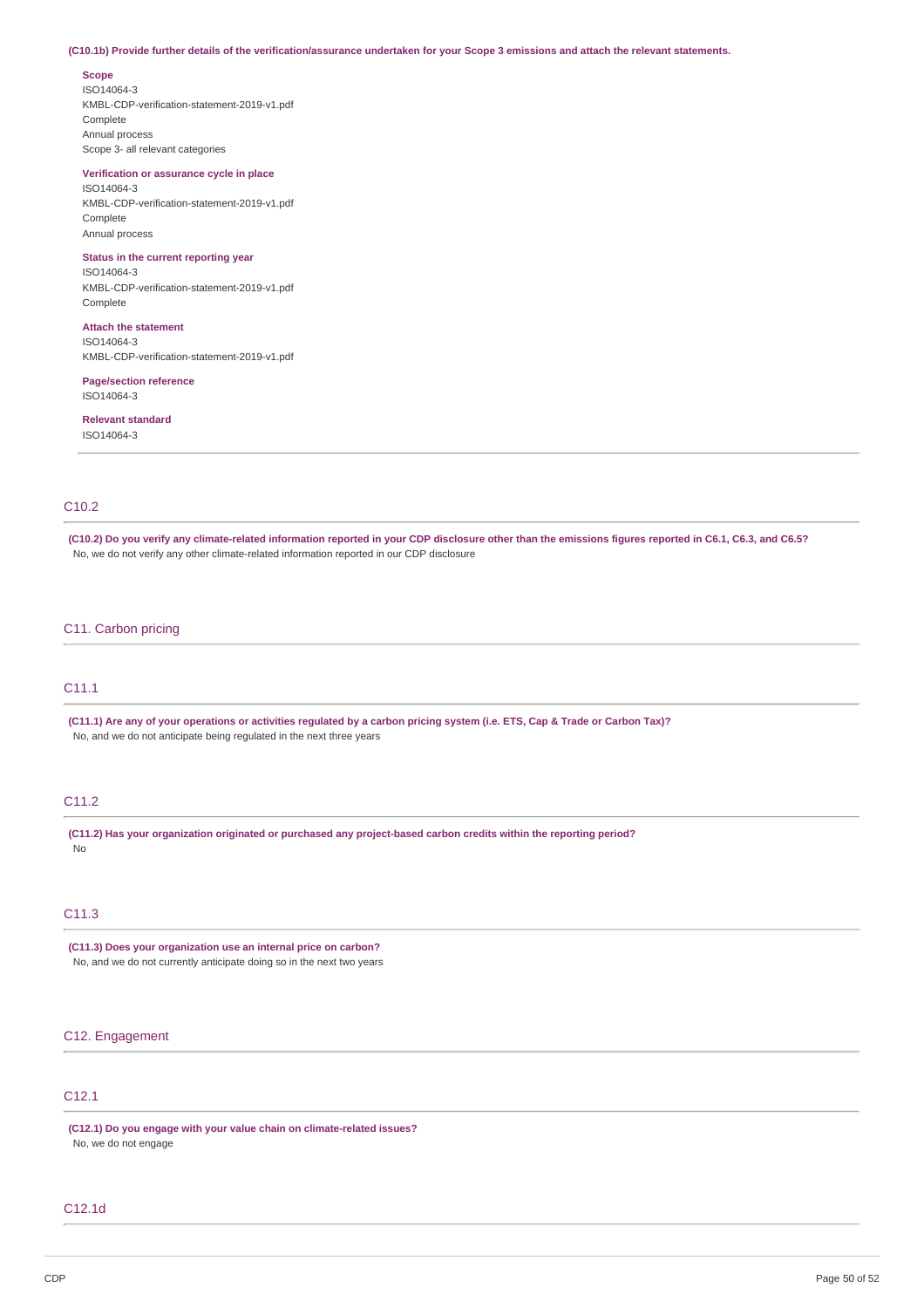#### (C12.1d) Why do you not engage with any elements of your value chain on climate-related issues, and what are your plans to do so in the future?

We are in the process of devising strategies to reduce our carbon footprint through effective collaborations with our customers and supply chain partners. We are currently working on mapping our climate change impact across our value chain as we are in the service sector and our supply chain is complex.

We are also in the process of conducting an exercise to categorize our supplier based on the business objectives after which we will set up an engagement model with key suppliers for an action plan.

# C12.3

(C12.3) Do you engage in activities that could either directly or indirectly influence public policy on climate-related issues through any of the following? Trade associations

### C12.3b

**(C12.3b) Are you on the board of any trade associations or do you provide funding beyond membership?** No

### C12.3f

(C12.3f) What processes do you have in place to ensure that all of your direct and indirect activities that influence policy are consistent with your overall climate **change strategy?**

We have adopted a Policy Statement on Environment to express its commitment towards sound environmental management. Kotak has initiated the process of managing its environmental footprint and has implemented several initiatives to ensure management of its energy consumption. However, the Bank is yet to develop a strategy specifically related to Climate Change and associated issues. Whilst engaging with industry trade associations, Kotak supports industry level initiatives towards mitigating the negative effects of Climate change in addition to the occasional thought leaderships published. The Bank does not directly influence policies or policy makers on issues such as Climate Change

# C12.4

(C12.4) Have you published information about your organization's response to climate change and GHG emissions performance for this reporting year in places **other than in your CDP response? If so, please attach the publication(s).**

### **Publication**

Governance Strategy Emissions figures Kotak\_Mahindra\_Bank\_Limited\_Business\_Responsibility\_Report\_FY19.pdf Complete In mainstream reports

### **Status**

Governance Strategy Emissions figures Kotak\_Mahindra\_Bank\_Limited\_Business\_Responsibility\_Report\_FY19.pdf Complete

#### **Attach the document**

Governance Strategy Emissions figures Kotak\_Mahindra\_Bank\_Limited\_Business\_Responsibility\_Report\_FY19.pdf

### **Page/Section reference**

Governance Strategy Emissions figures

### **Content elements**

Governance **Strategy** Emissions figures

### **Comment**